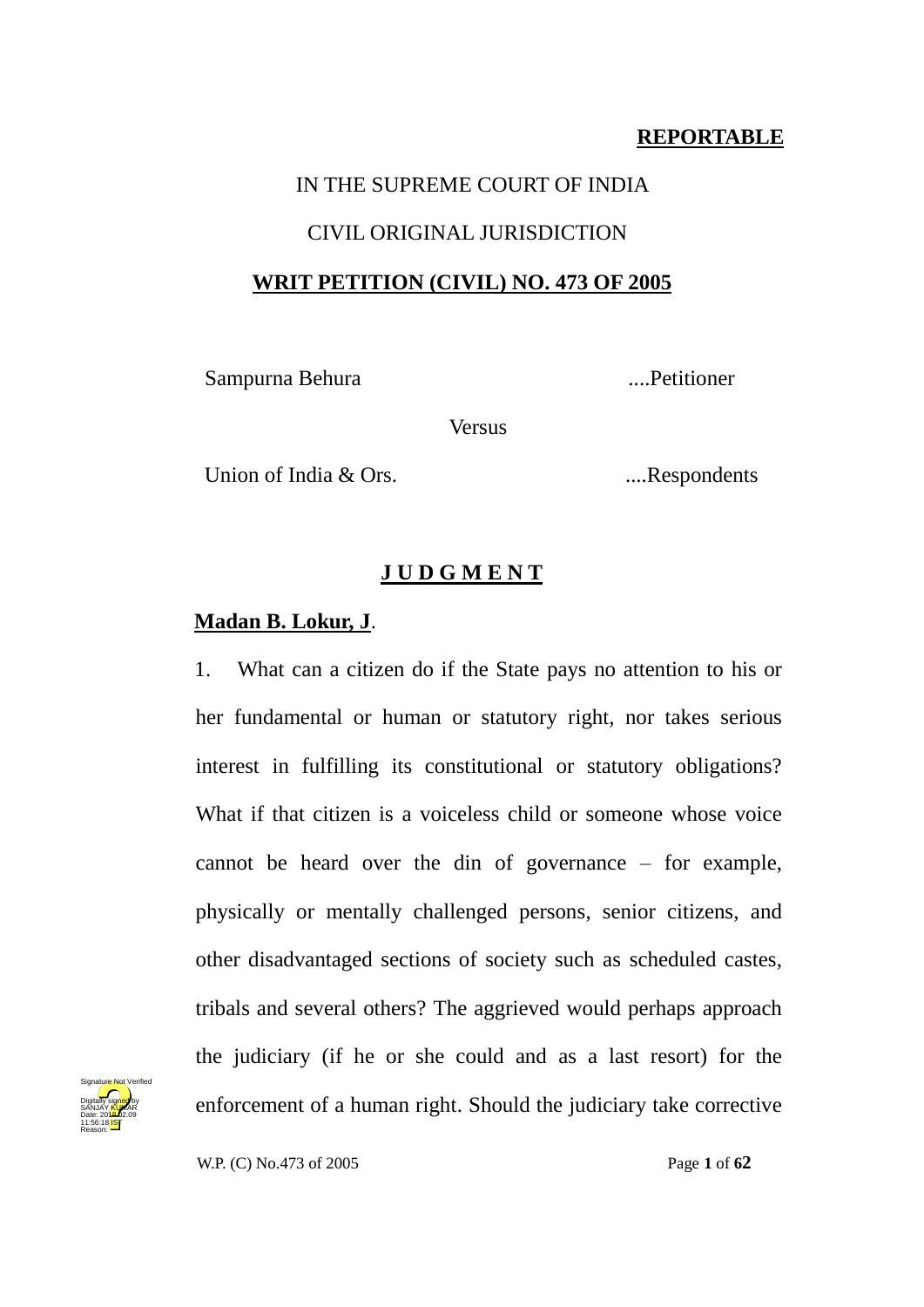steps and be accused of ‗judicial activism' or overreach – or should the cynics and skeptics have their day resulting in the grievance of the voiceless and the disadvantaged remaining unheard and the fundamental and human rights lying unaddressed?

2. These questions arise in the context of the virtual non-implementation or tardy implementation of laws beneficial to voiceless (and sometimes silenced) children, particularly, the Juvenile Justice (Care and Protection of Children) Act, 2000 (the Act of 2000) and the Juvenile Justice (Care and Protection of Children) Act, 2015 (the JJ Act). We record and acknowledge our appreciation for the efforts of Sampurna Behura in highlighting some of these issues by way of a Public Interest Litigation and to learned counsel for the appearing parties in rendering assistance enabling us to address some of these issues by not making these proceedings adversarial, but a constructive effort for the benefit of the children of our country. No one has any doubt that it is time for the State to strongly and proactively acknowledge that even children in our country have fundamental rights and human rights and they need to be enforced equally strongly.

3. If Nelson Mandela is to be believed, "Our children are our greatest treasure. They are our future. Those who abuse them tear at

W.P. (C) No.473 of 2005 Page **2** of **62**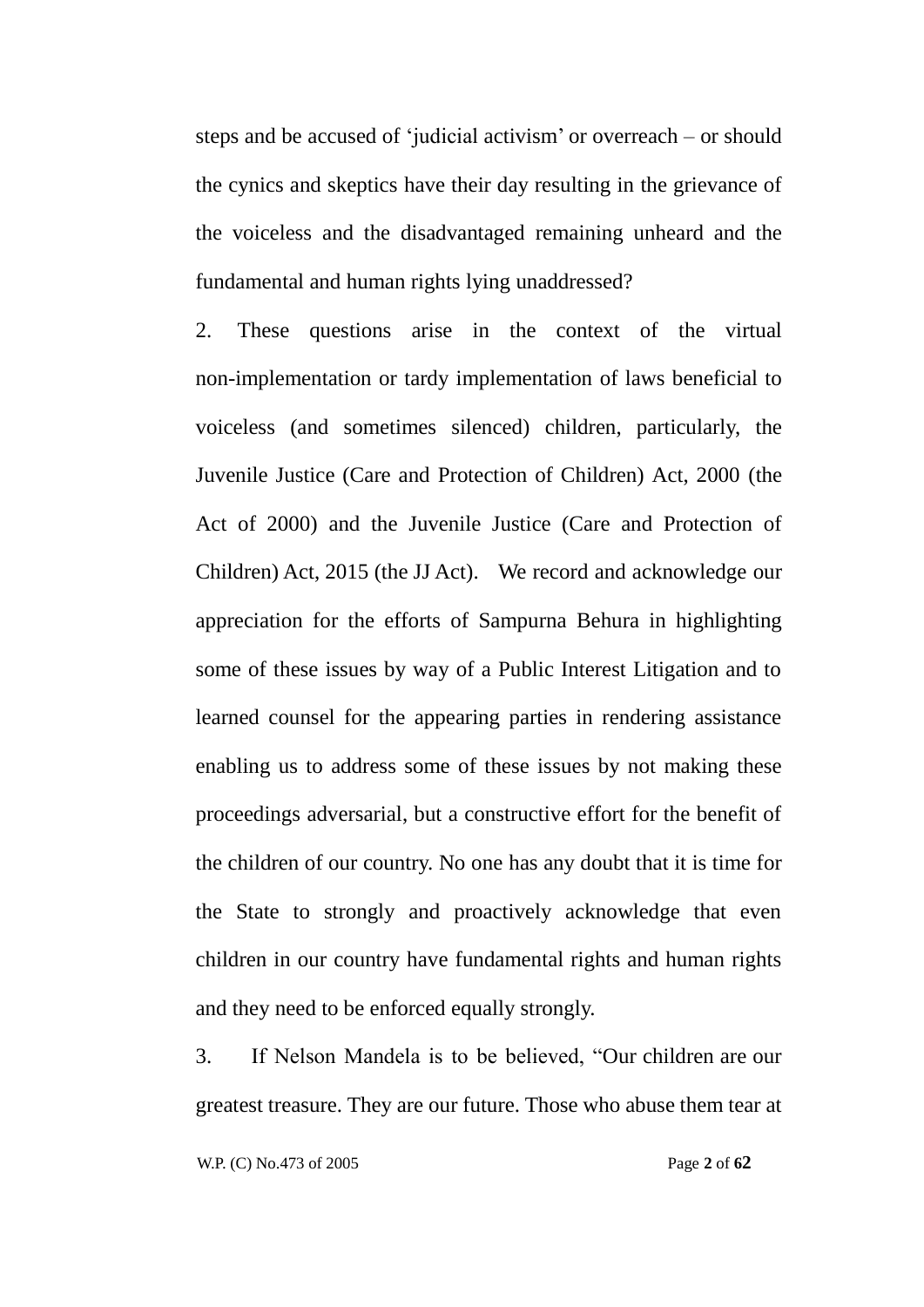the fabric of our society and weaken our nation."<sup>1</sup> Our policy and decision makers need to heed this advice and warning and appreciate that they are not doing any favour to the children of our country by caring for them – it is their constitutional obligation and the social justice laws enacted by Parliament need to be effectively and meaningfully enforced.

### **Background and Chief Justices Conferences**

4. In a prescient understanding of child rights, the Chief Justices' Conference held in 2006 (presided by the Chief Justice of India with participation by the Chief Justice of every High Court) the following resolution was passed:

> ―a) That High Courts will impress upon the State Governments to set up Juvenile Justice Boards, wherever not set-up. The Chief Justices may nominate a High Court Judge to oversee the condition and functioning of the remand/observation homes established under the Juvenile Justice (Care and Protection of Children) Act, 2000.

> b) The Chief Justices of the High Courts will expedite the matter with the respective State Governments for setting up of Juvenile Justice Boards, wherever they have not yet been set up.

> c) The Chief Justices of the High Courts will nominate a Judge to make periodical visits to Juvenile Homes, wherever set up, and the learned Judge may suggest remedial measures for the betterment of the conditions of the juvenile homes and inmates."

-

W.P. (C) No.473 of 2005 Page **3** of **62** <sup>1</sup> Address by President Nelson Mandela at National Men's March, Pretoria on 22 November 1997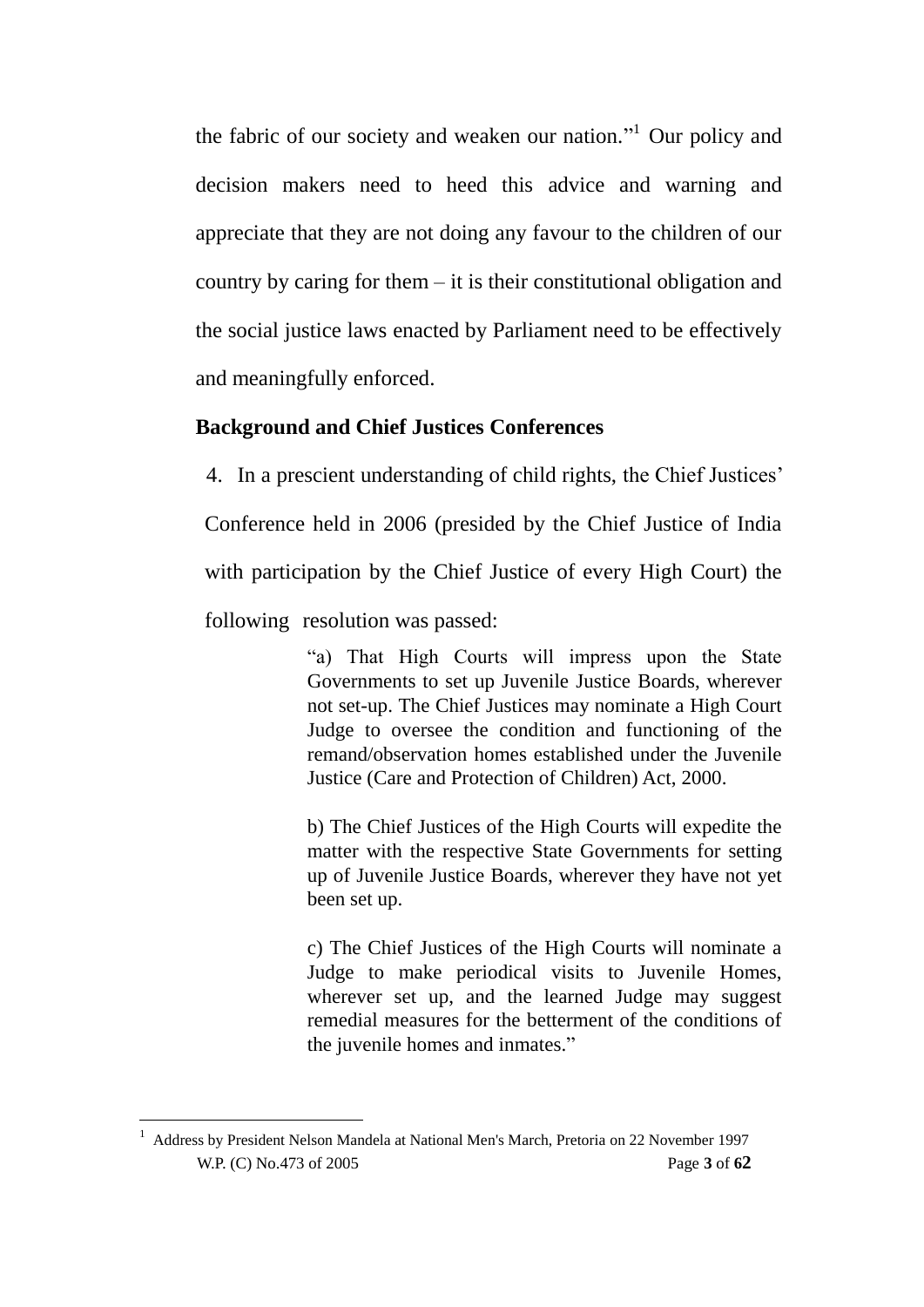5. The above resolution was passed almost six years after the Act of 2000 came into force – meaning thereby that even about six years after Parliament enacted a law for the benefit of children, the State Governments had not taken steps to fulfill one basic requirement of the law, that is, to set up Juvenile Justice Boards.

6. In 2009 the Chief Justices' Conference discussed the progress made in setting-up of Juvenile Justice Boards and the resolution passed in the Conference in 2006 was reiterated indicating that little or no progress had still been made by the State Governments in setting up Juvenile Justice Boards. So, almost a decade had gone by without compliance by the State Governments of a basic statutory obligation laid down by Parliament.

7. In 2013 the issue of strengthening the juvenile justice system was again discussed at the Chief Justices' Conference and the resolutions passed in 2006 and 2009 were reiterated. In addition, the mandate of setting up Child Welfare Committees in all districts was also emphasized to meet the requirements of children in need of care and protection and to give full effect to the provisions of the Act of 2000. It was the further resolved:

> "It was further resolved that Juvenile Justice Committees, as had been set up in the Delhi High Court, under the guidance of the Chief Justice and senior judges and others concerned with the welfare of juveniles and the working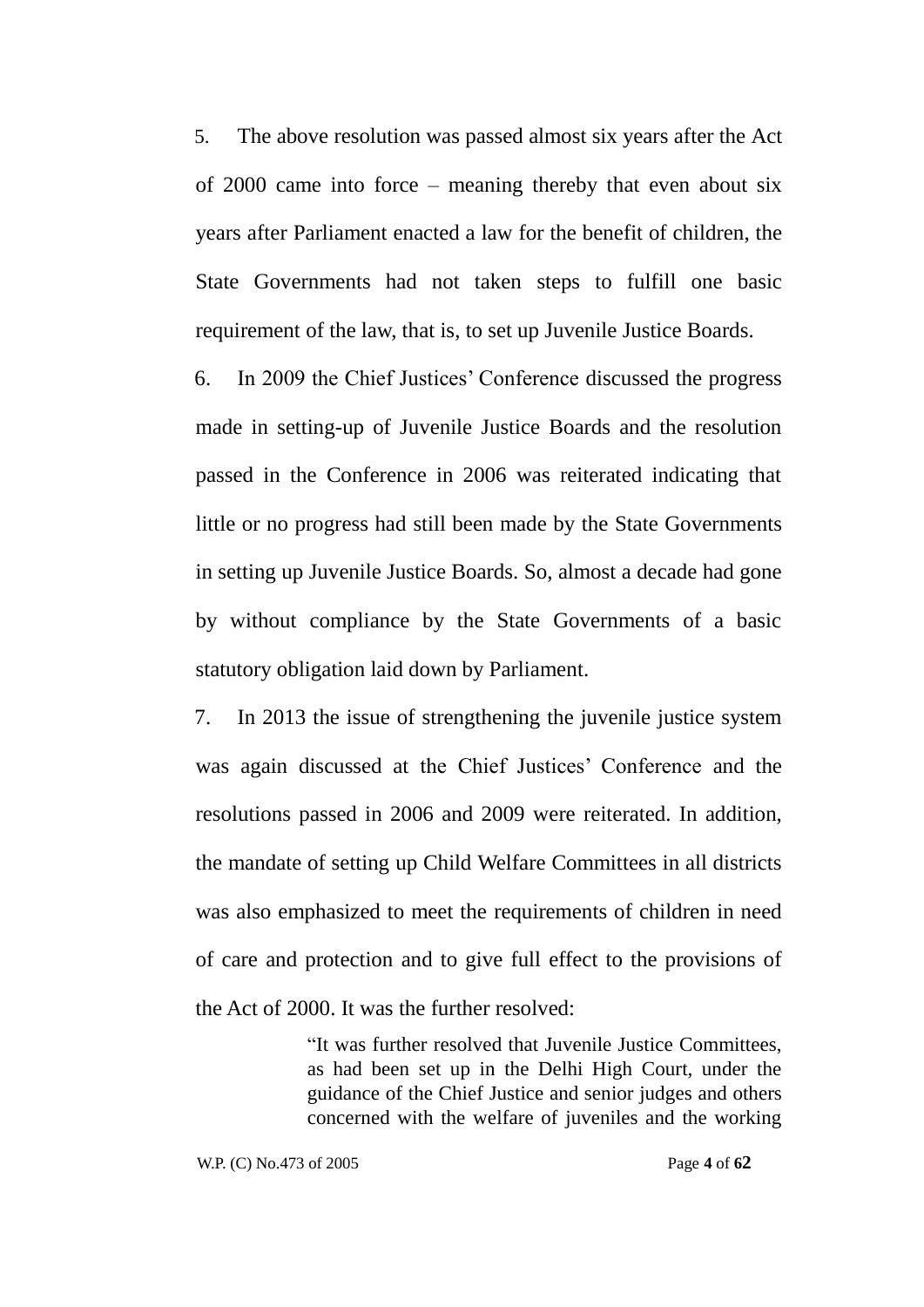of the Juvenile Justice (Care and Protection of Children) Act, 2000, be set up in all the High Courts to monitor the implementation of the provisions of the Act in their true spirit.

It was noticed that the State Governments had not taken serious steps to establish and set-up the various Homes, referred to in the Juvenile Justice (Care and Protection of Children) Act, 2000, as amended in 2006 and the Juvenile Justice (Care and Protection of Children) Rules, 2007. It was noticed that the conditions in the Remand/ Observation Homes and Shelter Homes are not up to the standard and a lot of improvement was required to make these facilities meaningful, as envisaged under the above Act and Rules. It was also noticed that After-care Homes for adolescents passing into adulthood and, in particular girls, have not been taken up seriously by the concerned Authorities. The Chief Justices shall take up the matter with the State Governments for improving the conditions of the various Homes, referred to in the above Act and the Rules, and to provide for permanent staff to run the said establishments, as it was reported by some of the Chief Justices that many of the employees of the Homes had been working on an ad-hoc basis, even for as many as fifteen years. The Chief Justices were requested to take up the matter with the State Authorities to ensure that services of such persons, who have been working on ad-hoc basis, are regularised, if necessary, by creation of posts.

Particular notice was taken of the fact that the provisions of the Juvenile Justice (Care and Protection of Children) Act, 2000, had not yet been implemented in the State of Jammu and Kashmir."

8. In 2015 the issue of strengthening the juvenile justice system was once again discussed at the Chief Justices' Conference and the following resolution passed:

W.P. (C) No.473 of 2005 Page **5** of **62**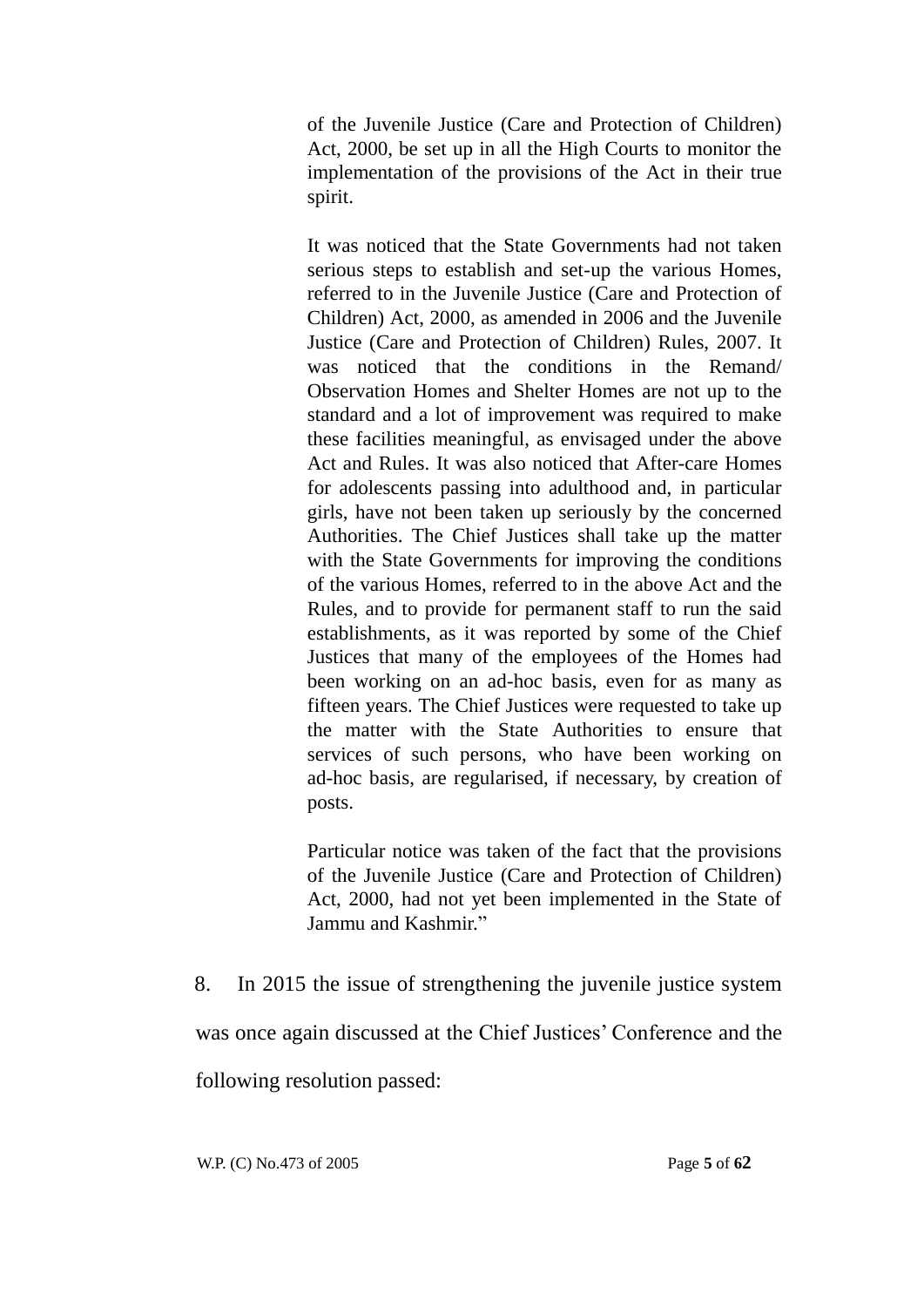―Resolved that the High Courts shall continue to take all steps necessary, including evolving ways to ensure greater sensitivity, to effectively deal with cases in the field of Juvenile Justice in their respective States. The High Courts should ensure that constitution of Juvenile Justice Boards and Child Welfare Committees are in place, that visits are regularly made to the Juvenile Homes, Special Homes, Observation Homes, Shelter Homes and Rescue Centres etc. and that such homes are set up wherever they have not already been set up. It shall also be ensured that the requisite facilities are provided as per the Standards, Rules, Policies and Guidelines in all such Homes/Centres. The assistance of State Legal Services Authorities and District Legal Services Authorities shall also be taken in this regard."

9. Finally, in 2016 at the Chief Justices' Conference the

following resolution was passed:

―The Conference has noted the necessity for ensuring institutional support for juveniles in conflict of law and children in need of care and protection.

### **Resolved** that:

(i) cases pending for a period in excess of one year be disposed of on priority by the JJBs;

(ii) Juvenile Justice Committees of the High Courts shall monitor the pendency and disposal of adoption cases and applications for declaring children free for adoption on a priority basis;

(iii) steps be taken to ensure that every district is equipped with a Child Protection Unit, Special Juvenile Police Unit, Observation Homes and Children Homes;

(iv) pending cases of orphaned, abandoned and surrendered children be monitored by the Juvenile Justice Committees of High Courts;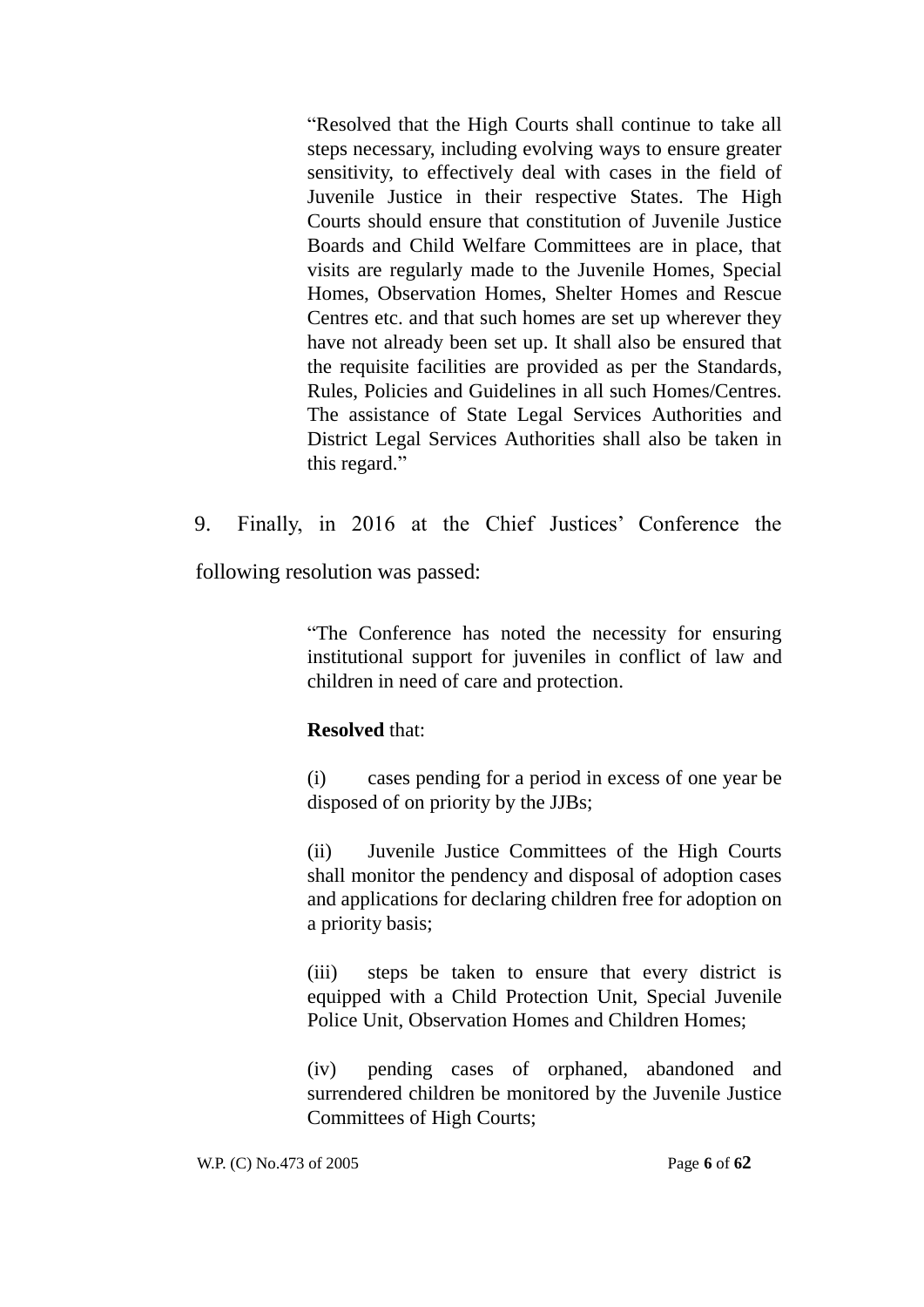(v) training and refresher training be imparted to judicial officers;

(vi) vacancies in juvenile justice institutions be filled up on a mission mode basis in three months; and

(vii) State Legal Services Authorities should actively discharge their role."

10. At this stage, it may be mentioned that pursuant to the resolutions passed in the Chief Justices' Conferences, every High Court has constituted a Juvenile Justice Committee headed by a judge of the High Court to take stock of and look into issues concerning children. We may note that every High Court has responded more than positively and each Juvenile Justice Committee has brought about some improvements in the living conditions in Homes and in the well-being and lives of many children.

11. Appreciating that the judiciary has a constitutional obligation to ensure that everybody acts in the best interests of the child, the Chief Justice of India set up a Committee in the Supreme Court to address the issues of effective implementation of the Act of 2000 – such is the importance given by the judiciary to the rights of children.

 W.P. (C) No.473 of 2005 Page **7** of **62** 12. Notwithstanding nudging by the judiciary, judicial ‗activism'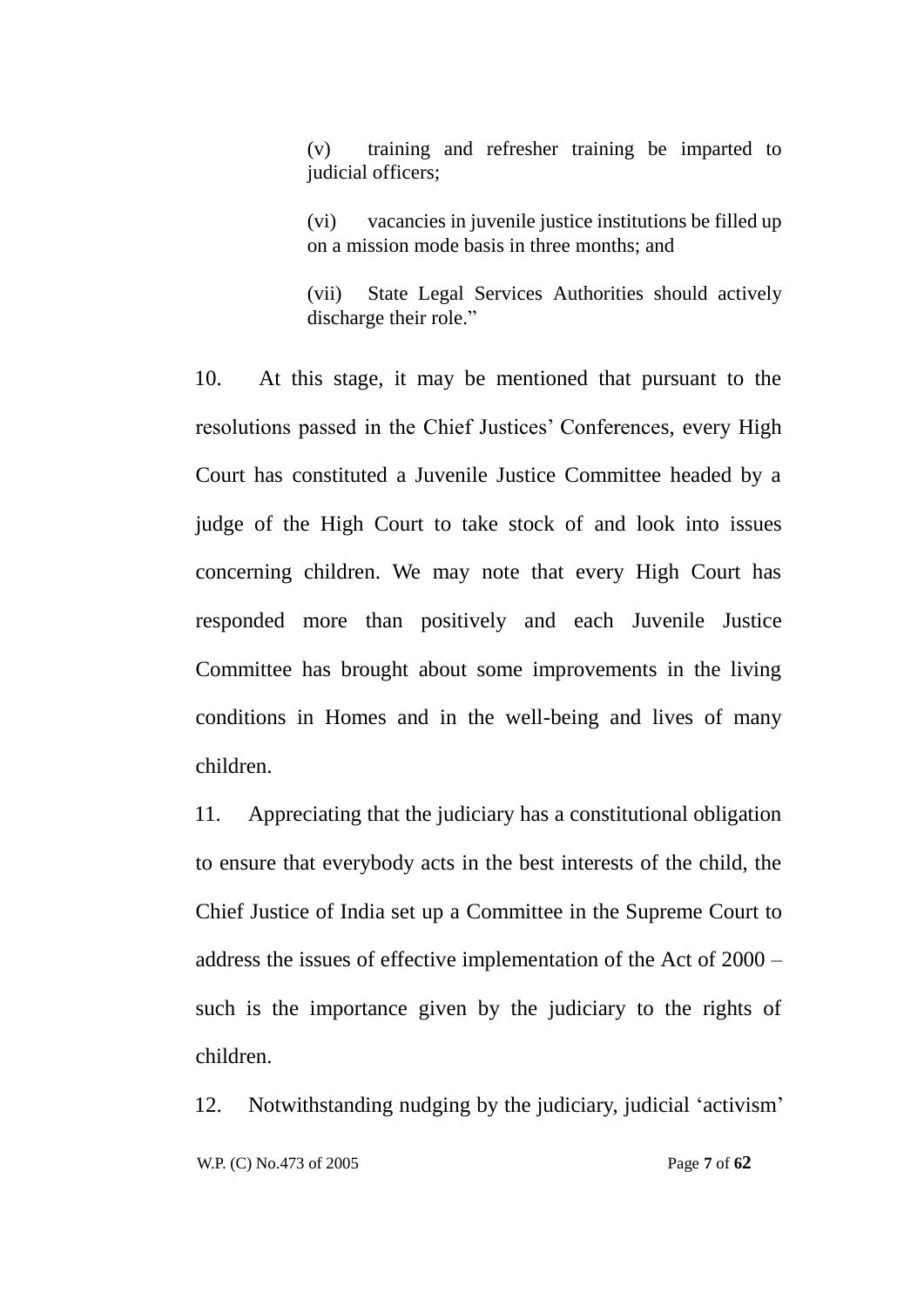and criticism of it, over the last decade or so, State Governments and Union Territories have not fully complied with the provisions of a law solemnly enacted by Parliament for the benefit of children. In many instances, only cosmetic changes have been introduced at the ground level with the result that voiceless children continue to be subjects of official apathy. However, it must be acknowledged that the Union of India through the Ministry of Women and Child Development (for short MWCD) has taken some bold steps in recognizing the rights of the children and giving them some importance. Nevertheless, the overall picture relating to the recognition of the rights of children and their realization is far from satisfactory and remains gloomy as we continue to trudge along the long and winding road.

### **Writ petition in Public Interest**

13. Sampurna Behura, the petitioner before us, has done her Masters in Sociology and was pursuing her Doctoral Thesis in the same subject at the relevant time. She has been involved in handling cases of child sexual abuse, street children and working children and has also undertaken various studies on child rights.

14. Concerned with the plight of children in the country, Sampurna Behura filed a writ petition under Article 32 of the

W.P. (C) No.473 of 2005 Page **8** of **62**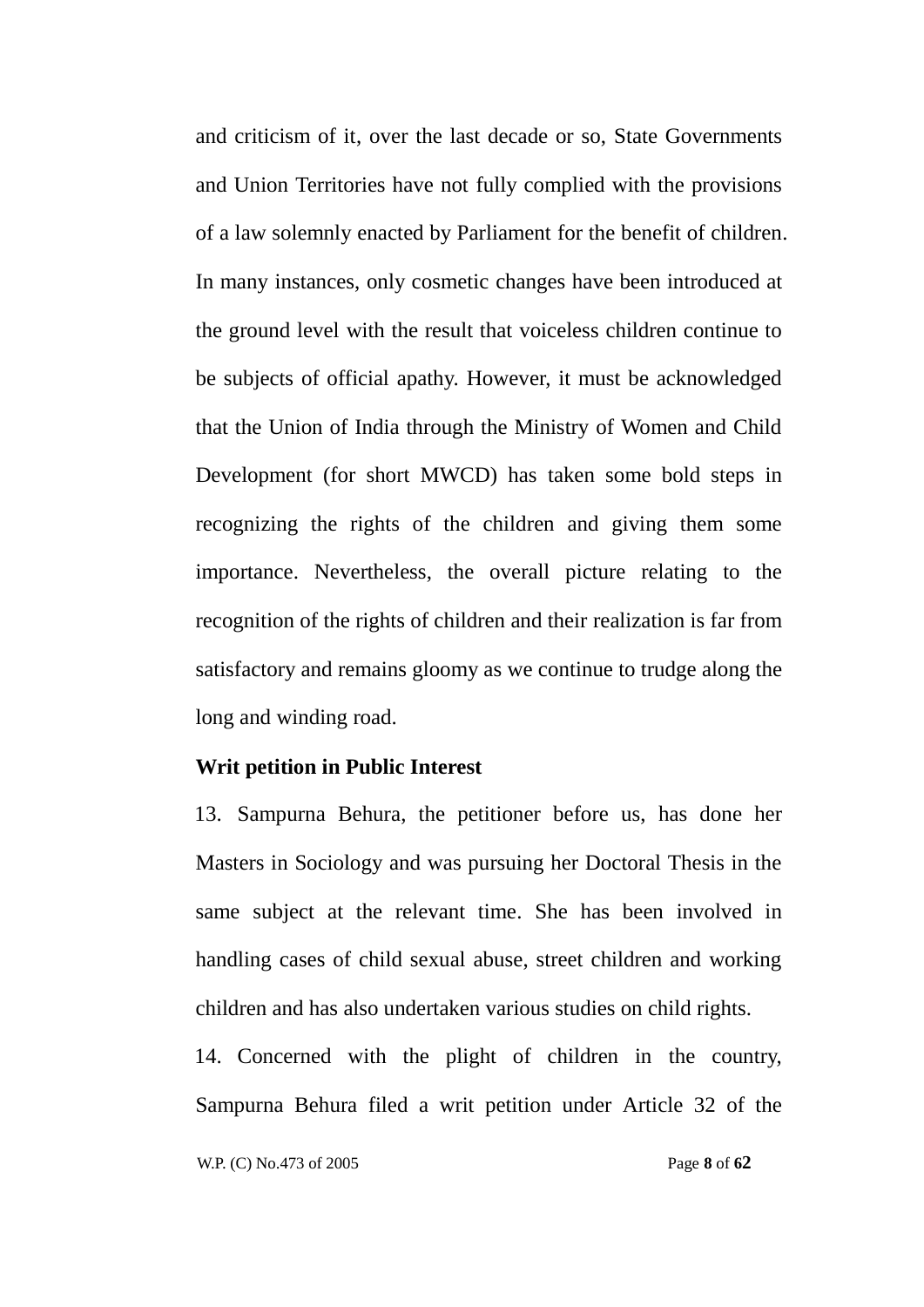Constitution drawing attention to several Articles of the Constitution which impose primary responsibility on the State to ensure that the needs of children are met and their basic human rights are protected. The Articles in the Constitution referred to by her include those in the Chapter on Directive Principles of State Policy. She has also drawn attention to the Convention on the Rights of the Child adopted by the General Assembly of the United Nations on  $20<sup>th</sup>$  November, 1989. The Convention, to which India is a signatory, emphasizes *inter alia*, securing the best interests of the child, social reintegration of child victims etc.

15. She has also stated in the writ petition that the Act of 2000 was passed by Parliament bearing in mind various standards prescribed in the Convention on the Rights of the Child, the United Nations Standard Minimum Rules for the Administration of Juvenile Justice, 1985 (the Beijing Rules), the United Nations Rules for the Protection of Juveniles Deprived of their Liberty, 1990 and other relevant international instruments.

16. The main burden of the writ petition is the failure of State Governments to implement various provisions of the Act of 2000 including, *inter alia,* the establishment of Child Welfare Committees, Juvenile Justice Boards, Special Juvenile Police Units,

W.P. (C) No.473 of 2005 Page **9** of **62**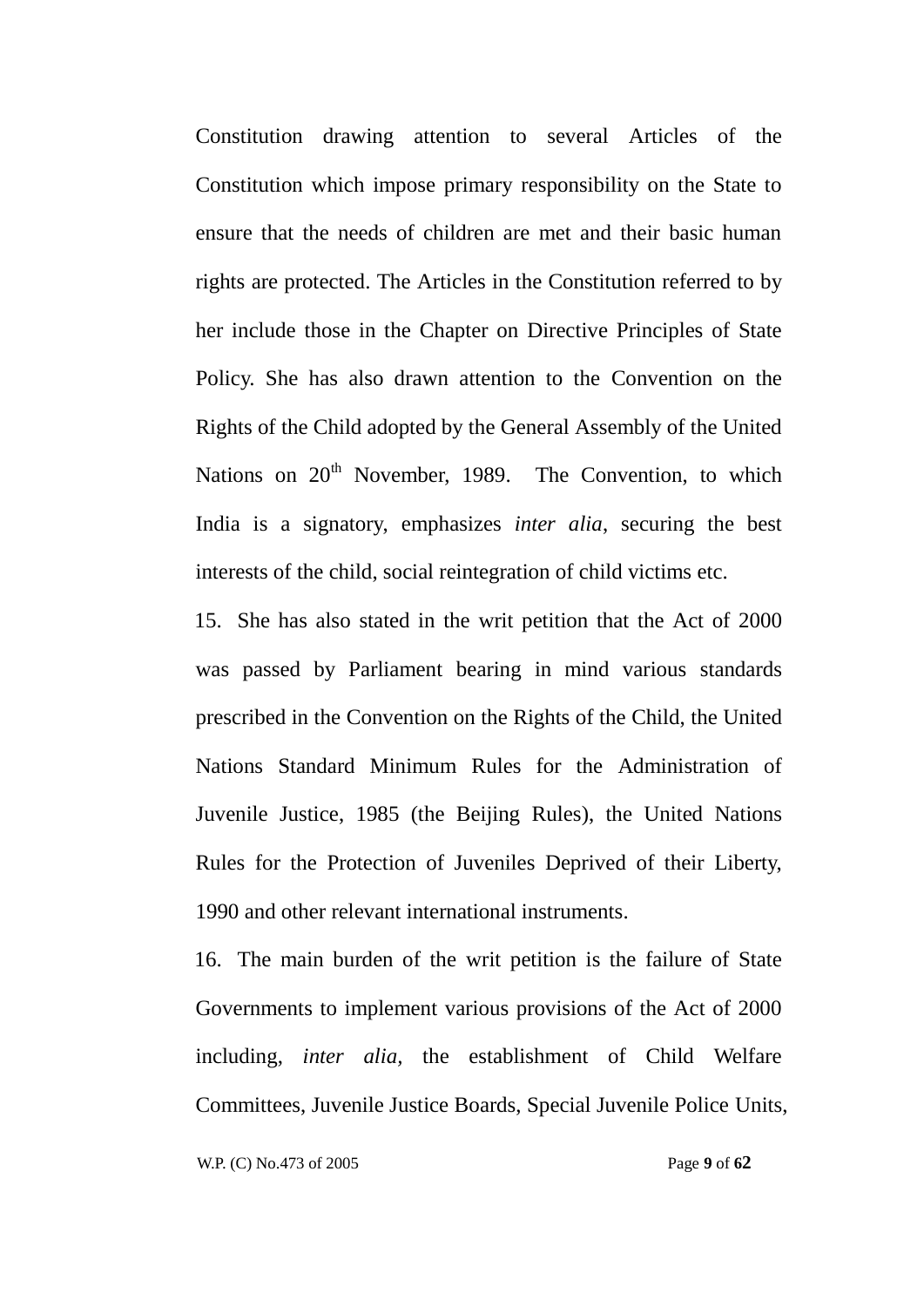establishment of appropriate Homes for children in need of care and protection, improving the living conditions of juveniles in conflict with law, medical facilities for children in the custody of the State and several other human rights issues. It is on these broad facts and averments that relief was prayed for in public interest.

17. The writ petition also drew attention to surveys and researches conducted in 2004-2005 in various States but it is not necessary to refer to them in any great detail, notwithstanding their significance and importance, since they might have lost immediate relevance with the passage of time.

18. The prayer in the Public Interest Litigation is to the effect that the Chief Secretaries and the Directors General of Police and Superintendents of Police of all the States should forthwith implement the Act of 2000 in its true spirit.

19. There is also a prayer that all respondent States be directed to provide basic amenities like nutritious food, proper and hygienic accommodation, educational facilities, recreational facilities and rehabilitation centres for juveniles in various Homes and to direct the Collectors of each district to involve reputed NGOs in implementing the orders of this Court.

20. The Act of 2000 has since been repealed and what is now in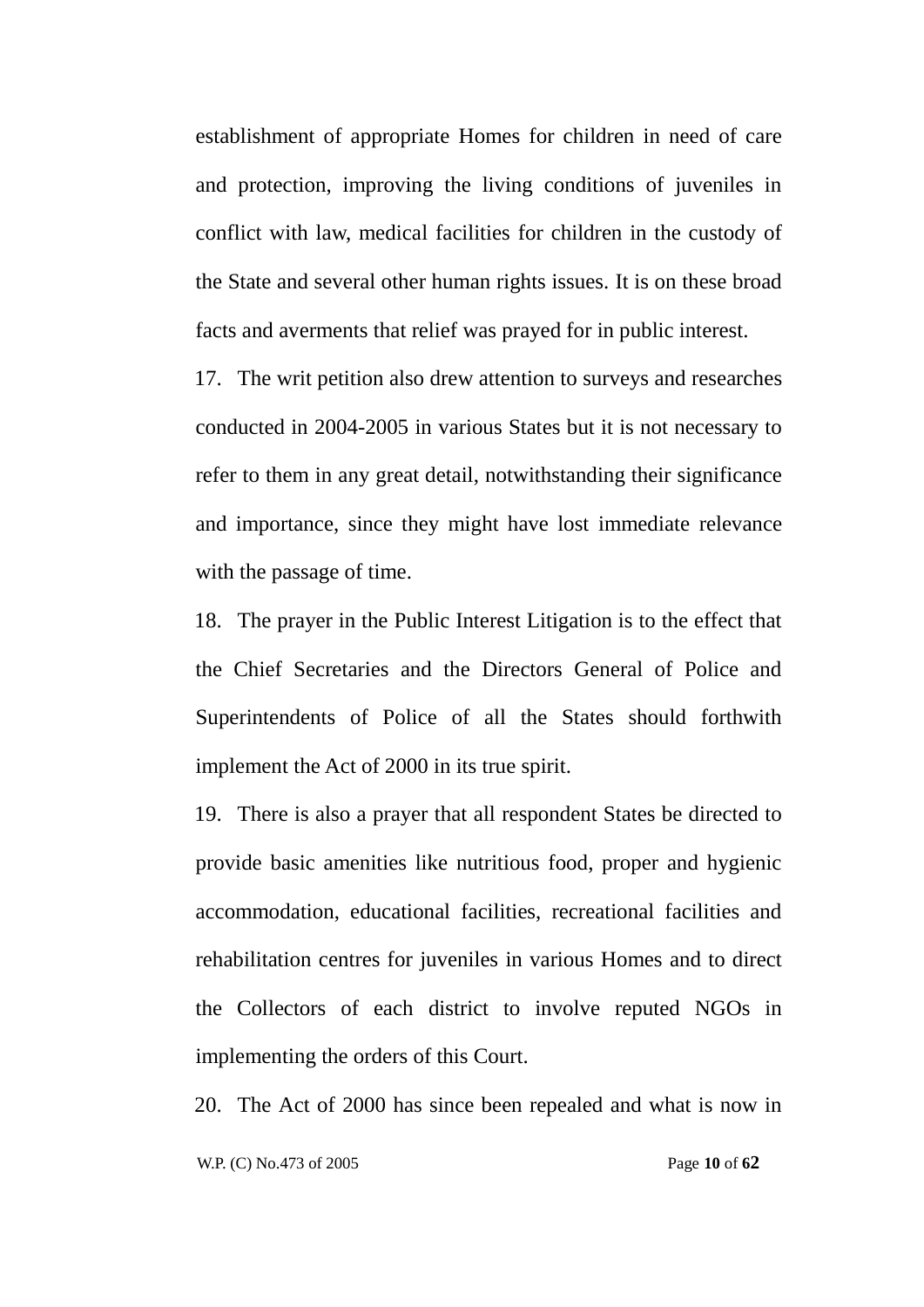force is the JJ Act. The repeal of the Act of 2000 does not at all change the sum and substance of the reliefs claimed in the Public Interest Litigation. As such this petition though filed way back in 2005 is not infructuous, the issues raised being very much topical and alive even today.

### **Proceedings in this Court**

21. The writ petition was first taken up for consideration on  $26<sup>th</sup>$ September, 2005 when notices were issued to all the respondents (Union of India and States). After service of notice (which itself took about one year!) the matter was taken up on  $3<sup>rd</sup>$  January, 2007 and it was observed that the prayer in the writ petition was for forthwith implementation of the Act of 2000 in its true letter and spirit and that the petition highlighted some provisions of the said Act which had not been implemented despite a number of years having elapsed. It was noted that the writ petition highlights the horrible conditions in some Homes for children and that this was a violation of Article 21 of the Constitution. Under these circumstances, the Court required detailed affidavits to be filed by the respondent States through the Chief Secretary of each State.

22. Reference was made in the order dated  $3<sup>rd</sup>$  January, 2007 to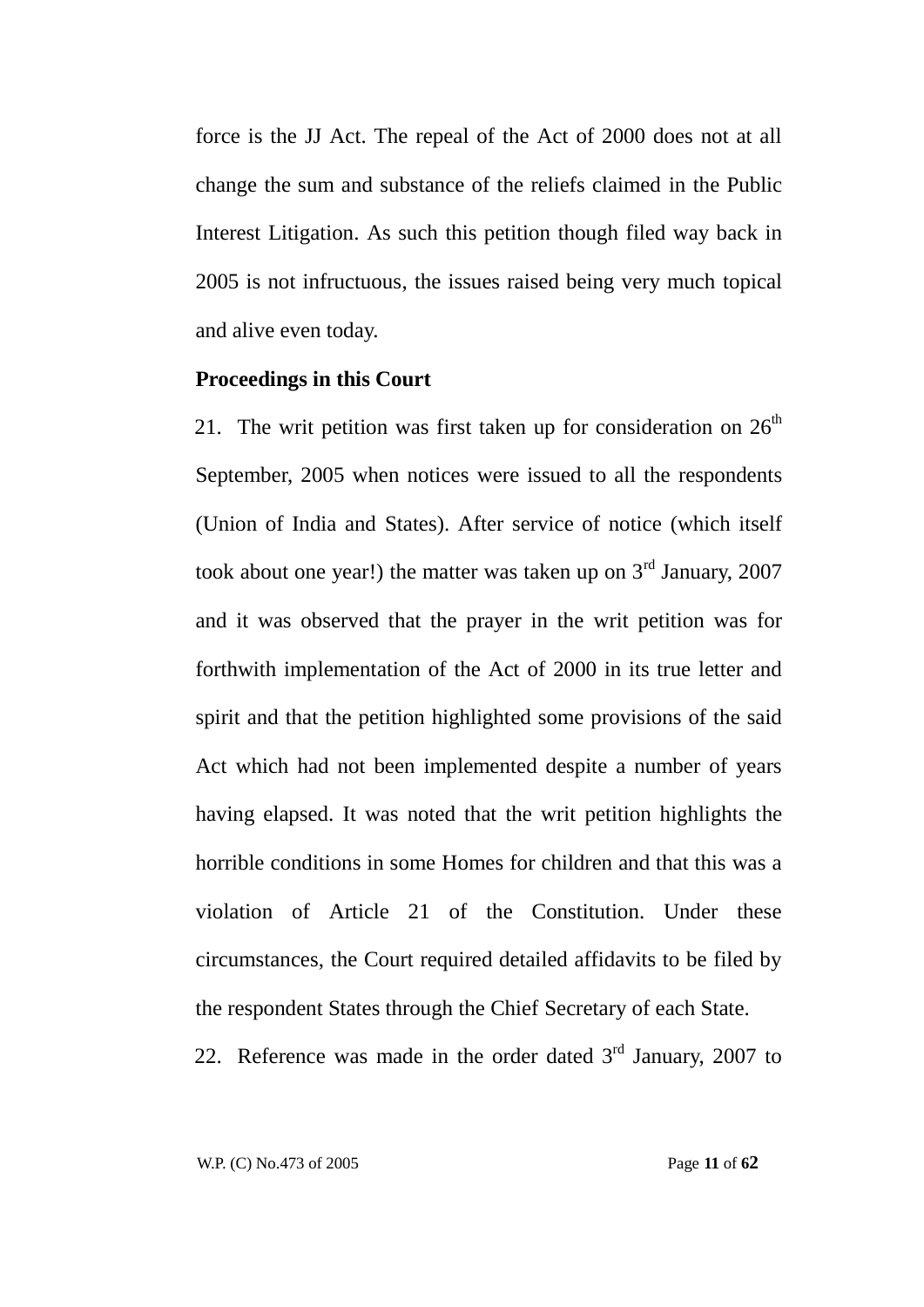**Sheela Barse II** v. Union of India<sup>2</sup> which also dealt with abandoned or destitute children lodged in various jails across the country for "safe custody". It was noted in that decision that the National Policy for the Welfare of Children contained the following preamble:

> ―The nation's children are a supremely important asset. Their nurture and solicitude are our responsibility. Children's programmes should find a prominent part in our national plans for the development of human resources, so that our children grow up to become robust citizens, physically fit, mentally alert and morally healthy, endowed with the skill and motivations needed by society. Equal opportunities for development of all children during the period of growth should be our aim, for this would serve our large purpose of reducing inequality and ensuring social justice".

23. The Court noted in that decision that if a child is a national asset (as per the National Policy), it is the duty of the State to look after the child with a view to ensuring full development of the personality and that is why statutes dealing with children provide that a child shall not be kept in jail. It was directed that on no occasion should children be kept in jail and if a State Government does not have sufficient accommodation in its remand homes or observation homes for children, they should be released on bail instead of being subjected to incarceration in jail.

<u>.</u>

 $2(1986)$  3 SCC 632

W.P. (C) No.473 of 2005 Page **12** of **62**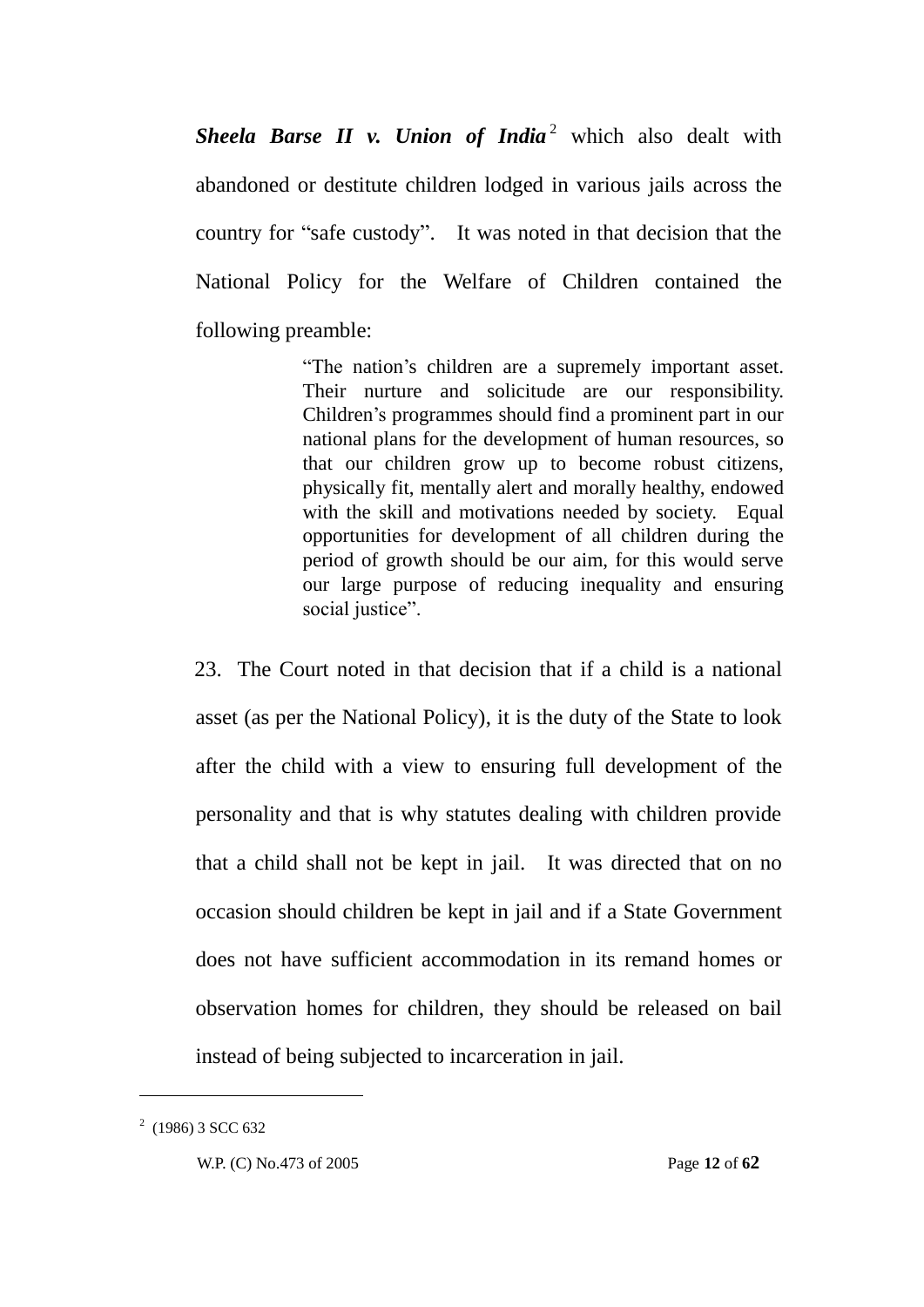24. It was also emphasized that Juvenile Courts should be set up in each district and there must be a special cadre of Magistrates who are suitably trained for dealing with cases against children. Some other directions were also issued but they arise out of the Childrens' Act and are presently not relevant. Reference was also made in the order to *Sheela Barse v. Union of India*<sup>3</sup> wherein this Court reiterated its decision referred to above.

25. It was noted that Juvenile Justice Boards (for short ‗JJBs') and Child Welfare Committees (for short 'CWCs') under the Act of 2000 have been constituted in very few districts. It was also noted that some observation homes are like prisons with uniformed or armed police.

26. After a few subsequent hearings and completion of pleadings, the Court impleaded the National Commission for Protection of Child Rights (the NCPCR) by an order dated  $14<sup>th</sup>$  February, 2011 and the National Legal Services Authority (for short 'NALSA') by an order dated  $11<sup>th</sup>$  July, 2011. In the hearing on  $19<sup>th</sup>$  August, 2011 quite a few suggestions were made by NALSA in respect of child rights. We will consider these submissions at the appropriate stage.

27. During the course of hearing, the Court lamented the

<u>.</u>

 $3$  (1988) 4 SCC 226

W.P. (C) No.473 of 2005 Page **13** of **62**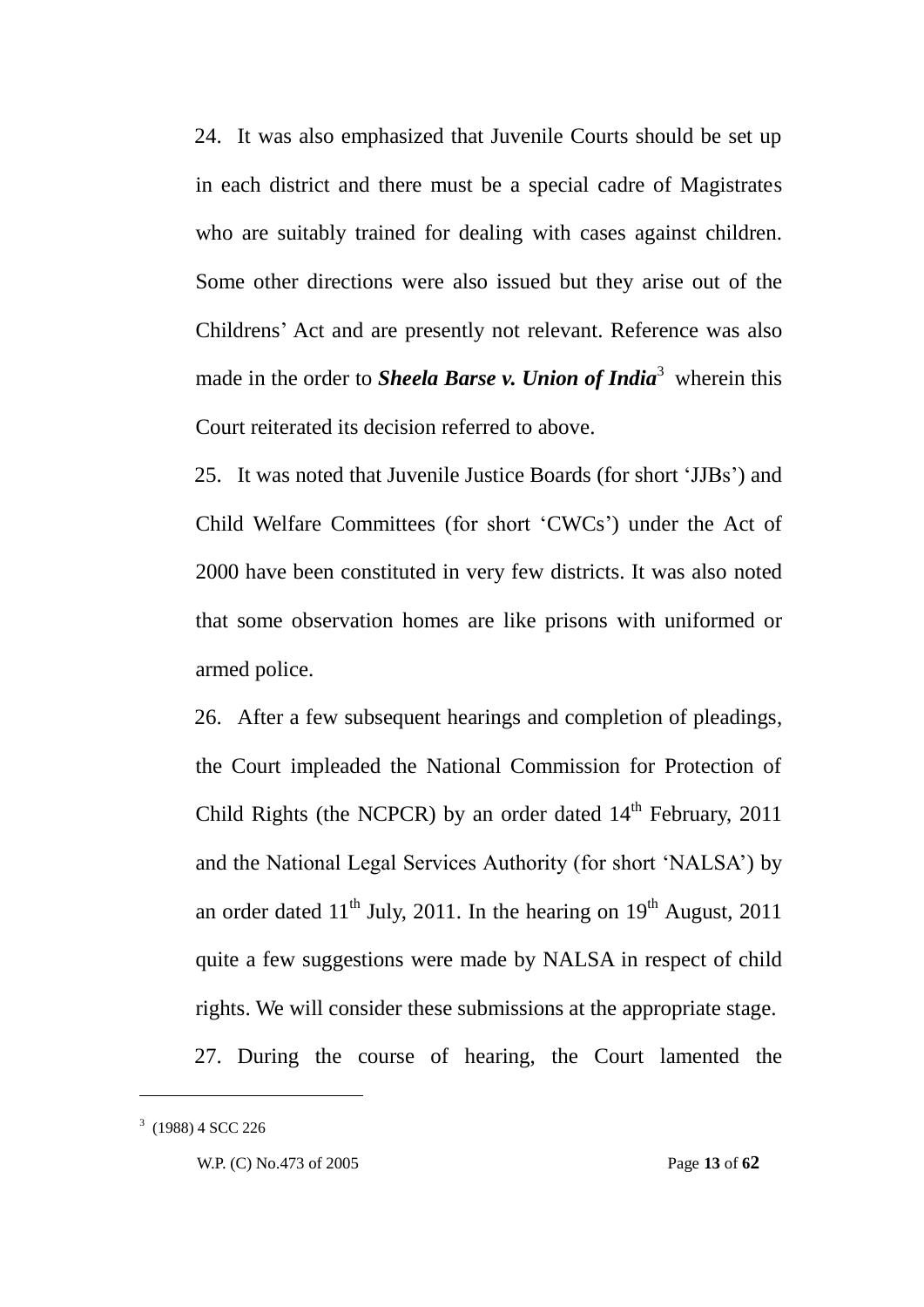confusion and uncertainty about the availability of statistics relating to the number of juveniles in conflict with law in each district and details of such children. This made it difficult to make an effective plan for providing legal aid or providing appropriate Homes. The State Legal Services Authorities were therefore required to collect data and NALSA was required to make data available to the Court for issuing further directions. The Court also observed that CWCs and JJBs are not functional or not constituted in every district. Accordingly the State Legal Services Authorities were requested to coordinate with the appropriate Department in the State Government to ensure that CWCs and JJBs are established as per the Act of 2000.

28. Pursuant to the order dated  $19<sup>th</sup>$  August, 2011 a detailed and excellent Report was prepared by NALSA in three parts on the existing facilities for implementation of the Act of 2000, with the month and year of reporting being August 2011.

29. When the case was again taken up on  $12<sup>th</sup>$  October, 2011 the Court reiterated the importance of the directions passed on  $19<sup>th</sup>$ August, 2011 and also added focus to setting up Special Juvenile Police Units under Section 63 of the Act of 2000. Directions were given in this regard to the Home Department and the Director

W.P. (C) No.473 of 2005 Page **14** of **62**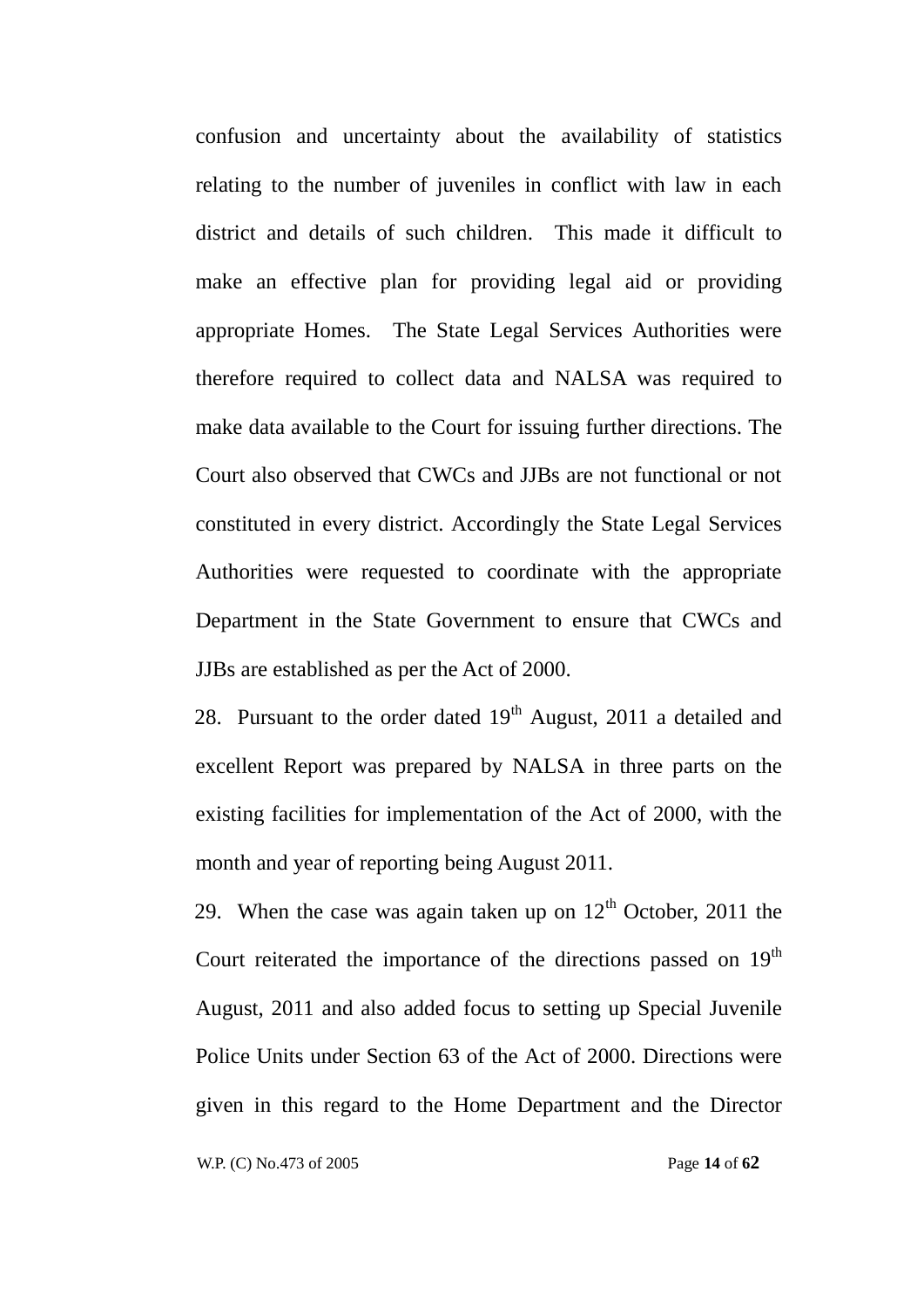General of Police of all the States and Union Territories to ensure that there is at least one police officer in every Police Station who has the necessary aptitude and is given appropriate training and orientation to function as a Juvenile or Child Welfare Officer. The State Legal Services Authorities and NALSA were requested to provide necessary training and orientation in phases to such officers.

30. The Home Department and the Directors General of Police were also directed to ensure that Special Juvenile Police Units are set up in every district and city to coordinate and upgrade the treatment of juveniles in conflict with law and children in need of care and protection as required by sub-section (3) of Section 63 of the Act of 2000.

31. When the case was taken up for consideration on  $11<sup>th</sup>$ September, 2015 by the Social Justice Bench of this Court, it was noticed that the Union of India had filed affidavits on  $31<sup>st</sup>$  July, 2015 and  $9<sup>th</sup>$  September, 2015. From a reading of these affidavits, it appeared that a large number of Homes were not registered under the provisions of the Act of 2000. Since this was a matter of concern (with a possibility of trafficking of children), the learned Additional Solicitor General appearing for the Union of India was

W.P. (C) No.473 of 2005 Page **15** of **62**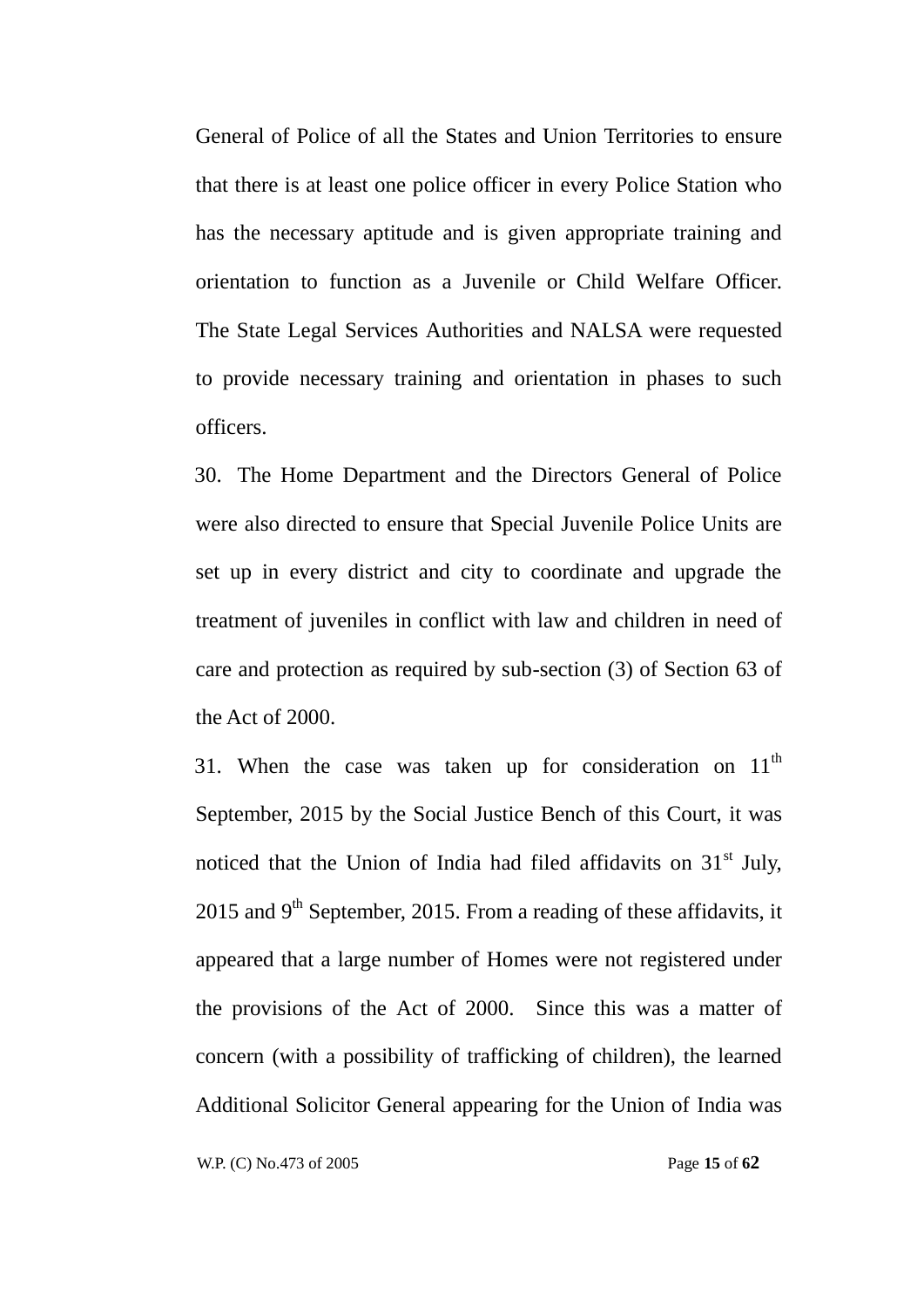requested to look into the matter and he submitted that the Union of India had initiated steps to ensure that the Homes run by NGOs get registered under the Act of 2000 in a few months time.

32. Soon thereafter, the JJ Act was passed by Parliament and brought into force on  $15<sup>th</sup>$  January, 2016. The JJ Act brought in several changes in the juvenile justice regime but the substratum of the petition filed by Sampurna Behura remained unaffected.

33. Her PIL was taken up on  $15<sup>th</sup>$  February, 2016 in the above background and after hearing learned counsel for the parties and going through various orders passed by this Court from time to time, the following issues were identified as needing serious consideration and deliberation:

- 1. Constitution of State Child Protection Society.
- 2. Constitution of State Commissions for the Protection of Child Rights.
- 3. Establishment of Juvenile Justice Boards (JJBs) in every district (if necessary more than one in some districts) and their training.
- 4. Establishment of Child Welfare Committees (CWCs) and their training.
- 5. Appointment of Probation Officers and their training.
- 6. Establishment of Special Juvenile Police Units in every Police Station, their training and updating the Police Training Manual.
- 7. Provision for legal aid lawyers and their training.
- 8. Proper selection of members of JJBs and CWCs.
- 9. Assessment of manpower requirements of JJBs and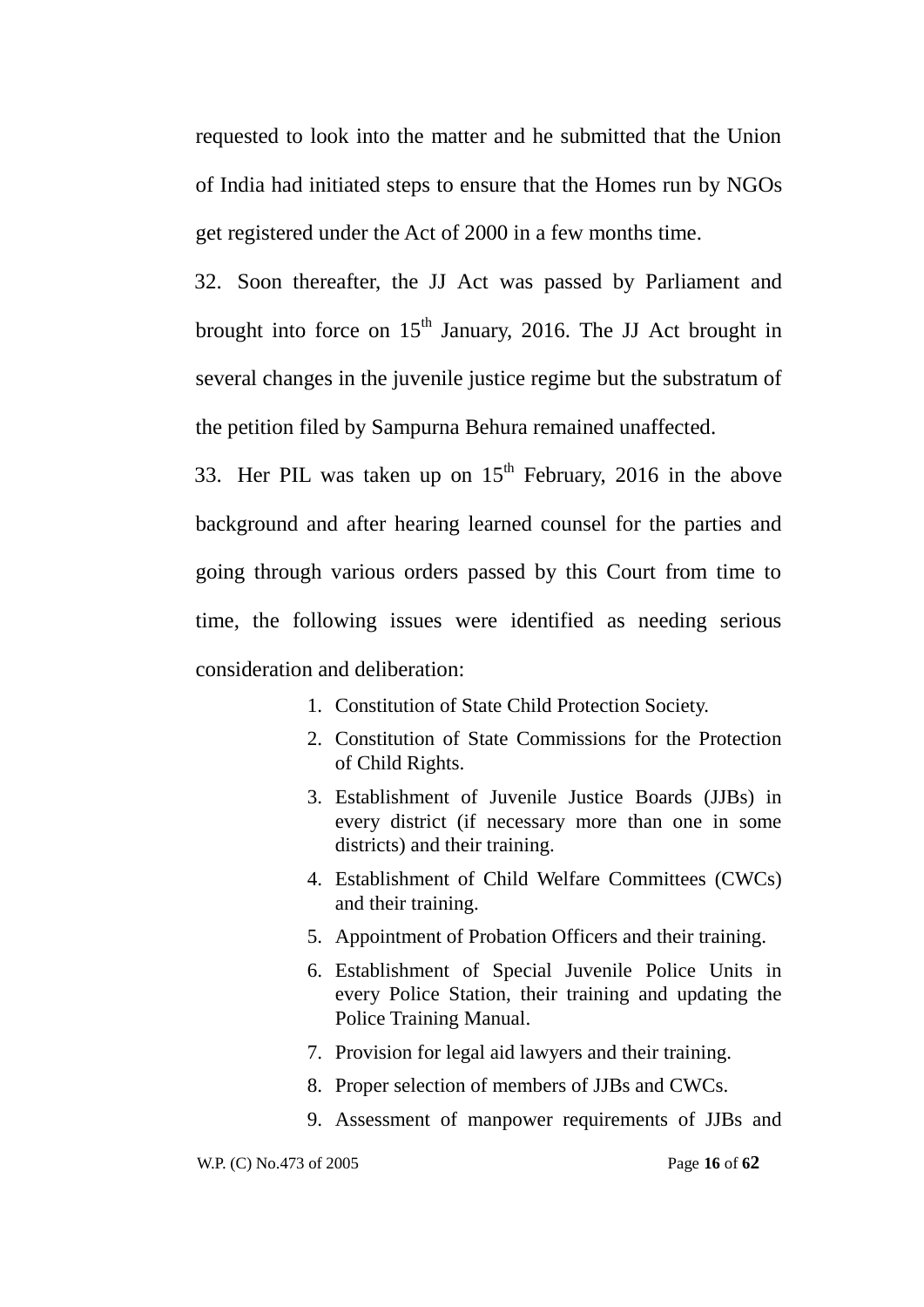CWCs and filling up the vacancies.

- 10.Furnishing of on-line quarterly reports by the State Governments.
- 11.Significance of Social Investigation Report.
- 12.Principal Magistrates should exclusively deal with Juvenile Justice inquiries.
- 13.Registration of child care institutions.
- 14.Improvement of living conditions in government run child care institutions.
- 15.Establishment of Juvenile Justice Fund.

34. Thereafter, the matter was taken up on  $9<sup>th</sup>$  May, 2016 when the learned Additional Solicitor General stated that the process of collecting and updating information online was underway in MWCD and was proceeding at a fast pace and that he expected it to be completed very soon. He also stated that the names of persons in various positions, such as members of JJBs and CWCs would be placed on the website of MWCD so that it would be easy to contact them whenever necessary. Learned Additional Solicitor General stated that the assistance of the State Governments and the Union Territories was required for completing the project. Accordingly this Court directed the State Governments and the Union Territories to render necessary assistance to the Union of India for updating the information and keeping it updated from time to time.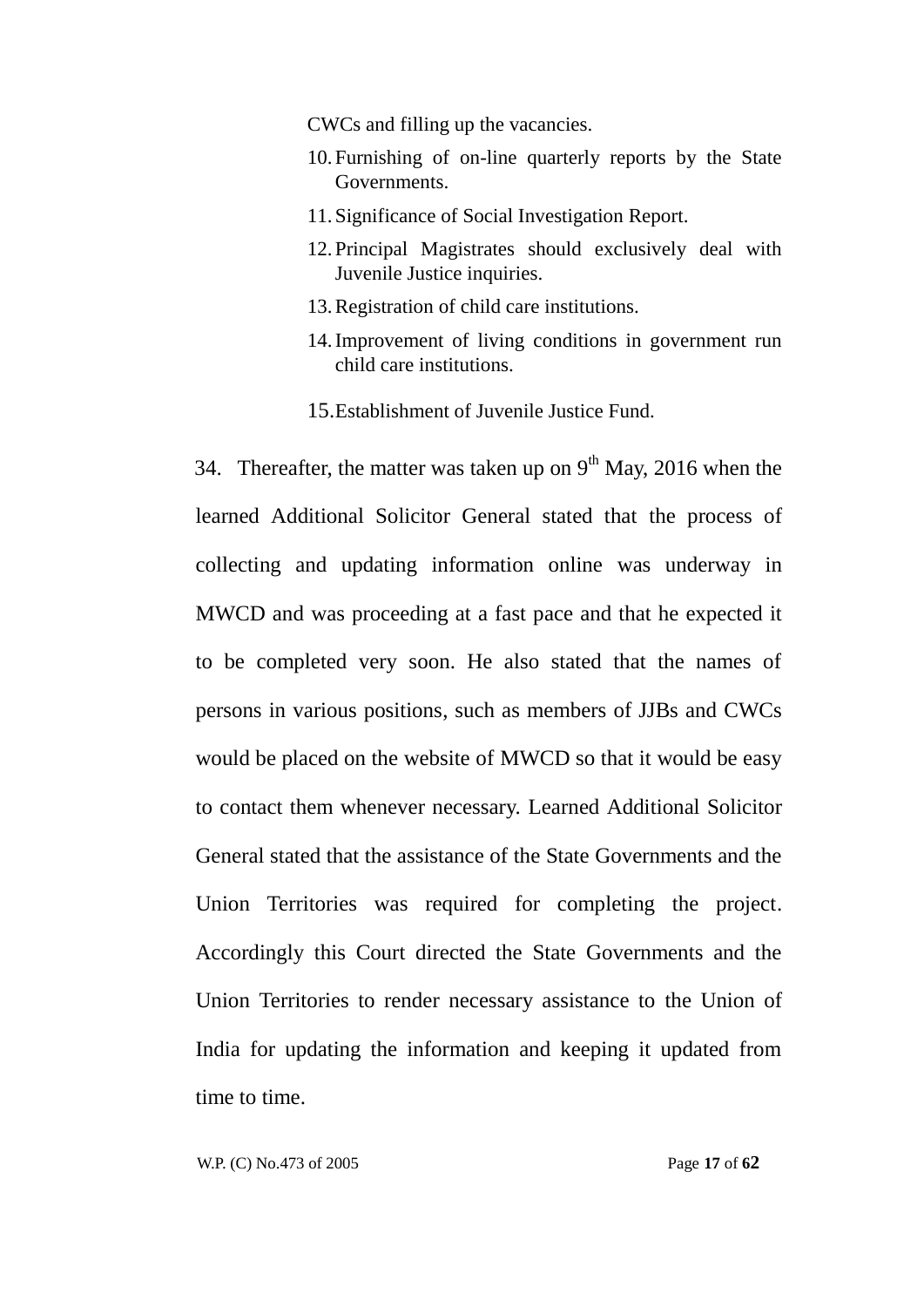35. As far as NALSA is concerned, it submitted on record a copy of the Training Module for Legal Services Lawyers and Probation Officers but it was suggested by the learned Senior Counsel appearing for NALSA that since the Modules were prepared on the basis of the Juvenile Justice (Care and Protection of Children) Rules, 2007 NALSA would conduct some pilot training programmes to ascertain their efficacy and subsequently bring them in line with the new Rules to be framed under the JJ Act.

36. In the hearing on  $22<sup>nd</sup>$  August, 2016 the Union of India was required to consider the feasibility of urgently providing computers and internet connectivity to the Juvenile Justice Boards and Child Welfare Committees.

37. The matter was again taken up on  $17<sup>th</sup>$  February, 2017 by which time considerable progress had been made by MWCD in the online collection of information to the extent that a Central Level Monitoring Format had been prepared which could easily be filled up by the States and Union Territories for providing full information which could be collated.

38. We also required, in addition to the collated information, that the State Commission for Protection of Child Rights (SCPCR) should be in place in every State and Union Territory. It may be

W.P. (C) No.473 of 2005 Page **18** of **62**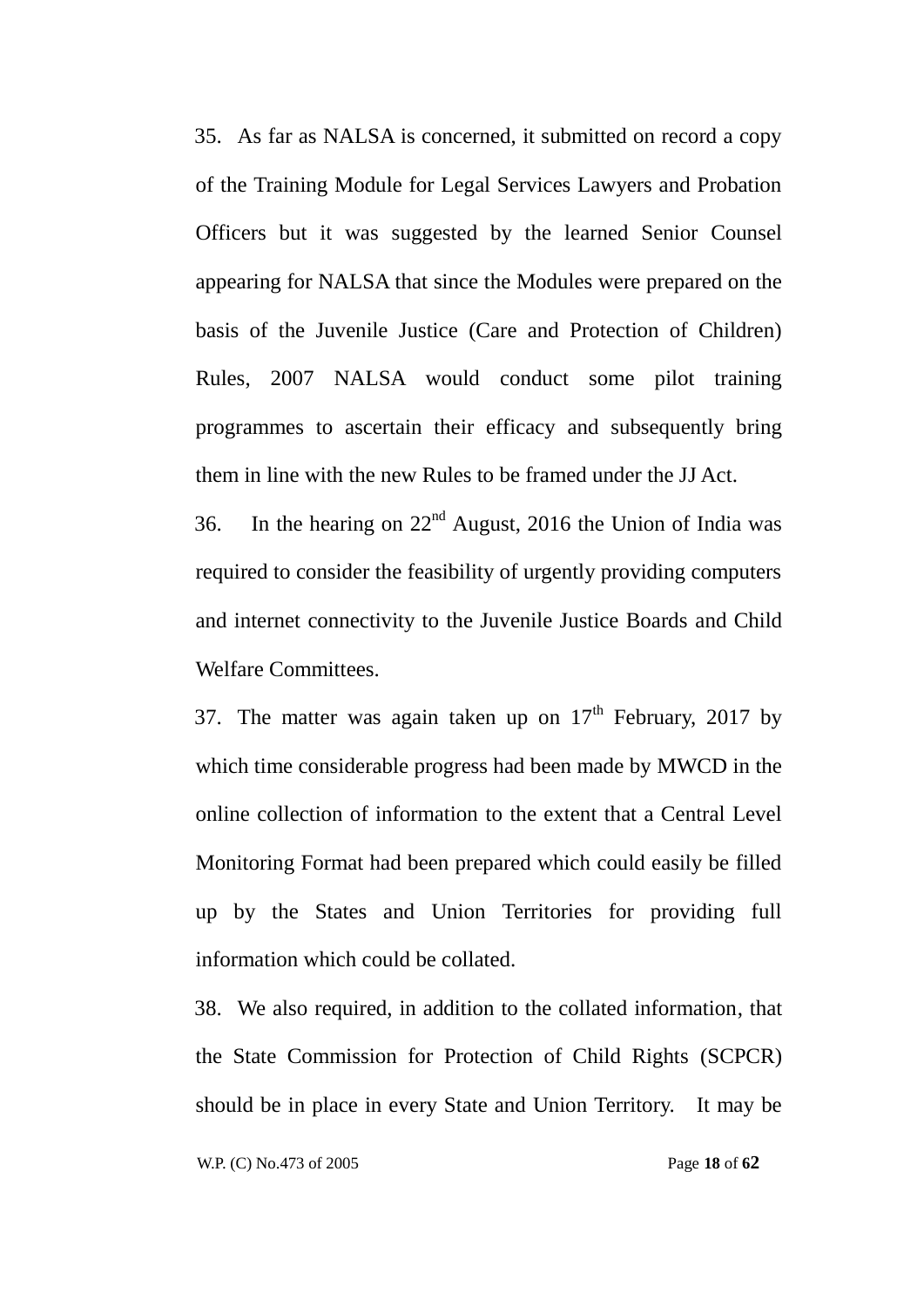mentioned that the SCPCR is a body constituted under the provisions of the Commissions for Protection of Child Rights Act, 2005 with a variety of functions as detailed in Section 13 of the said Act.

39. On  $5<sup>th</sup>$  April, 2017 and on  $11<sup>th</sup>$  July, 2017 we noted the information made available on the composition and constitution of the SCPCRs and on an overall view of the matter it was found that a large number of vacancies existed and that little or nothing was being done by some of the State Governments to fill them up or to show any urgency in respect of protection of the rights of children.

40. Subsequently, on  $15<sup>th</sup>$  November, 2017 we required MWCD to inform us of the amounts lying in the Juvenile Justice Fund in each State and Union Territory.

41. With all this information available on record in some form or the other, we heard the submissions of learned counsel for the parties on  $20<sup>th</sup>$  November, 2017 and reserved judgment.

42. We have gone into detail with regard to some of the more important proceedings that have taken place in the matter from the time when the Public Interest Litigation was instituted only to highlight various dimensions to the problems faced by children and the casual approach that most State Governments and Union

W.P. (C) No.473 of 2005 Page **19** of **62**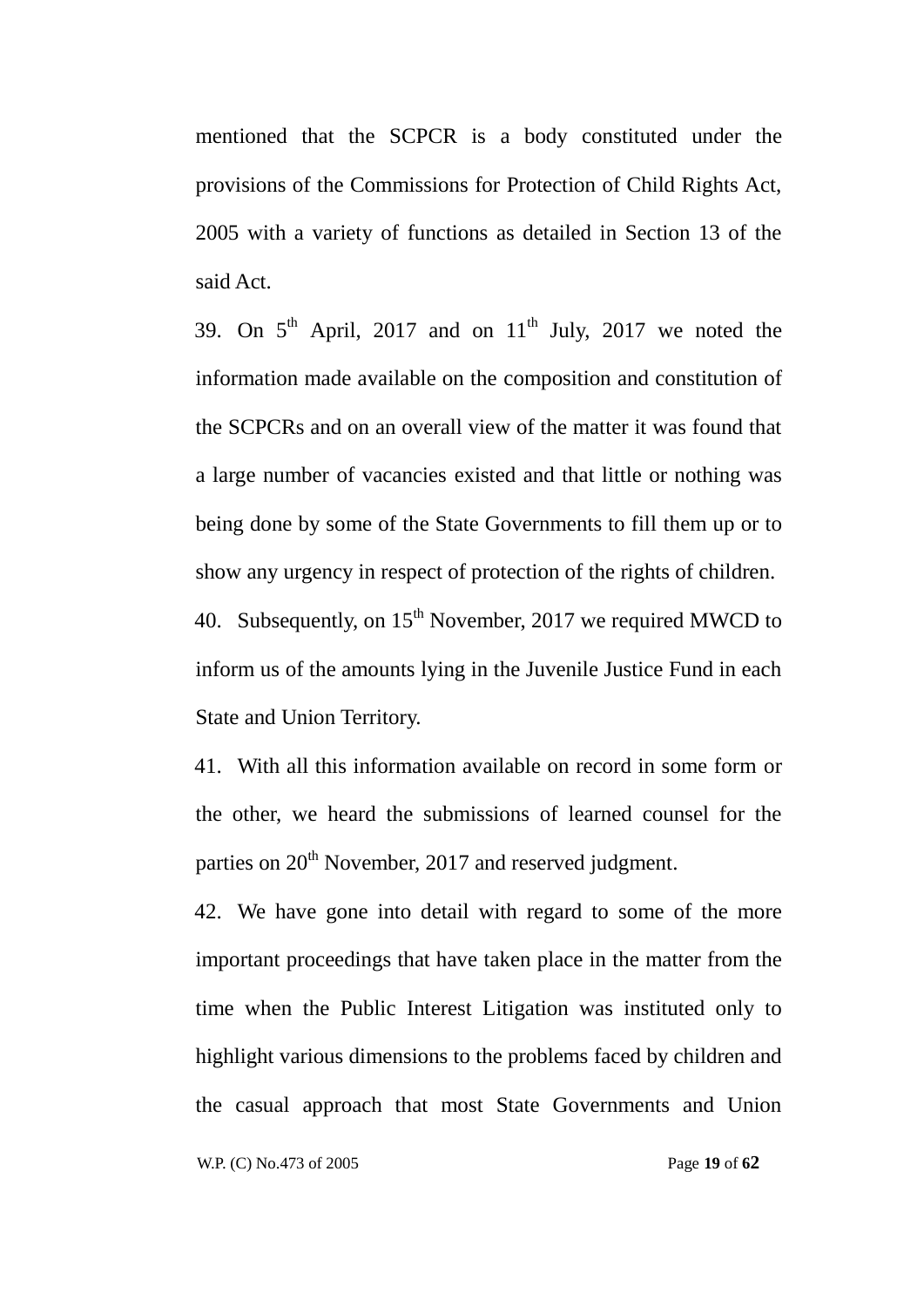Territories have towards the rights of children. It is easy to forget that children also deserve dignified treatment and merely because they have no voice in the affairs of State, it does not mean that they are inconsequential members of society who can be compelled to live in conditions that are uncomfortable (to say the least) and who have little or no access to justice.

#### **Affidavits filed by MWCD**

43. During the progress of the case, MWCD filed a few status reports and affidavits.

44. In an affidavit filed on  $31<sup>st</sup>$  July, 2015 the status of an online Central Level Monitoring System being implemented by MWCD was indicated. Briefly, each State and Union Territory is given a login ID and password to access the formats, feed data and submit Reports to MWCD. Very broadly, the areas covered by the Reports are Homes and Children, Open Shelters, Specialized Adoption Agencies, Non-Institutional Care, Child Welfare Committees, Juvenile Justice Boards and Service Delivery Structures. This is a very forward-looking step and a major attempt to collect information so that the JJ Act could be effectively implemented and the planning process more structured rather than *ad hoc*.

45. MWCD filed another affidavit on  $8<sup>th</sup>$  September, 2015 which

W.P. (C) No.473 of 2005 Page **20** of **62**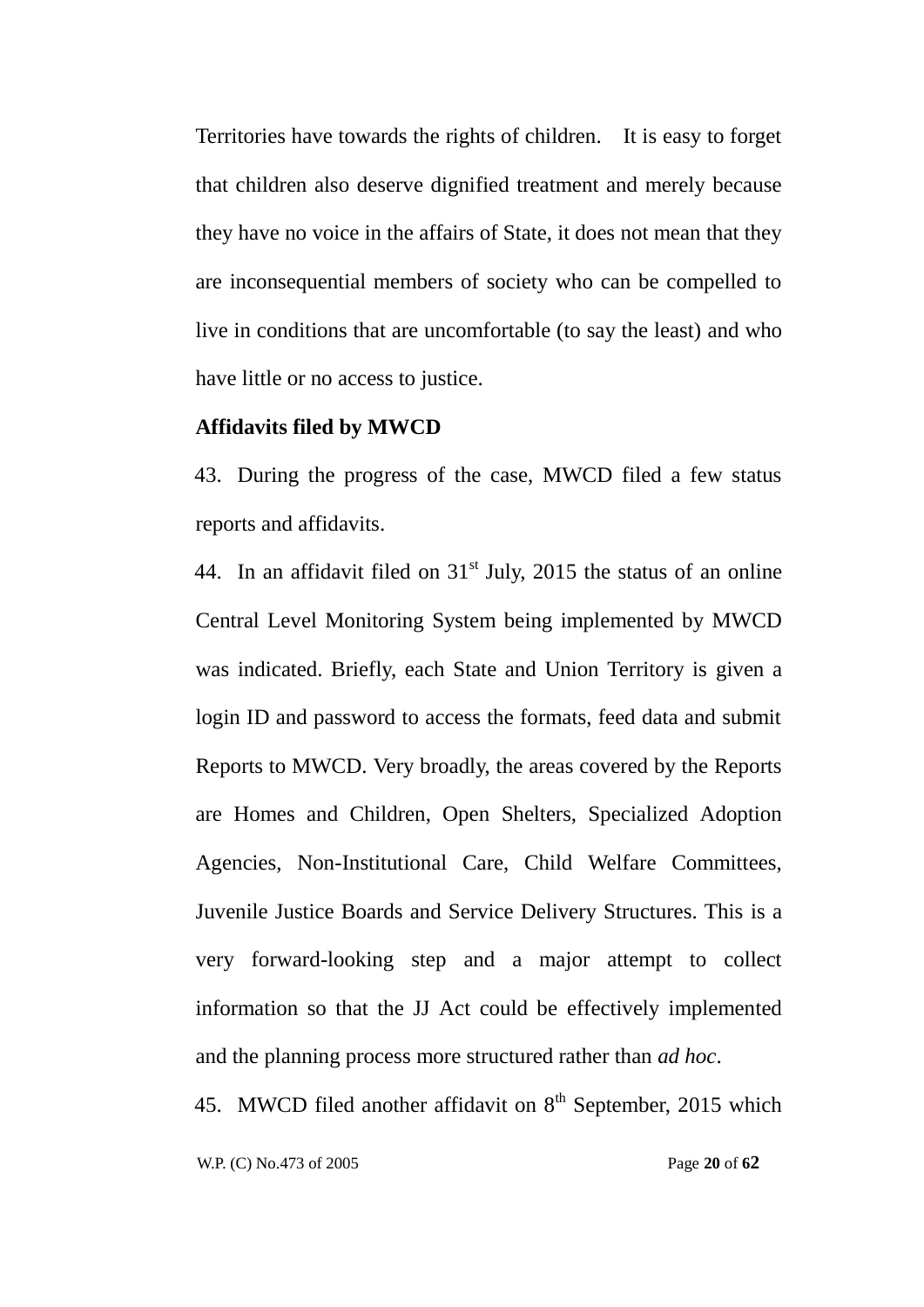indicated requests made to States and Union Territories to adhere to the requirements of entering information in the software as required by the Central Level Monitoring System. An indication was given in the affidavit regarding the extent of compliance. For the period 2014-15 it was stated that while most States and Union Territories had provided the necessary information, as many as 7 States were not fully compliant. For the period 2015-16 most States did not provide the necessary information. Those who did were Assam, Union Territory of Chandigarh, Chhattisgarh, Himachal Pradesh, Madhya Pradesh, Meghalaya, Mizoram, Nagaland, Punjab, Tamil Nadu and Tripura.

46. MWCD filed a status report on  $4<sup>th</sup>$  December, 2015 giving the details of Child Care Institutions and their registration as well as the availability of Probation Officers in the States and Union Territories. Unfortunately, as per the affidavit the status was quite unsatisfactory in the sense that not many Child Care Institutions had been registered and there was a serious shortage of Probation Officers. In a further affidavit of  $12<sup>th</sup>$  February, 2016 MWCD stated that steps were being taken for the registration of Child Care Institutions and it also indicated the role of a Probation Officer in the scheme of things.

W.P. (C) No.473 of 2005 Page **21** of **62**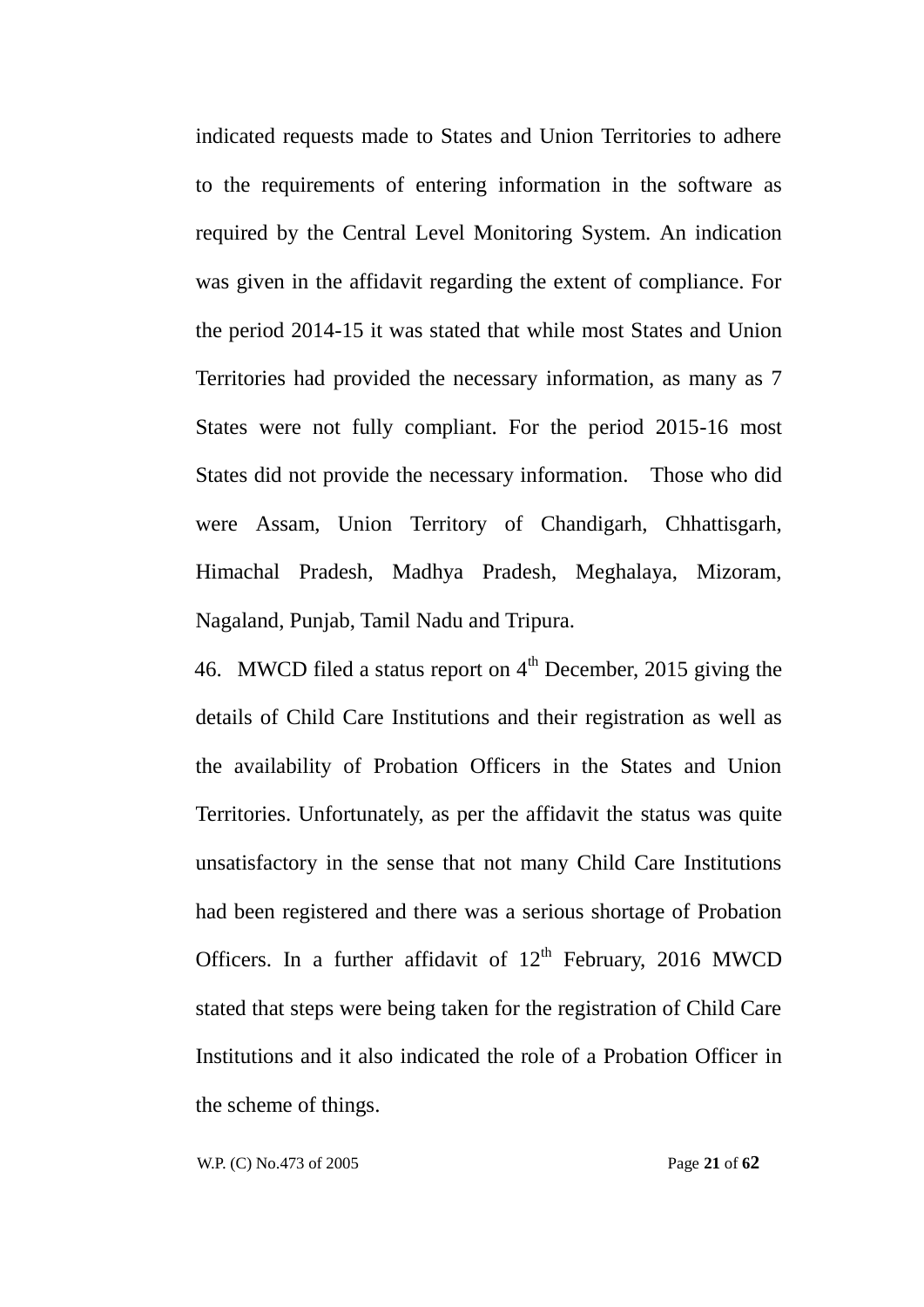47. In yet another affidavit filed by MWCD on  $29<sup>th</sup>$  March, 2016 a factual response was given with regard to the 15 issues identified by this Court on 15<sup>th</sup> February, 2015.

48. MWCD filed its final status report on  $3<sup>rd</sup>$  May, 2016 in which it was stated that some formats for information given in the Central Level Monitoring System were added in view of the 15 issues identified by this Court.

49. In the affidavit dated  $11<sup>th</sup>$  January, 2017 it was disclosed by MWCD that the availability and use of computers and peripherals for juvenile justice issues was in quite a poor state. In fact, complete information in this regard was not made available to MWCD by the States and Union Territories.

50. In the final affidavit filed by MWCD it was disclosed that a National Consultation was held on  $26<sup>th</sup>$  September, 2017 and it appears from a reading of the affidavit that there is considerable improvement in the understanding of child rights and juvenile justice issues by the participants, but there is still a lot to be done. Unfortunately, the minutes of the National Consultation have not been placed on record.

### **Information and data provided by NALSA**

 W.P. (C) No.473 of 2005 Page **22** of **62** 51. As far as NALSA is concerned, it had carried out a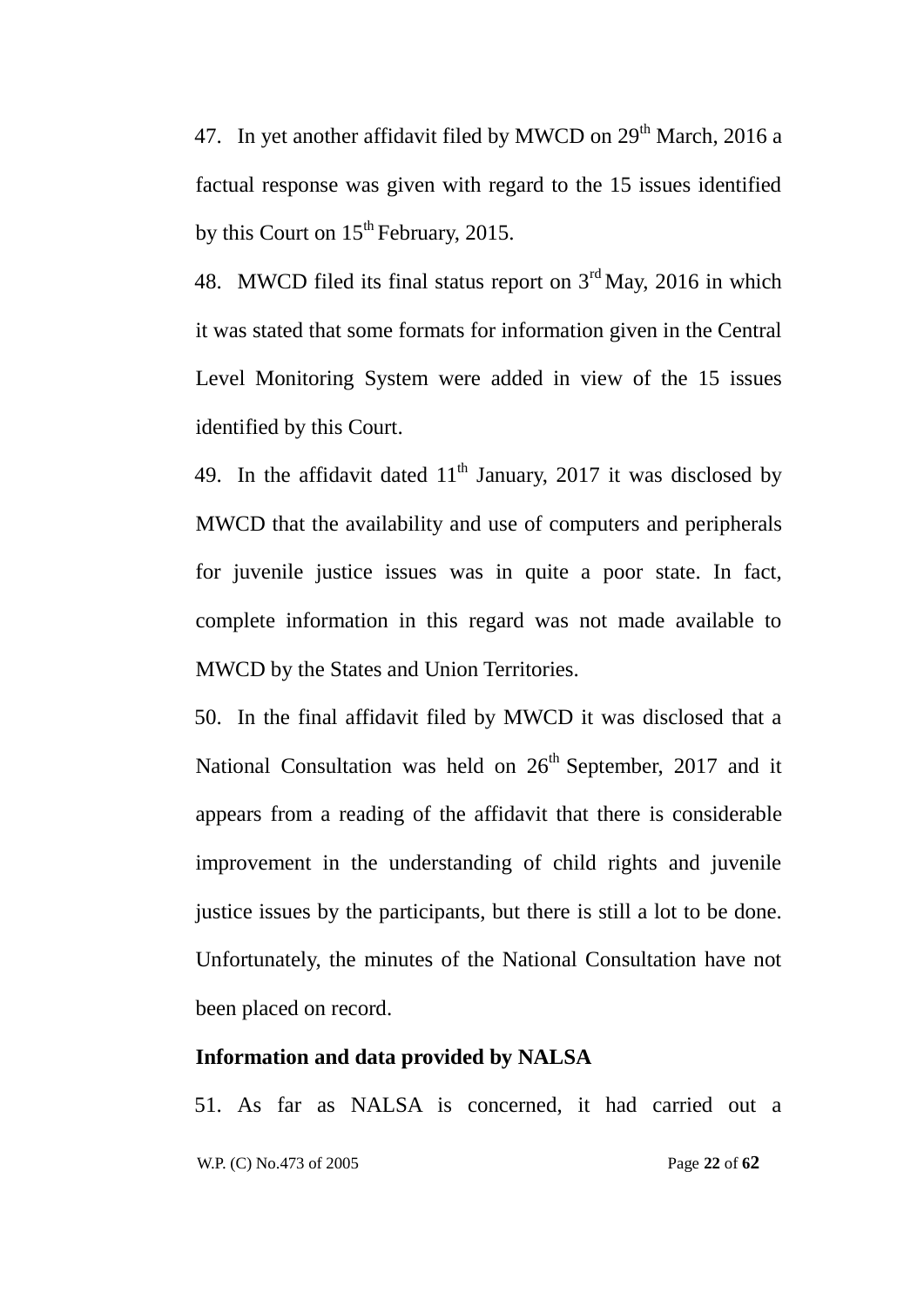remarkable study and placed on record a three part Report on issues pertaining to Juvenile Justice Boards, Child Welfare Committees and Homes under the Act of 2000. Even though the reports prepared by NALSA are extremely useful, since they are now quite dated (with data upto August 2011) they are not being referred to in any detail.

52. NALSA gave another Report on  $20<sup>th</sup>$  July, 2015 in which it was pointed out that a large number of inquiries are pending before the JJBs. It was pointed out that in Uttar Pradesh alone there are 34,569 inquiries pending and in district Durg in Chhattisgarh, there are 1883 inquiries pending before the JJBs. It was pointed out in the report that many of the JJBs did not sit on a regular basis with some sitting maybe once or twice a week. It was also pointed out that in some places the distance between the Observation Home and the JJB was considerable. It was submitted that there was a need for Probation Officers who would deal exclusively with juvenile justice issues.

53. At this stage, it may be mentioned that in May 2016 a Training Module for Probation Officers was brought out by NALSA. This Training Module has since been utilized by NALSA and we have been given to understand that it has been found to be

W.P. (C) No.473 of 2005 Page **23** of **62**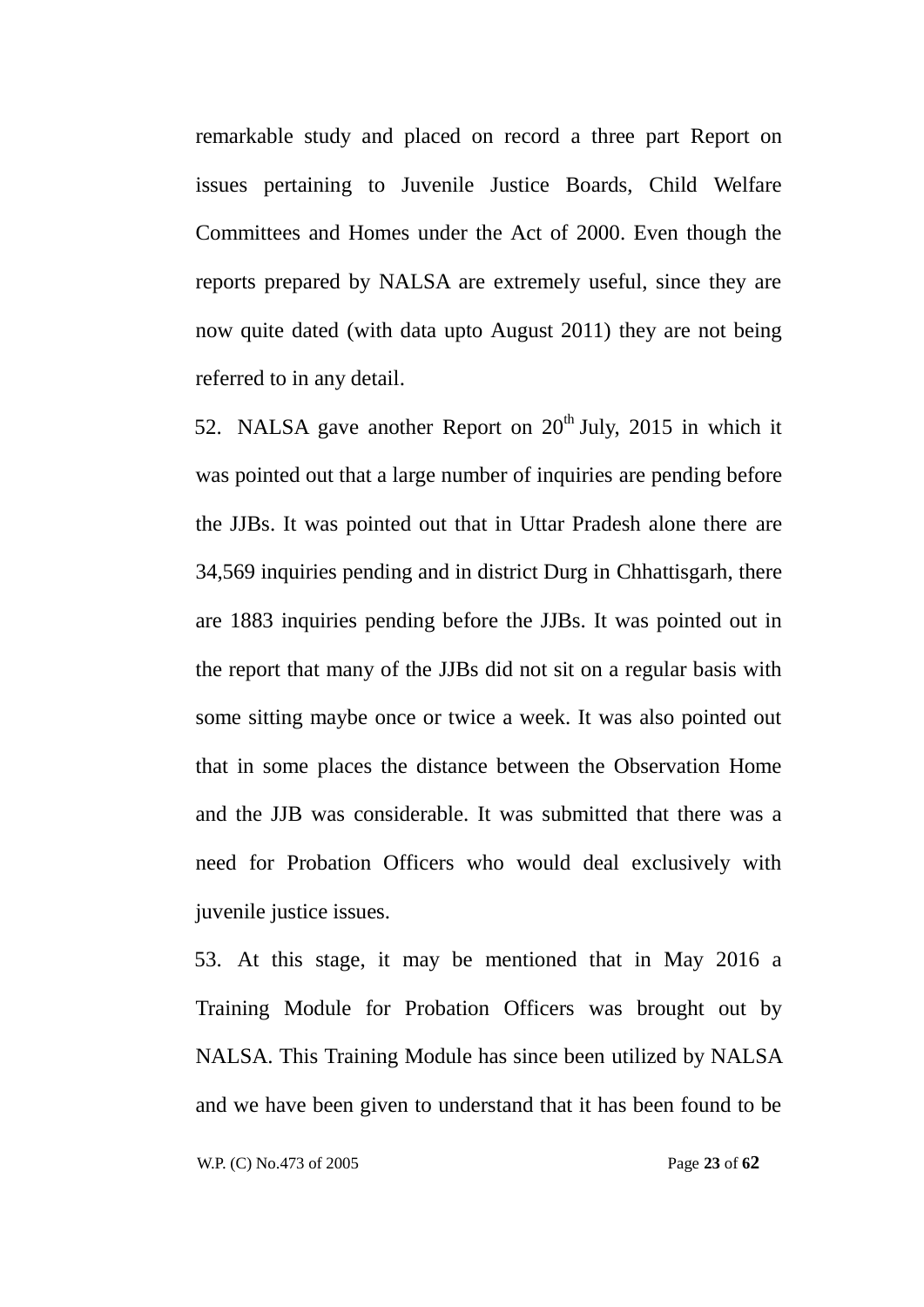extremely useful and beneficial as a training guide.

### **Submissions made by the petitioner**

54. On its part, the petitioner submitted a large number of steps that need to be taken to improve the lives of children in Child Care Institutions and enable them to live with dignity. Suggestions were also given by the petitioner on  $10^{th}$  and  $25^{th}$  September, 2013 and  $10<sup>th</sup>$  May, 2016 on several aspects of child rights and juvenile justice. Most of these suggestions complement the suggestions given by NALSA.

### **Discussion, suggestions and recommendations**

# **(i) National and State Commissions for Protection of Child Rights**

 W.P. (C) No.473 of 2005 Page **24** of **62** 55. Child related laws enacted by Parliament provide for two extremely important policy and decision-making institutions in respect of children and child rights, namely the NCPCR and the SCPCRs. Similarly, two extremely important bodies have been provided for at the ground or grass-roots level for implementation of the JJ Act, namely the State Child Protection Society and the District Child Protection Unit. In our opinion, if these institutions and bodies perform their duties as required by the laws made by Parliament, under the supervision and guidance of the concerned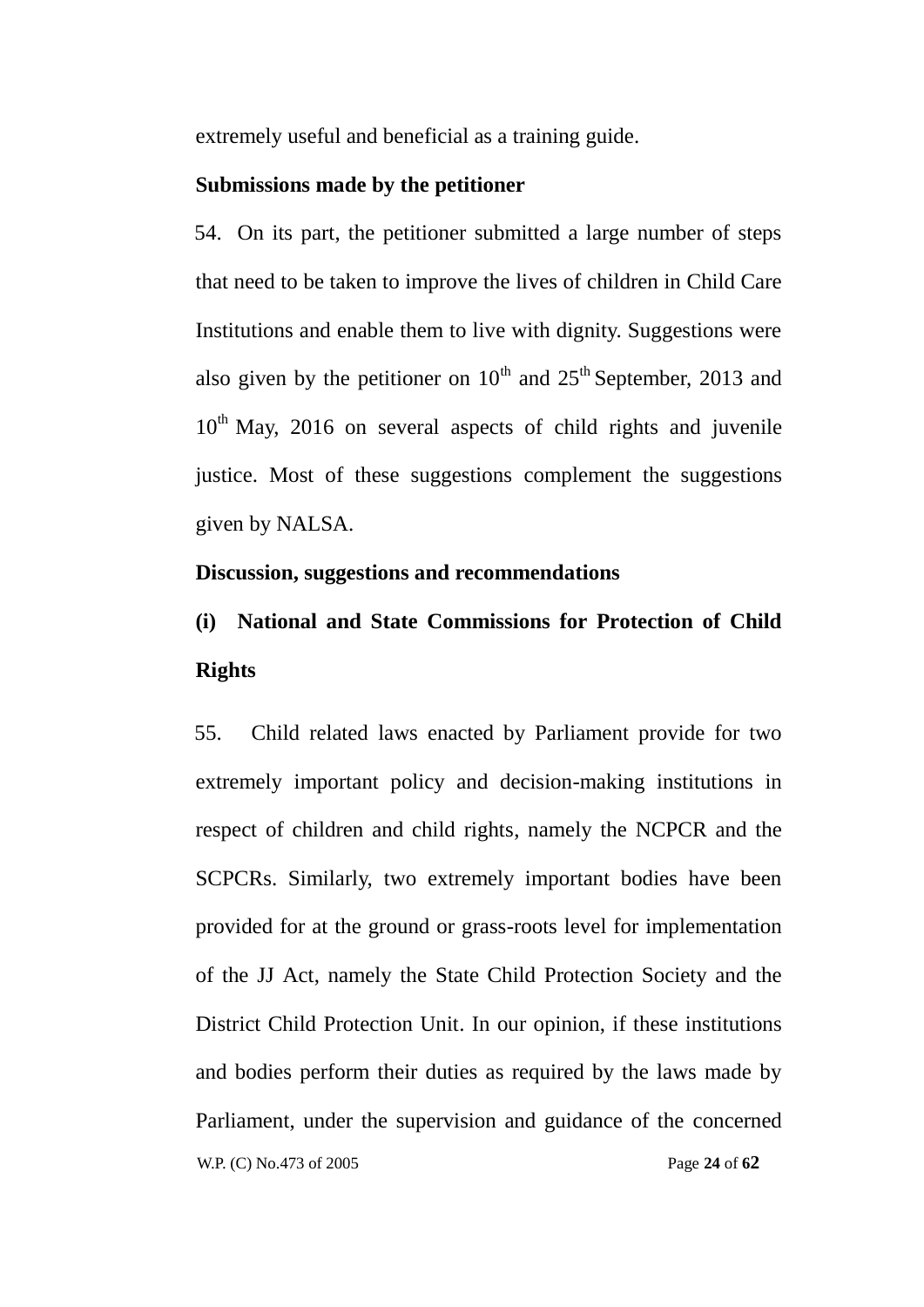State Government and the Government of India, recognition and enforcement of child rights could actually become a reality in our country.

56. The Commissions for Protection of Child Rights Act, 2005 provides for the Central Government constituting a body to be known as the NCPCR at the national level and the State Governments constituting a body to be known as the SCPCR at the State level. The composition of the NCPCR is provided for in Section 3 of the statute while a similar composition of the SCPCR is provided for in Section 17 of the statute. Section 3 of the Commissions for Protection of Child Rights Act reads as follows:

> ―**3. Constitution of National Commission for Protection of Child Rights.—**(1) The Central Government shall, by notification, constitute a body to be known as the National Commission for Protection of Child Rights to exercise the powers conferred on, and to perform the functions assigned to it under this Act.

> (2) The Commission shall consist of the following Members, namely:—

> (a) a Chairperson who, is a person of eminence and has done outstanding work for promoting the welfare of children; and

> (b) six Members, out of which at least two shall be women, from the following fields, to be appointed by the Central Government from amongst persons of eminence, ability, integrity, standing and experience in,—

(i) education;

(ii) child health, care, welfare or child development;

(iii) juvenile justice or care of neglected or marginalized children or children with disabilities;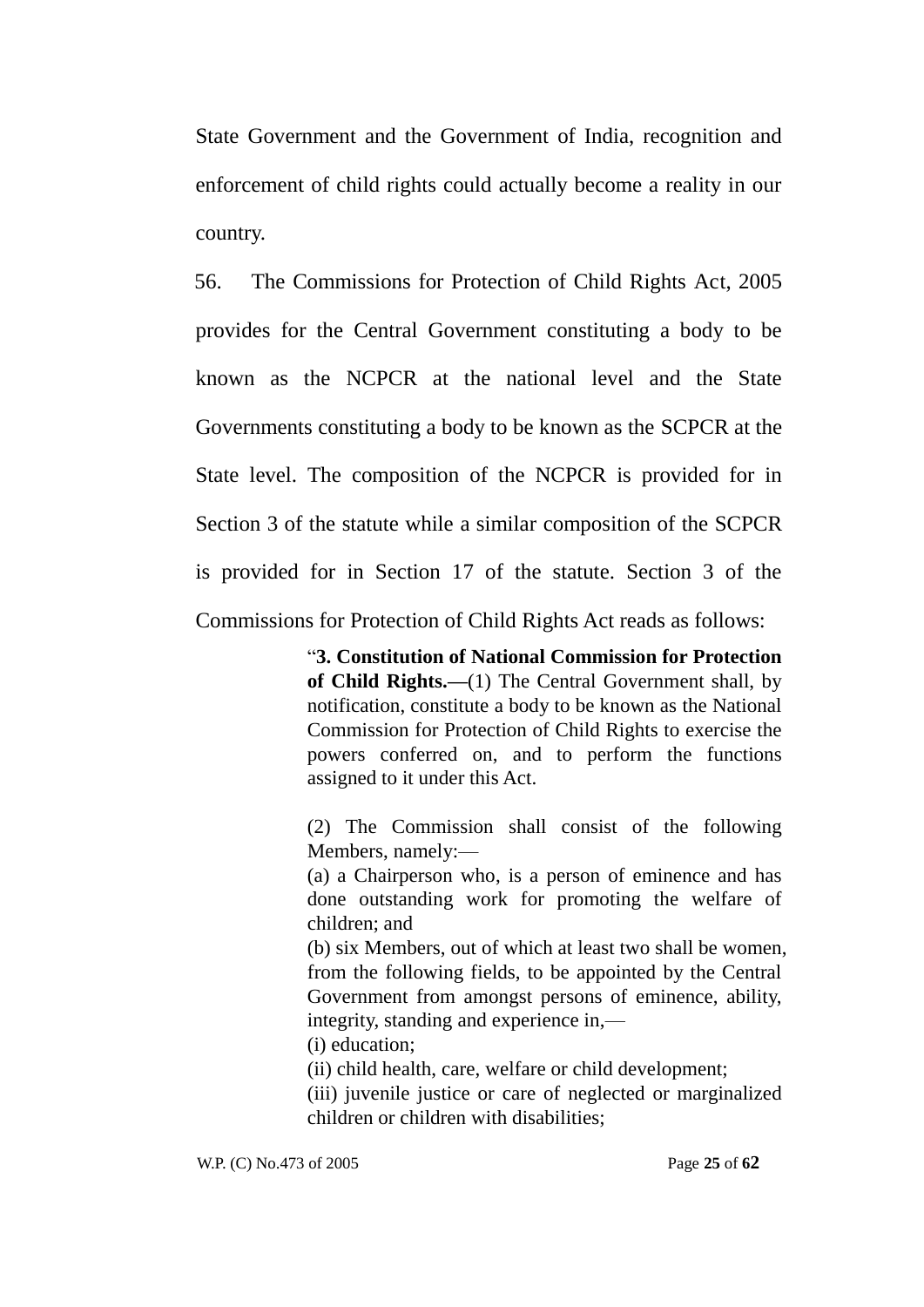(iv) elimination of child labour or children in distress; (v) child psychology or sociology; and (vi) laws relating to children.

 $(3)$  The office of the Commission shall be at Delhi."

57. It is quite apparent that at the national level, the NCPCR is an institution consisting of eminent persons and experts in their respective fields. As such, they are expected to look at issues concerning the welfare of children in the national perspective taking into consideration the views of every SCPCR and other stakeholders. At the State level, the SCPCR is an equally significant body consisting of eminent persons and experts. They are expected to take policy decisions for the benefit of the children in their State, regardless of which State the children originally belong to, for there might be children of one State who are in need of care and protection but in a Child Care Institution of another State.

58. The functions of the NCPCR and the SCPCR are more or less the same except that one performs these functions at the national level, while the other performs these functions at the State level. Section 13 of the Commissions for Protection of Child Rights Act, 2005 details the functions of the NCPCR and this reads as follows:

W.P. (C) No.473 of 2005 Page **26** of **62**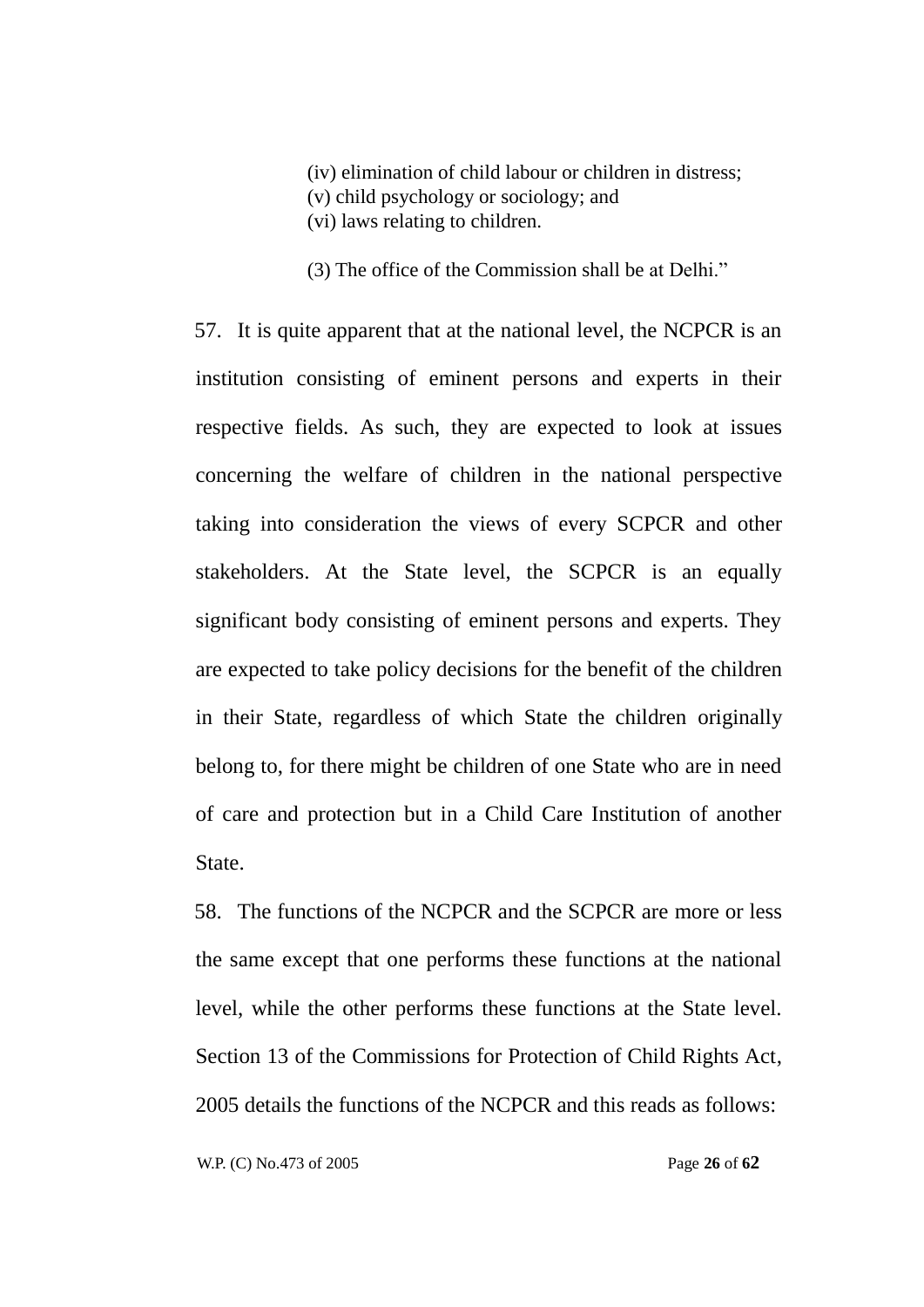―**13. Functions of Commission.—**(1) The Commission shall perform all or any of the following functions, namely:—

(a) examine and review the safeguards provided by or under any law for the time being in force for the protection of child rights and recommend measures for their effective implementation;

(b) present to the Central Government, annually and at such other intervals, as the Commission may deem fit, reports upon the working of those safeguards;

(c) inquire into violation of child rights and recommend initiation of proceedings in such cases;

(d) examine all factors that inhibit the enjoyment of rights of children affected by terrorism, communal violence, riots, natural disaster, domestic violence, HIV/AIDS, trafficking, maltreatment, torture and exploitation, pornography and prostitution and recommend appropriate remedial measures;

(e) look into the matters relating to children in need of special care and protection including children in distress, marginalized and disadvantaged children, children in conflict with law, juveniles, children without family and children of prisoners and recommend appropriate remedial measures;

(f) study treaties and other international instruments and undertake periodical review of existing policies, programmes and other activities on child rights and make recommendations for their effective implementation in the best interest of children;

(g) undertake and promote research in the field of child rights;

(h) spread child rights literacy among various sections of the society and promote awareness of the safeguards available for protection of these rights through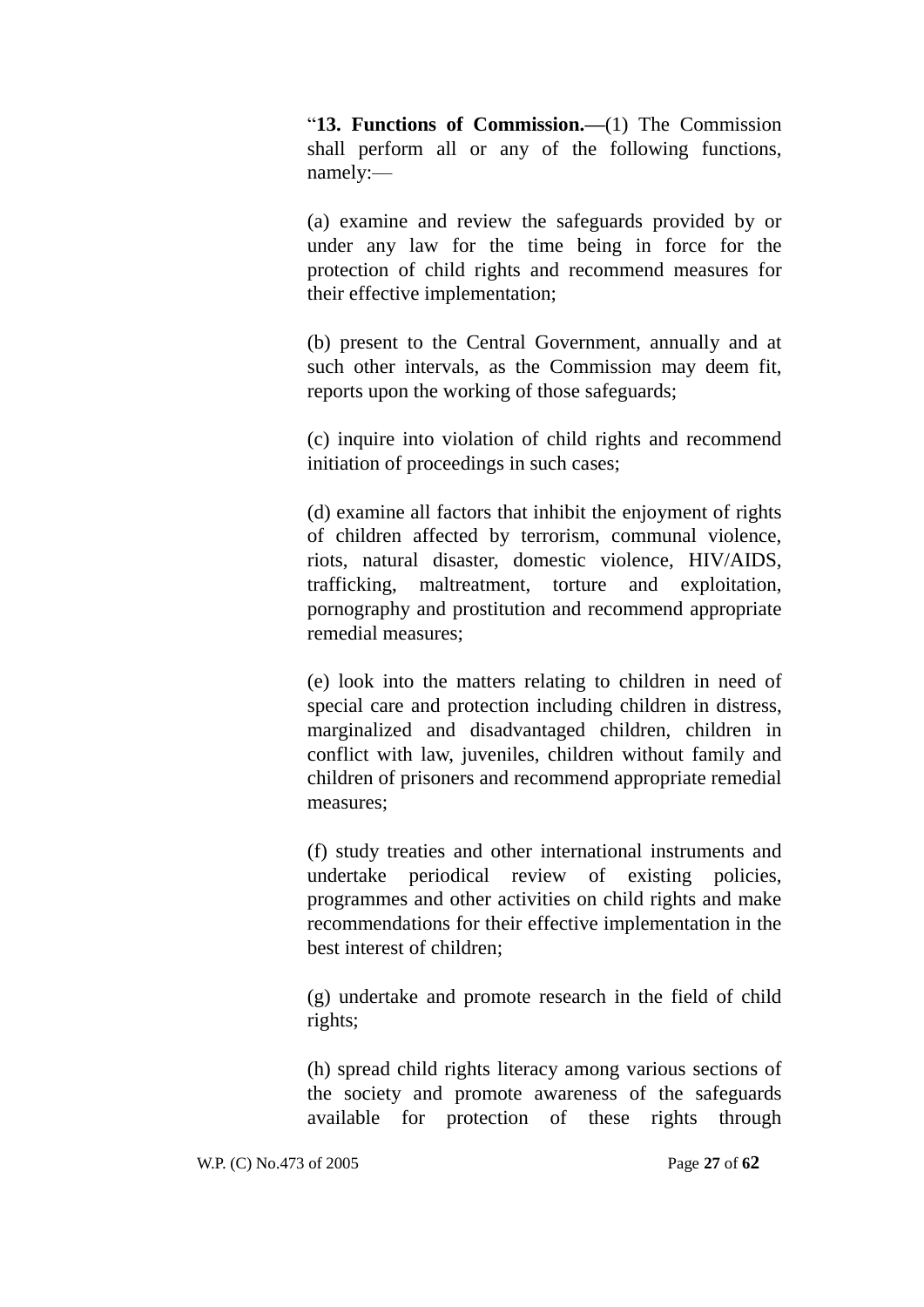publications, the media, seminars and other available means;

(i) inspect or cause to be inspected any juvenile custodial home, or any other place of residence or institution meant for children, under the control of the Central Government or any State Government or any other authority, including any institution run by a social organisation; where children are detained or lodged for the purpose of treatment, reformation or protection and take up with these authorities for remedial action, if found necessary;

(j) inquire into complaints and take *suo motu* notice of matters relating to,—

(i) deprivation and violation of child rights;

(ii) non-implementation of laws providing for protection and development of children;

(iii) non-compliance of policy decisions, guidelines or instructions aimed at mitigating hardships to and ensuring welfare of the children and to provide relief to such children,

or take up the issues arising out of such matters with appropriate authorities; and

(k) such other functions as it may consider necessary for the promotion of child rights and any other matter incidental to the above functions.

(2) The Commission shall not inquire into any matter which is pending before a State Commission or any other Commission duly constituted under any law for the time being in force."

59. It will be seen from the above that both the NCPCR and the

 W.P. (C) No.473 of 2005 Page **28** of **62** SCPCR have a range and variety of functions to perform and each one of them entails a great deal of responsibility. We have been given to understand that both the Government of India and the State Governments have not been giving these bodies the freedom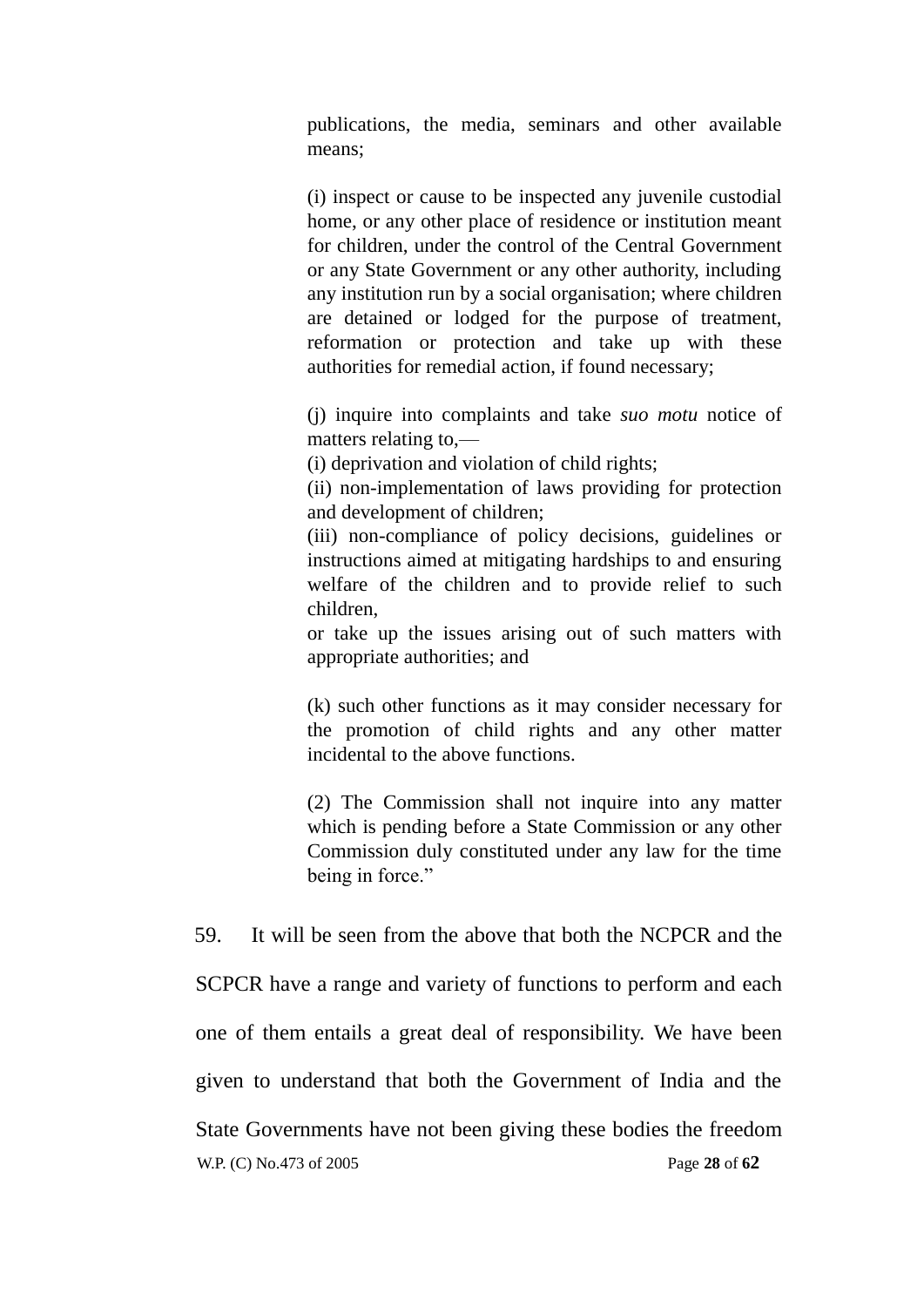to decide on broad policy matters and indeed in some instances, particularly relating to the SCPCR, vacancies have not been filled up for several months. In fact, the NCPCR was compelled to file a writ petition in the Punjab and Haryana High Court for a mandamus to the State Governments of Punjab and Haryana and the Union Territory of Chandigarh to fill up the vacancies of members of the SCPCR.<sup>4</sup> Unfortunately, at one point of time, even the position of the Chairperson of the NCPCR was lying unfilled for several months, until, on the directions of this Court, the position was eventually filled up. We need hardly say that unless the NCPCR and the SCPCRs are given due importance by the Government of India and the State Governments and vacancies are filled up in time, the enforcement of the rights of children will remain on the back burner and any number of welfare schemes formulated by the Government of India or by the State Governments will remain unimplemented or their implementation will remain sketchy and symbolic.

60. We hope and trust that those in authority and power in the Government of India and in the State Governments appreciate the

-

<sup>4</sup> Court on its own motion v. State of Punjab and The National Commission for the Protection of Child Rights (NCPCR) v. The State of Haryana and Others, Decided on  $9<sup>th</sup>$  April, 2013 and reported as MANU/PH/0599/2013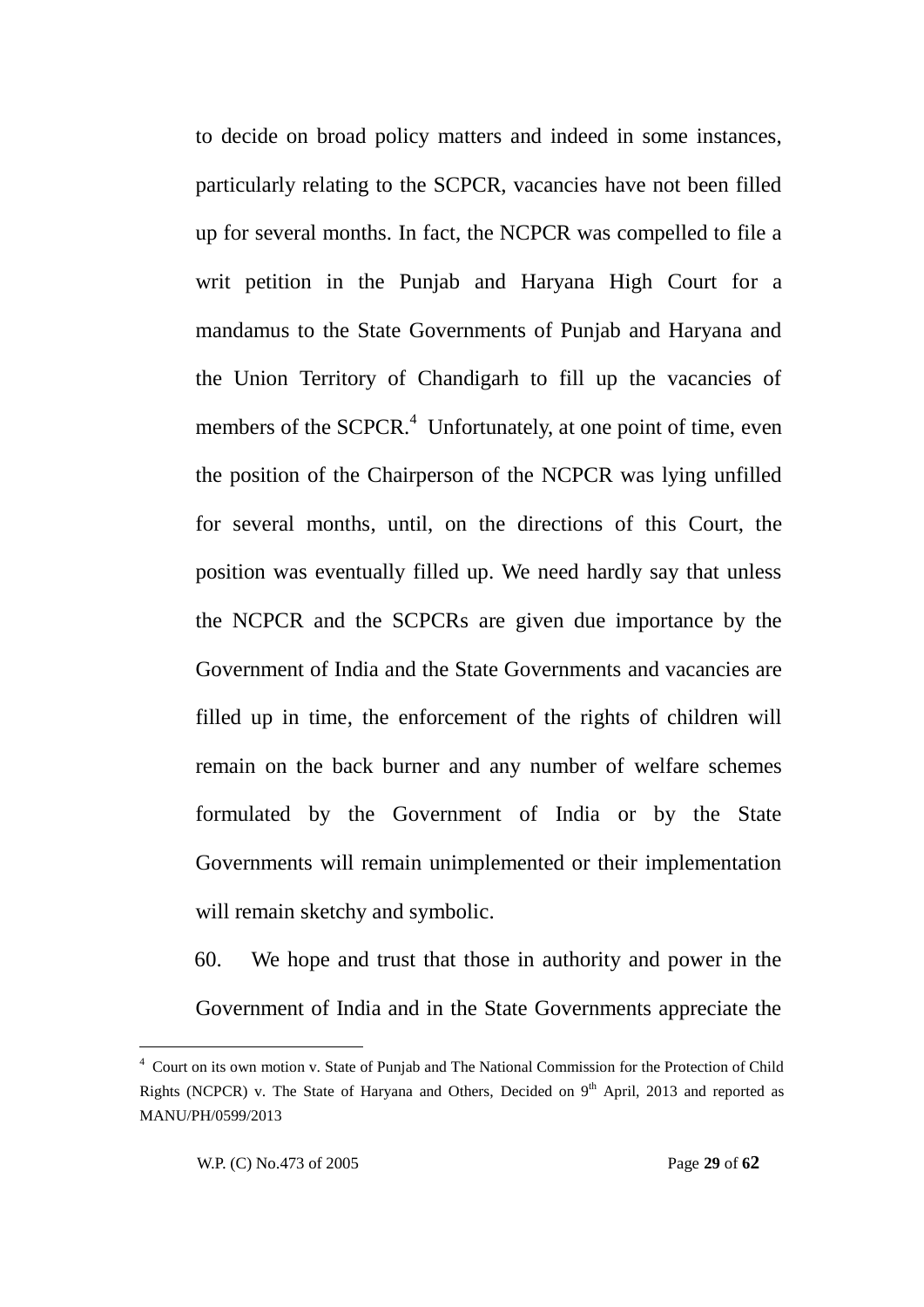importance of adhering to the provisions of the laws enacted by Parliament and ensure that the NCPCR at the National level and the SCPCR at the State level actually function and perform their duties and recognize their responsibilities.

## **(ii) State Child Protection Society and the District Child Protection Unit**

61. In the absence of any clear-cut guidelines on who should be appointed to these two bodies, the State Governments have found an easy way out by appointing Government officials only and leaving out members of civil society. In our opinion, the constitution of the State Child Protection Society and the District Child Protection Unit need serious consideration so that all stake-holders, including the police and NGOs are actively involved in the performance of the functions, duties and responsibilities of these two bodies.

62. The functions of the State Child Protection Society and the District Child Protection Unit are detailed in Rule 84 and Rule 85 of the Juvenile Justice (Care and Protection of Children) Model Rules, 2016 framed by the Government of India. [It may be noted that some States have framed their independent Rules, but we are not referring to them]. The functions are varied, extensive and

W.P. (C) No.473 of 2005 Page **30** of **62**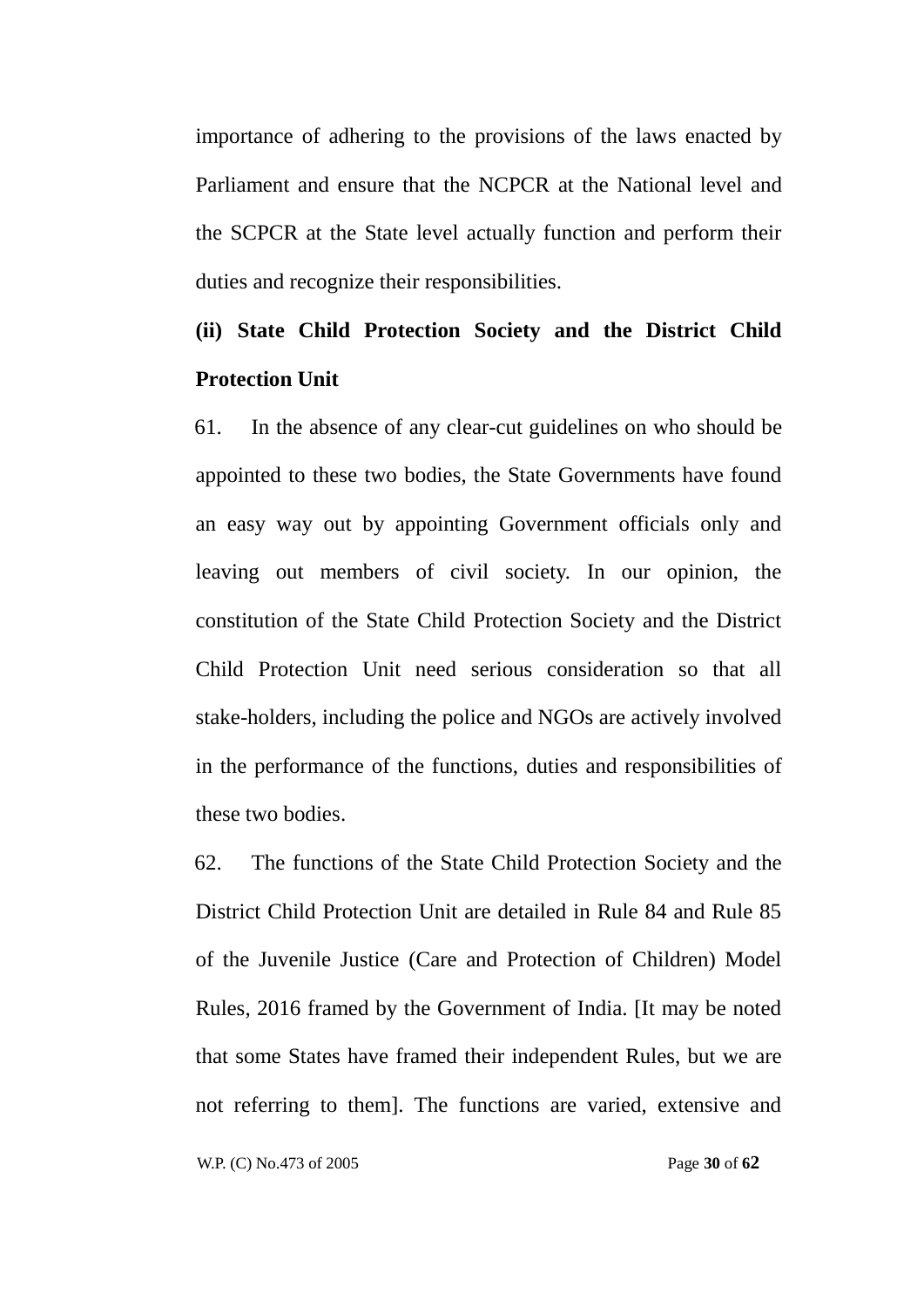geared to improve the living conditions of children through different strategies and with the involvement of all stake-holders.

63. For the effective implementation of the JJ Act and the policies laid down by the NCPCR and the SCPCRs, Section 106 of the JJ Act provides for the constitution of a State-level Child Protection Society and a District-level Child Protection Unit. Section 106 of the JJ Act reads as follows:

> ―**106. State Child Protection Society and District Child Protection Unit.—**Every State Government shall constitute a Child Protection Society for the State and Child Protection Unit for every District, consisting of such officers and other employees as may be appointed by that Government, to take up matters relating to children with a view to ensure the implementation of this Act, including the establishment and maintenance of institutions under this Act, notification of competent authorities in relation to the children and their rehabilitation and co-ordination with various official and non-official agencies concerned and to discharge such other functions as may be prescribed."

 W.P. (C) No.473 of 2005 Page **31** of **62** 64. A perusal of the above provision broadly indicates that the primary function of the State Child Protection Society and the District Child Protection Unit is to ensure implementation of the JJ Act. In addition, these bodies are obliged to ensure that the institutions under the JJ Act are established and maintained, competent authorities in relation to children and their rehabilitation are in place and these two bodies are also required to coordinate with Government officials as well as NGOs to discharge their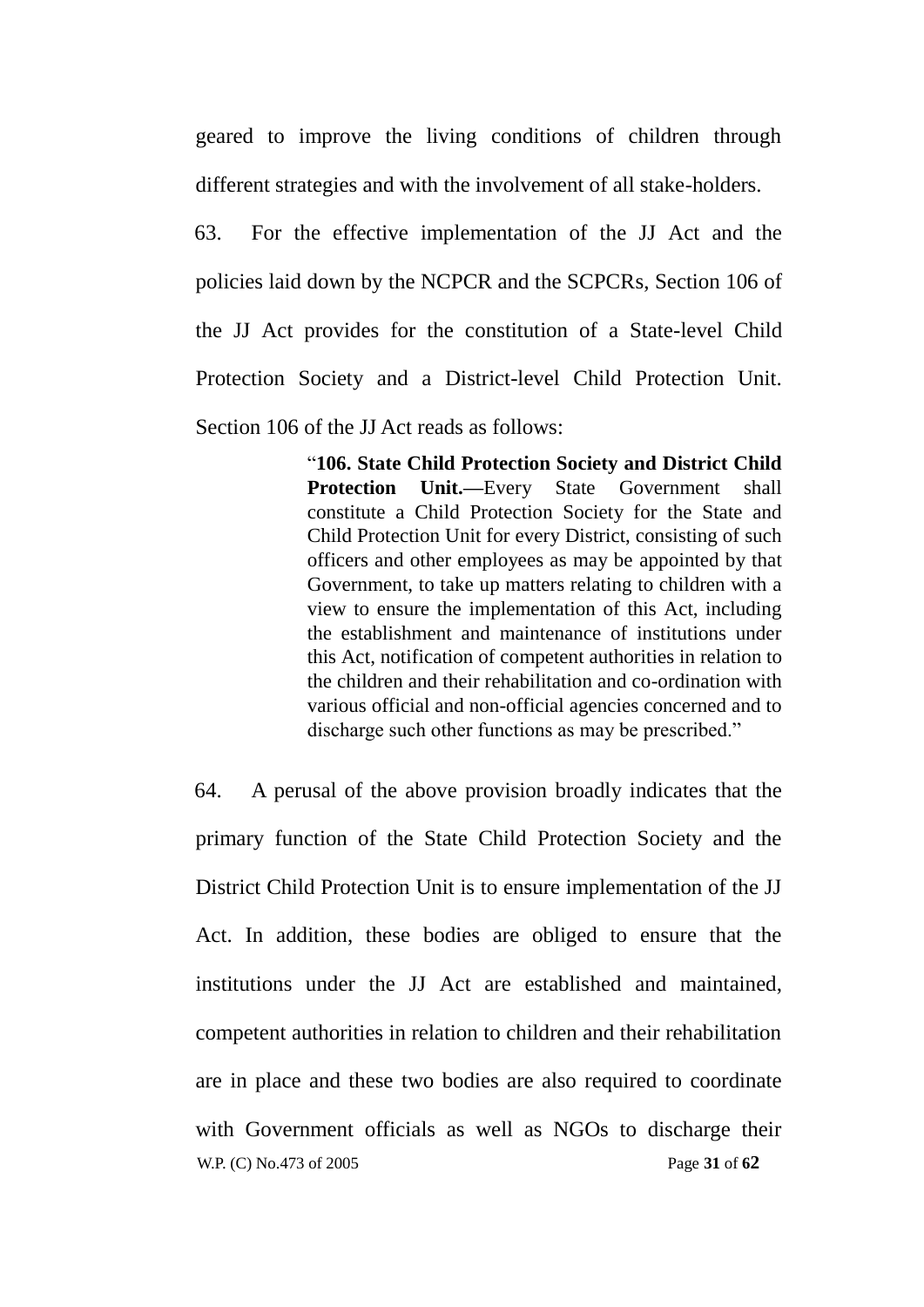wide-ranging functions. The involvement of civil society through NGOs is a progressive step and these two bodies are expected to take their assistance from time to time.

65. If these two bodies actually perform their duties, responsibilities and functions in the manner expected of them, the implementation of the JJ Act would no longer be an issue. Unfortunately, we have been informed that these bodies are not functioning in many places or in the manner in which they are expected to and in several districts the District Child Protection Unit has not even been constituted. We expect remedial steps to be taken by all concerned.

### **(iii) Juvenile Justice Boards and Child Welfare Committees**

66. With regard to the establishment of JJBs, we were given to understand that most districts now have a JJB, but it is high time that every district in every State must have a JJB. An exception could perhaps be made, such as in some districts of Arunachal Pradesh where there is perhaps no juvenile crime or, there could be some districts where the number of inquiries are very few in which event the JJB may appropriately schedule its sittings. Similarly, a ‗circuit JJB' could be considered if there are some adjacent districts where the number of pending inquires is quite few.

W.P. (C) No.473 of 2005 Page **32** of **62**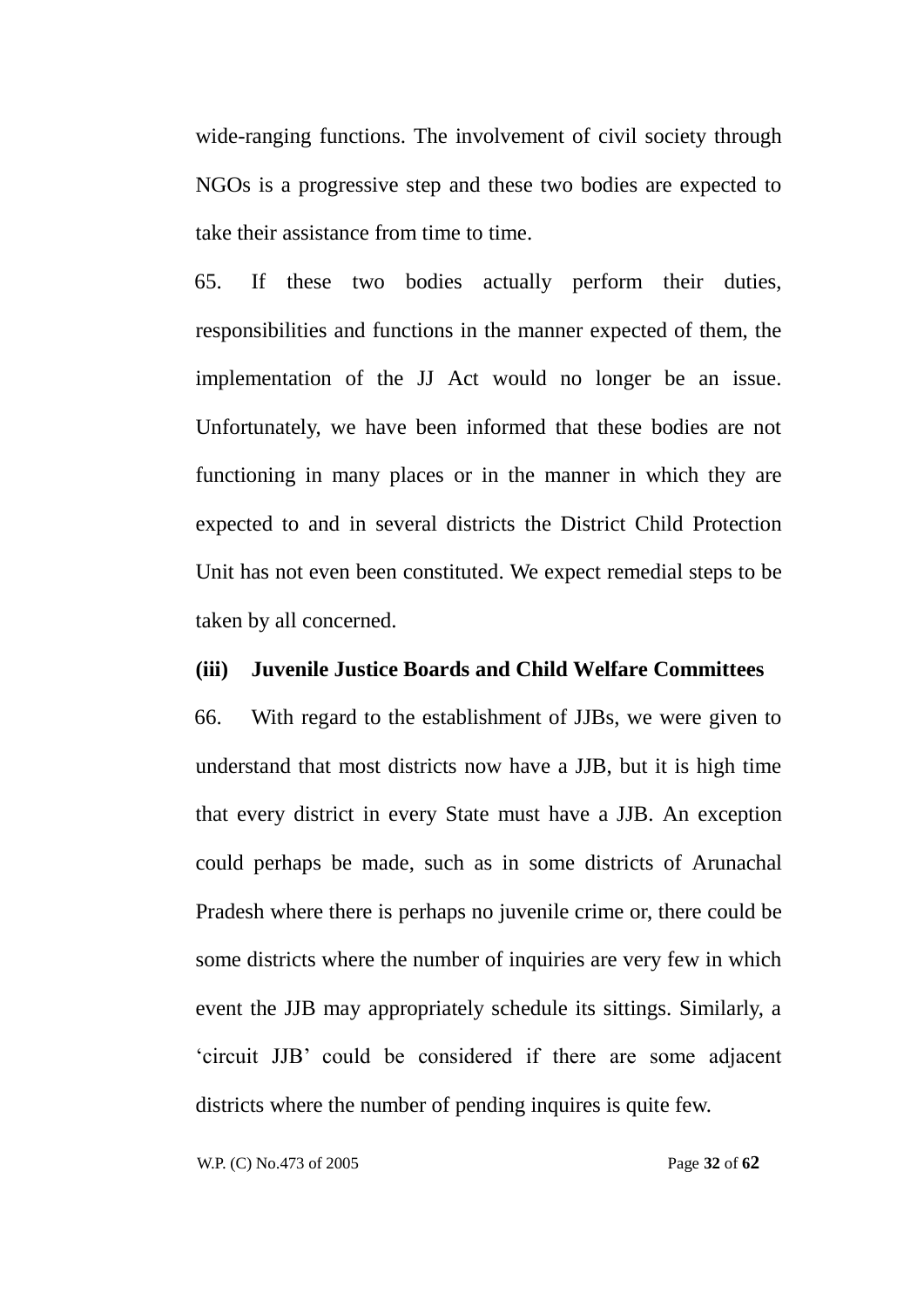67. We have also been given to understand that the appointment of some social workers as members of the JJB is not necessarily in accordance with the provisions of Section 4 of the JJ Act. The relevant provision in this regard reads as follows:

### ―**4. Juvenile Justice Board :**– 1. xxx xxx xxx

2. A Board shall consist of a Metropolitan Magistrate or a Judicial Magistrate of First Class not being Chief Metropolitan Magistrate or Chief Judicial Magistrate (hereinafter referred to as Principal Magistrate) with at least three years experience and two social workers selected in such manner as may be prescribed, of whom at least one shall be a woman, forming a Bench and every such Bench shall have the powers conferred by the Code of Criminal Procedure, 1973 (2 of 1974) on a Metropolitan Magistrate or, as the case may be, a Judicial Magistrate of First Class.

3. No social worker shall be appointed as a member of the Board unless such person has been actively involved in health, education, or welfare activities pertaining to children for atleast seven years or a practicing professional with a degree in child psychology, psychiatry, sociology or law.

4. xxx xxx xxx

5. The State Government shall ensure that induction training and sensitization of all members including Principal Magistrate of the Board on care, protection, rehabilitation, legal provisions and justice for children, as may be prescribed, is provided within a period of sixty days from the date of appointment.

6. and 7.  $Xxx$   $xxx$   $xxx$ ."

68. The selection of social workers as members of the JJB is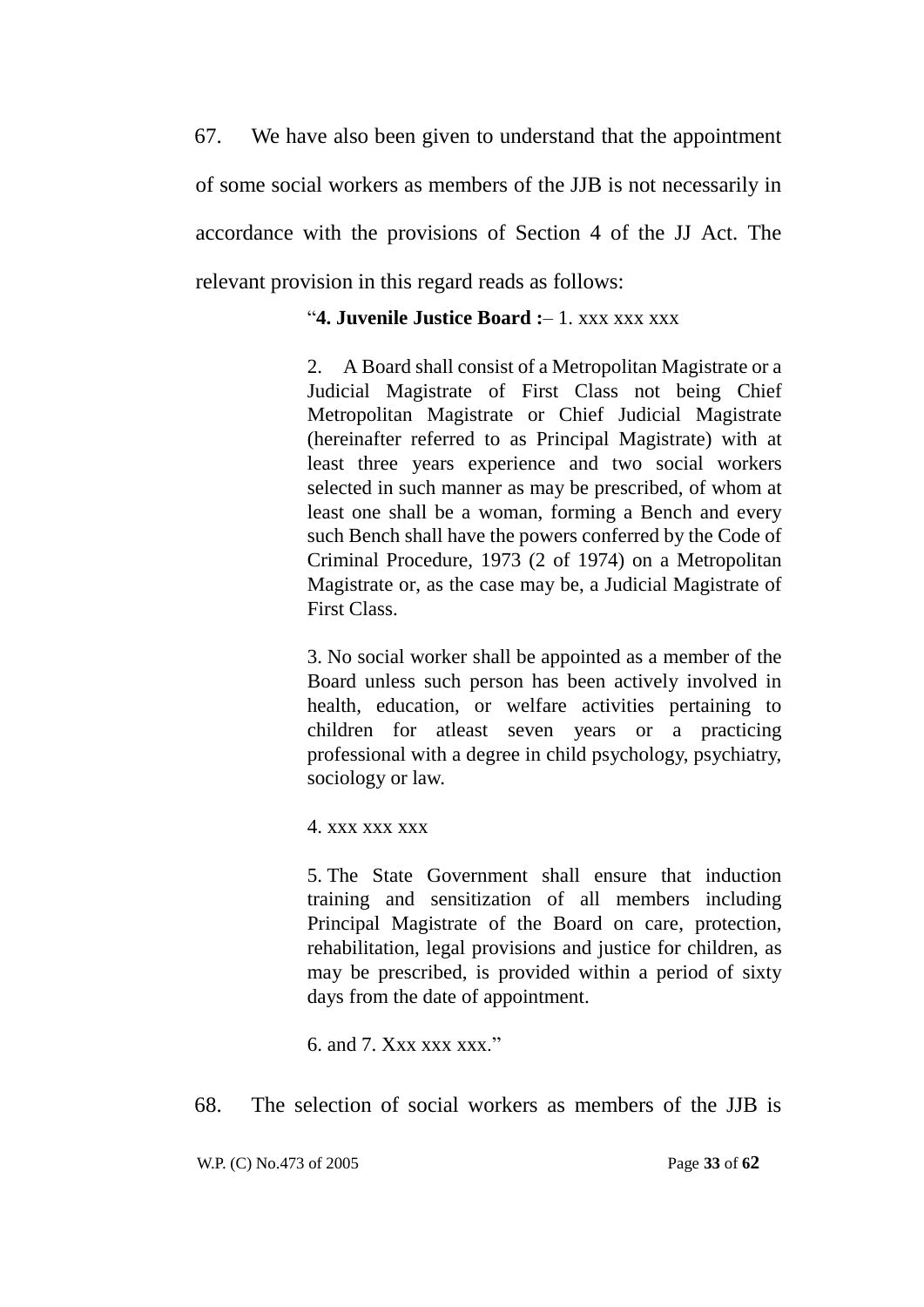required to be carried out in accordance with the provisions of Rule 88 read with Rule 87 of the Model Rules. It must be appreciated that the appointment of social workers is serious business, inasmuch as they bring their experience - practical and professional - while conducting an enquiry under the JJ Act. This becomes all the more important when it is appreciated that the social workers can also conduct an enquiry independent of the Principal Magistrate as provided for in Section 7 of the JJ Act. However, the final disposition of the enquiry cannot be without the Principal Magistrate as mandated in the proviso to sub-section (3) of Section 7 of the JJ Act. There is therefore a heavy responsibility on the social workers to make a meaningful contribution during the course of an enquiry and also at the time of its disposition.

69. In this context, it is important to note that the training of the Principal Magistrate as well as the social workers is extremely important and this is provided for in Rule 89 of the Model Rules. Unfortunately, the duration of training and the curriculum and course have not yet formulated, and the nature of training given to the Principal Magistrate and the social workers is somewhat *ad hoc* and unstructured. The lack of meaningful and effective training (and refresher courses) can have a vital impact on the ultimate

W.P. (C) No.473 of 2005 Page **34** of **62**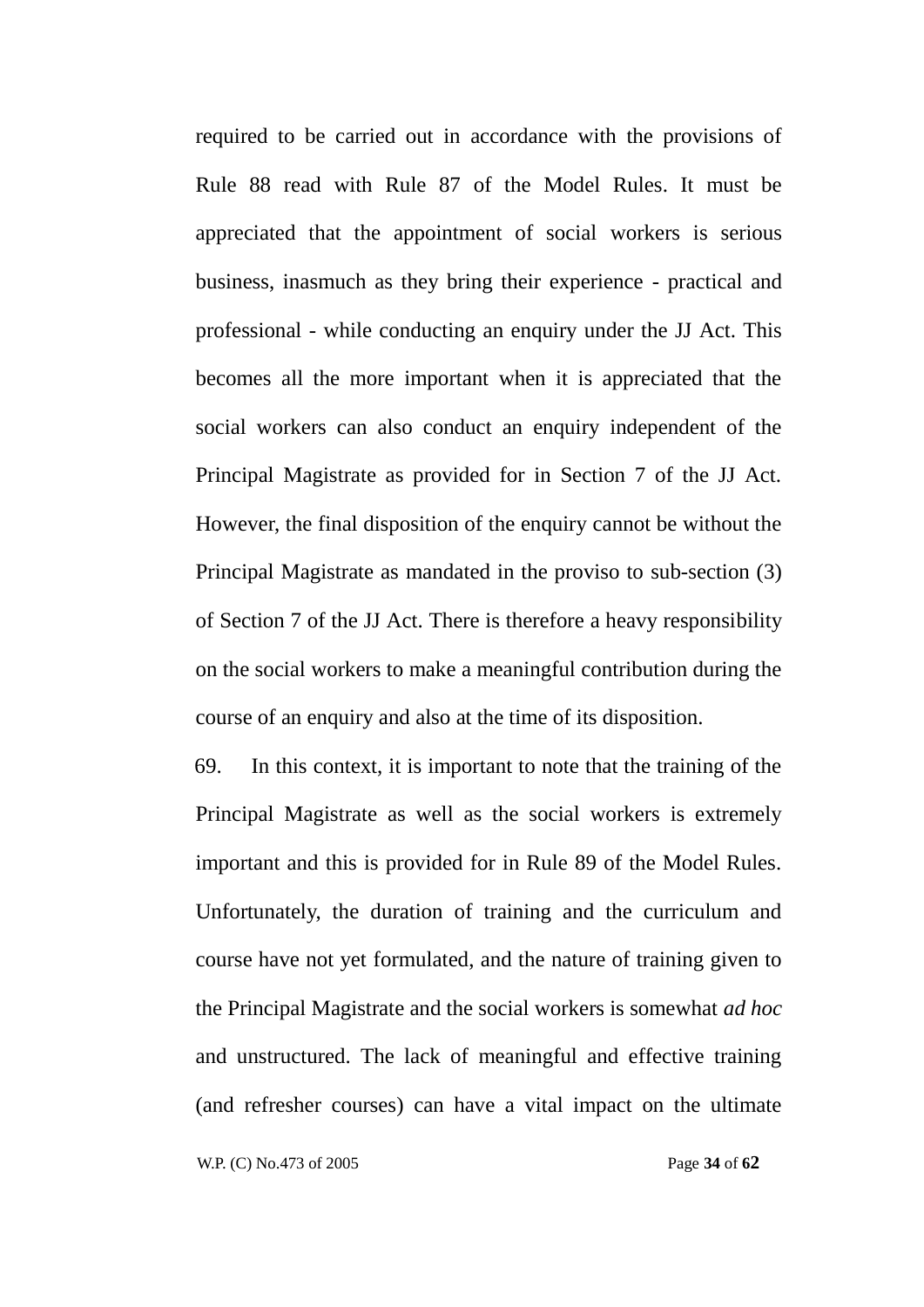disposition of an enquiry as also on the rehabilitation and reintegration of a juvenile in conflict with law who is before the JJB. Serious thought is required to be given to this not only from the point of view of awareness of the law and child rights but also from the point of view of sensitization of the JJBs, case management and creation of a child friendly ambience and environment within the JJB for a juvenile in conflict with law. It appears to us that not much thought has been given to these aspects of the functioning of the JJBs and that is perhaps the reason why a very large number of inquiries are pending as mentioned above, with the State of Uttar Pradesh topping the list.

70. On the functioning of the JJBs, it is worth referring to the following passage from a decision of the Gauhati High Court in

### *Naisul Khatun v. State of Assam and Ors.*<sup>5</sup>

―The second disturbing aspect of the case is that it appears the Juvenile Justice Board constituted under section 4 of the Act did not actually sit or assemble to deal with the case of the juvenile. We say so because from the original case records we find that all the order sheets passed in the matter, including those refusing bail, to juvenile have all been signed only by the Principal Magistrate of the Juvenile Justice Board. There is nothing to suggest that the two social worker members of the Board ever met to consider the request of the juvenile's father to grant him bail. This is rather unfortunate because the application of

<u>.</u>

<sup>5</sup> 2011 Cri LJ 326 = 2010 SCC Online Gau 225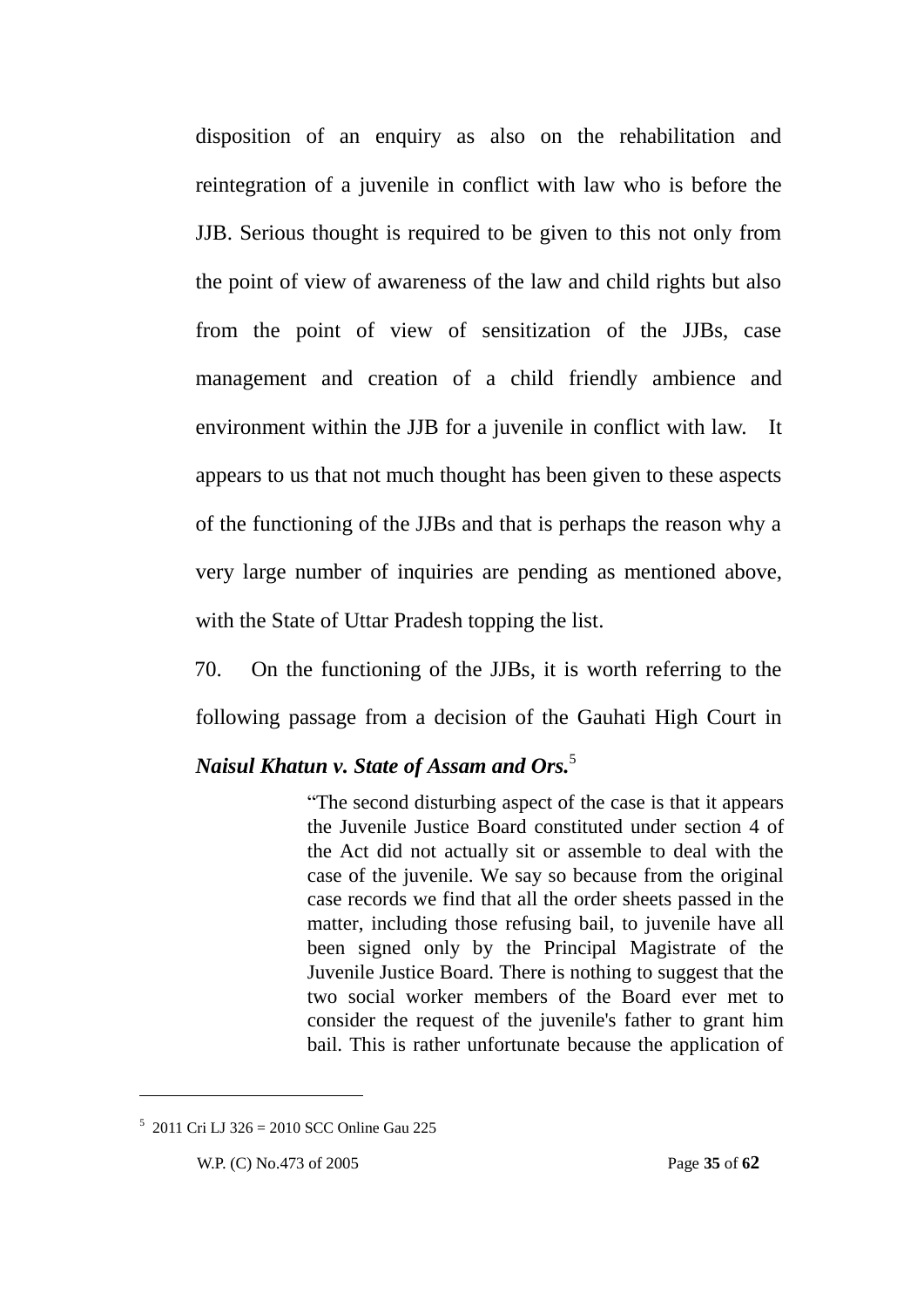mind has to be by the Juvenile Justice Board and not only by the Principal Magistrate."

71. The submissions made before us by learned counsel for the petitioner as well as by learned counsel appearing for NALSA suggest that the JJBs do not have daily sittings. Of course, this would depend upon the number of inquiries pending before each JJB, but clearly if there are a large number of inquiries pending, it is the obligation of the JJB to sit on a daily basis so that the enquiry is concluded within the time limit prescribed by the JJ Act. It does not serve any purpose at all if an enquiry remains pending for a considerable period of time - no one benefits by the delay in the disposition of an enquiry. In this context, we may also add that where a large number of inquiries are pending, it would be worthwhile for the State Government and the High Court to consider having more than one JJB. In Delhi, for instance, there are as many as three JJBs functioning at any given point of time and that is because of the large number of pending enquiries. Similar steps can be taken by some of the other State Governments as well as by the High Courts after evaluating and making an assessment of the need for more than one JJB being established in a district.

 W.P. (C) No.473 of 2005 Page **36** of **62** 72. During the course of hearing, we had emphasized the need for a study to be conducted by the State Governments on whether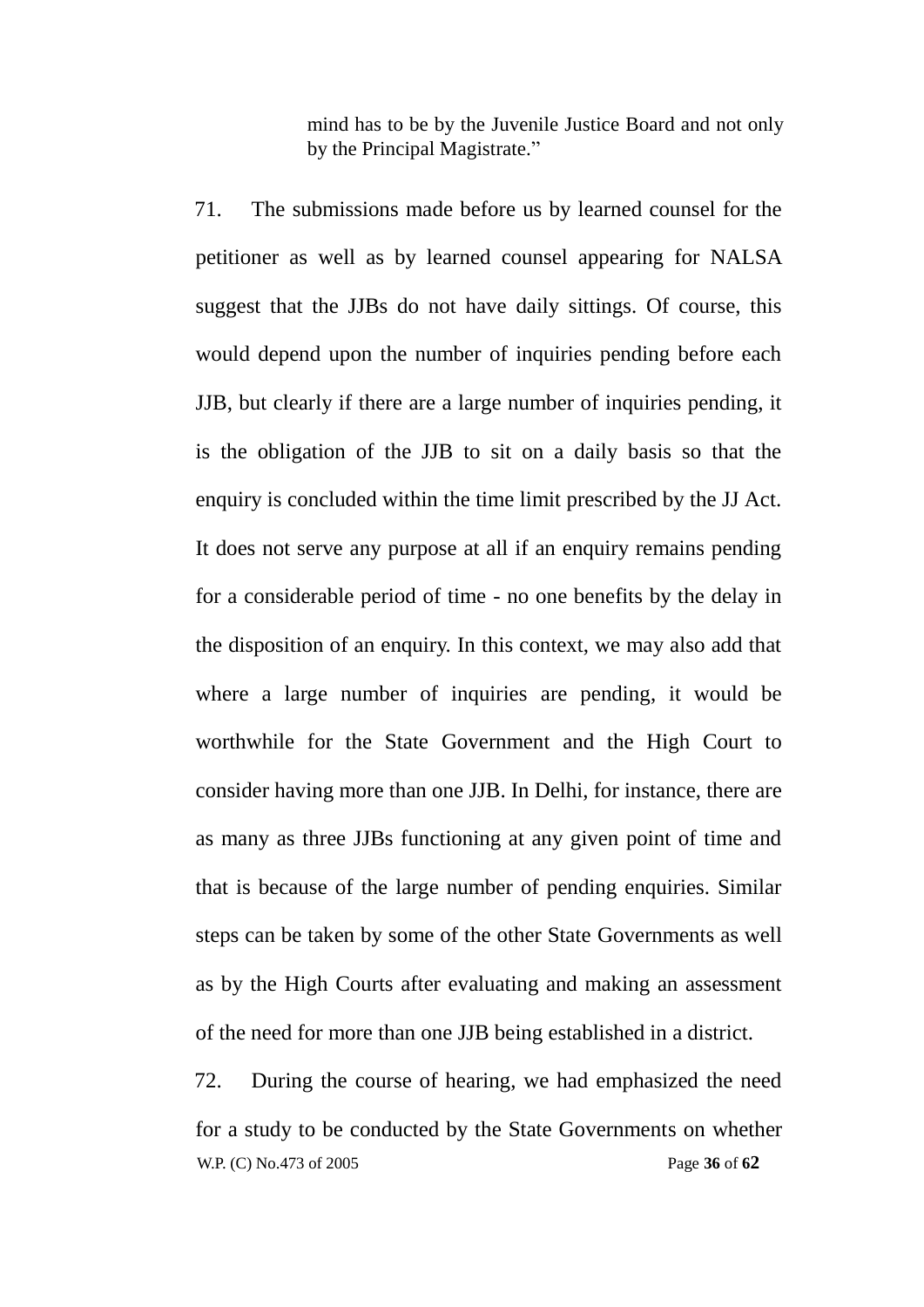there is adequate staff available with the JJBs. Unfortunately, the response was rather poor and we were only told that there is adequate staff available. It must be appreciated that a JJB is virtually in the nature of a court, although it does not conduct a trial, but only conducts an enquiry. Nevertheless, it does need adequate staff to perform its functions in an efficient manner. The JJB also has several administrative functions and they need due attention so that there is effective coordination between the JJB, the officials of the Observation Home, the police, the juvenile in conflict with law and the parents of that juvenile and lawyers representing the police as well as the juvenile in conflict with law. These administrative duties need attention if the JJB is to function effectively and a casual statement that the JJB has adequate staff, though possibly correct, is neither here nor there considering the requirements of the stake-holders who attend the enquiry before the JJB.

73. In this context, it must also be mentioned that there is a dire need to have quality legal aid lawyers who can assist juveniles in conflict with law. This is an issue that must be taken up with all earnestness by the State Legal Services Authority. Unless a child is given adequate legal representation, it may impact his or her future,

W.P. (C) No.473 of 2005 Page **37** of **62**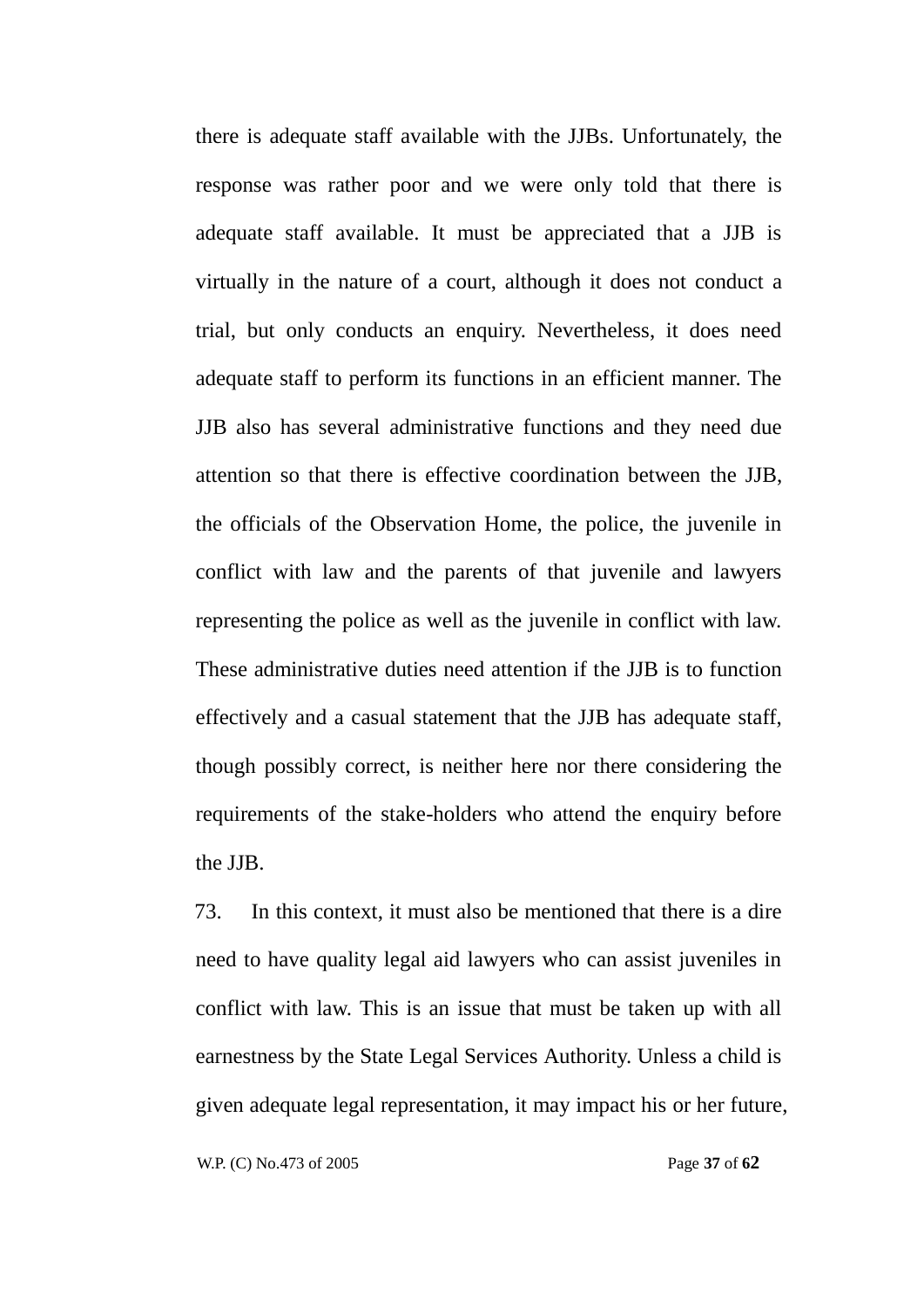more so if the child in conflict with law is found guilty and placed in a Special Home. On its part, NALSA has brought out a manual for training of legal aid lawyers and we believe that it will be extremely useful not only for legal aid lawyers who are representing juveniles in conflict with law, but also for legal aid lawyers generally. Similarly, prosecutors also need to be sensitized and we hope that the State Governments will take necessary steps to educate and train them keeping in mind the primary objective of the JJ Act, which is to reintegrate a juvenile in conflict with law in society and to rehabilitate that juvenile.

74. In the context of conducting an effective enquiry, the role of a Probation Officer cannot be underestimated nor can we underestimate the significance of an accurate Social Investigation Report prepared by a Probation Officer. The duties of a Probation Officer have been detailed in Rule 64 of the Model Rules and this reads as follows:

> ―**64. Duties of a Probation Officer. —** (1) On receipt of information from the Police or Child Welfare Police Officer under clause (ii) of sub-section (1) of section 13 of the Act, without waiting for any formal order from the Board, the Probation Officer shall inquire into the circumstances of the child as may have bearing on the inquiry by the Board and submit a social investigation report in Form 6 to the Board.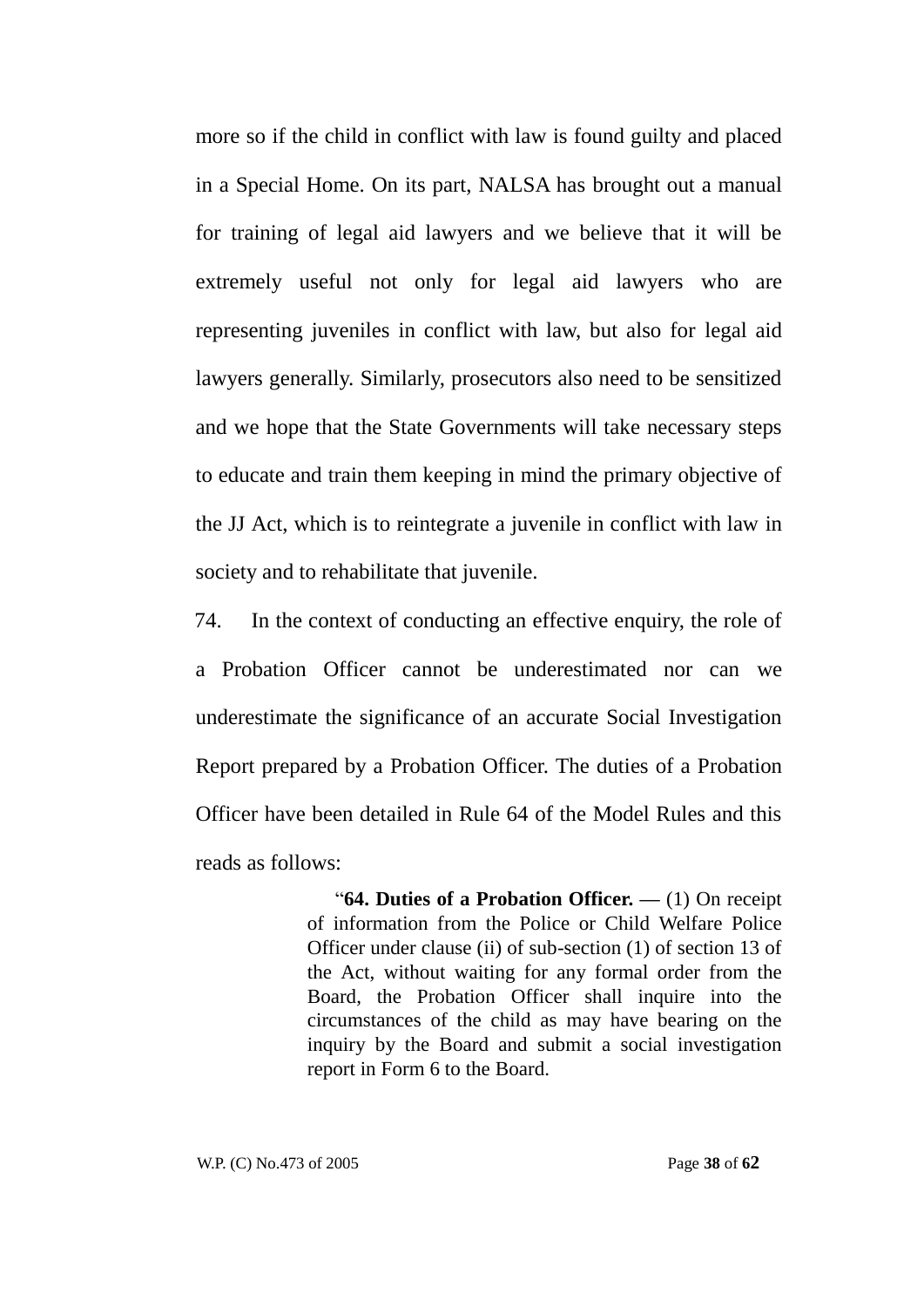(2) The social investigation report should provide for risk assessment, including aggravating and mitigating factors highlighting the circumstances which induced vulnerability such as traffickers or abusers being in the neighbourhood, adult gangs, drug users, accessibility to weapons and drugs, exposure to age inappropriate behaviours, information and material.

(3) The Probation Officer shall carry out the directions given by the Board and shall have the following duties, functions and responsibilities:

(i) To conduct social investigation of the child in Form 6;

(ii) To attend the proceedings of the Board and the Children's Court and to submit reports as and when required;

(iii) To clarify the problems of the child and deal with their difficulties in institutional life;

(iv) To participate in the orientation, monitoring, education, vocational and rehabilitation programmes;

(v) To establish co-operation and understanding between the child and the Person- in-charge;

(vi) To assist the child to develop contacts with family and also provide assistance to family members;

(vii) To participate in the pre-release programme and help the child to establish contacts which could provide emotional and social support to the child after release;

(viii) To establish linkages with Probation Officers in other Districts and States for obtaining social investigation report, supervision and follow-up;

(ix) To establish linkages with voluntary workers and organisations to facilitate rehabilitation and social reintegration of children and to ensure the necessary follow-up;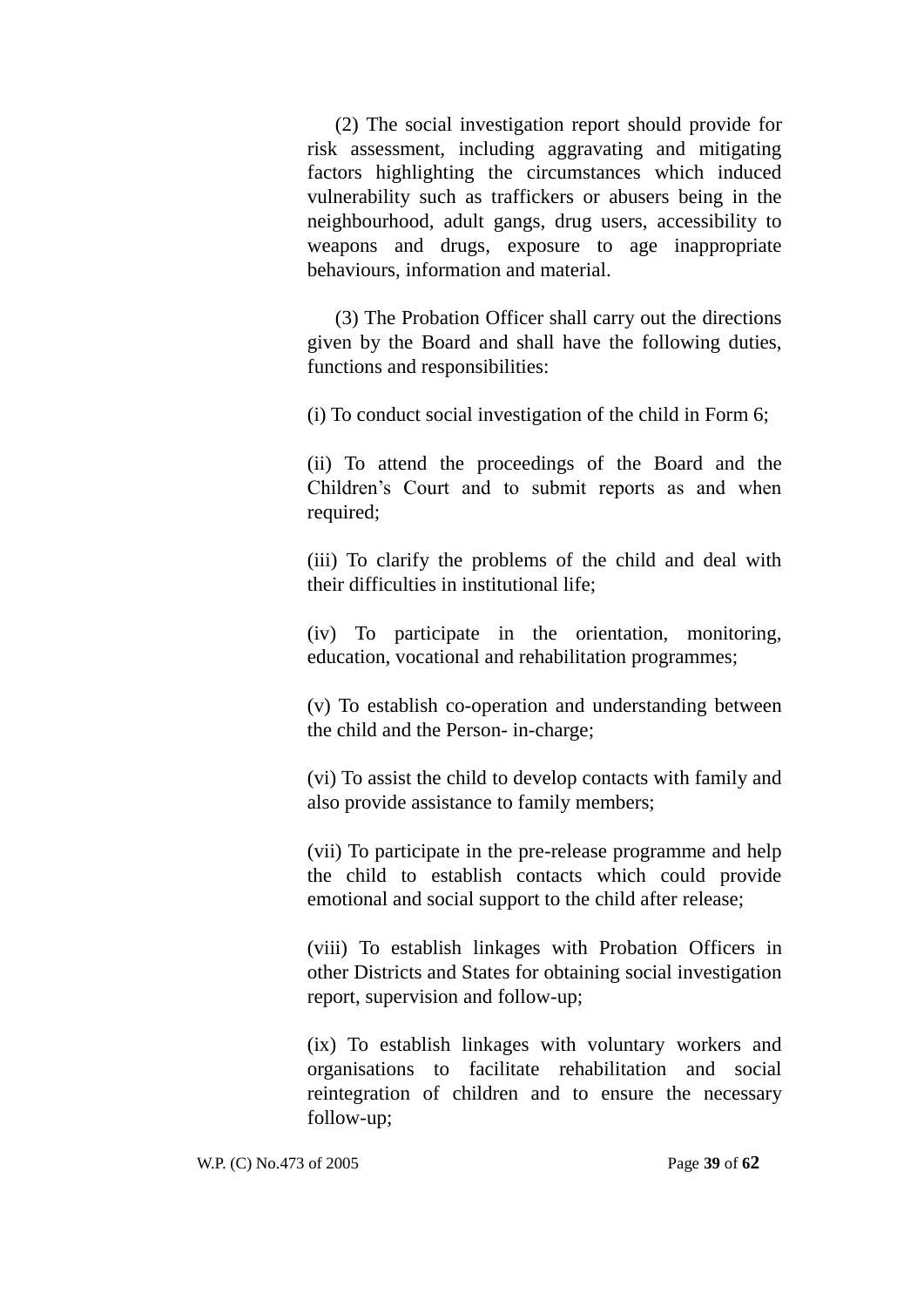(x) Regular post release follow-up of the child extending help and guidance, enabling and facilitating their return to social mainstreaming;

(xi) To prepare the individual care plan and post release plan for the child;

(xii) To supervise children placed on probation as per the individual care plan;

(xiii) To make regular visits to the residence of the child under his supervision and places of employment or school attended by such child and submit periodic reports as per Form 10;

(xiv) To accompany children where ever possible, from the office of the Board to the observation home, special home, place of safety or fit facility as the case may be;

(xv) To evaluate the progress of the children in place of safety periodically and prepare the report including psycho-social and forward the same to the Children's Court;

(xvi) To discharge the functions of a monitoring authority where so appointed by the Children's Court;

(xvii) To maintain a diary or register to record his day to day activities such as visits made by him, social investigation reports prepared by him, follow up done by him and supervision reports prepared by him;

(xviii) To identify alternatives of community services and to establish linkages with voluntary sector for facilitating rehabilitation and social reintegration of children; and

(xix) Any other task as may be assigned."

 W.P. (C) No.473 of 2005 Page **40** of **62** 75. It is clear from a reading of the above provision that a Probation Officer has a very important role to play in ensuring that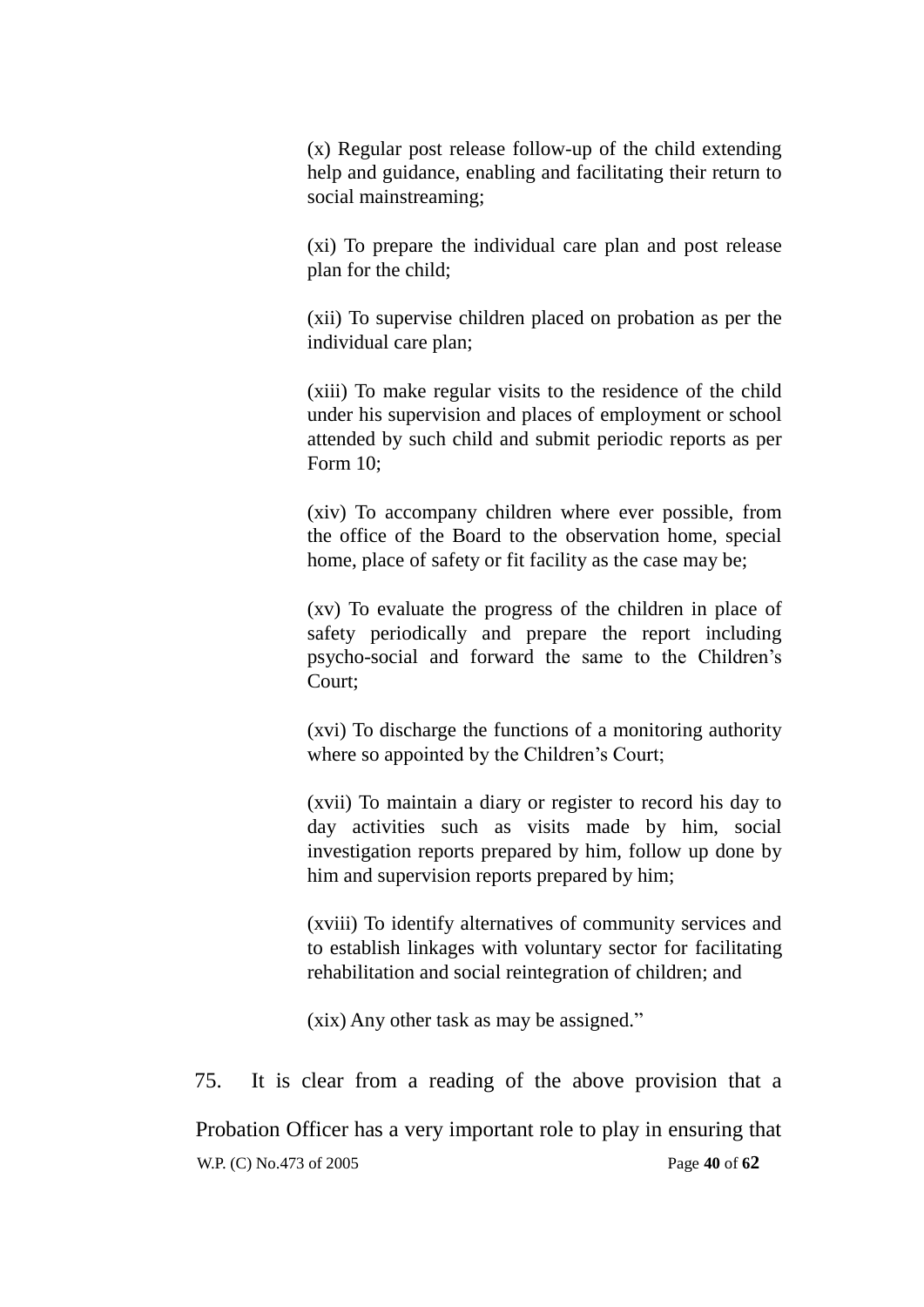a juvenile in conflict with law is given adequate representation and a fair hearing before the JJB and the enquiry is conducted in a manner that is conducive to the rehabilitation of the juvenile in conflict with law. In this regard, the preparation of an individual care plan and post release plan gain immense significance and a Probation Officer has an important role to play in this.

76. Once again, it is of great importance that a Probation Officer should be given adequate training, sensitization and awareness of his or her duties and responsibilities. NALSA has made a significant contribution in this regard by preparing a training module for Probation Officers. We expect all the State Governments as well as MWCD to ensure that training is given to Probation Officers on the lines suggested by NALSA with improvements being made in adult learning techniques, training methodology, the curriculum and the course content in due course of time.

77. The submissions made by learned counsel for all the parties and our views and conclusions pertaining to the JJBs are equally applicable to the CWCs and it is not necessary to repeat them. However, it might be noted that it is not always necessary for the State Legal Services Authority to appoint legal aid lawyers to assist

W.P. (C) No.473 of 2005 Page **41** of **62**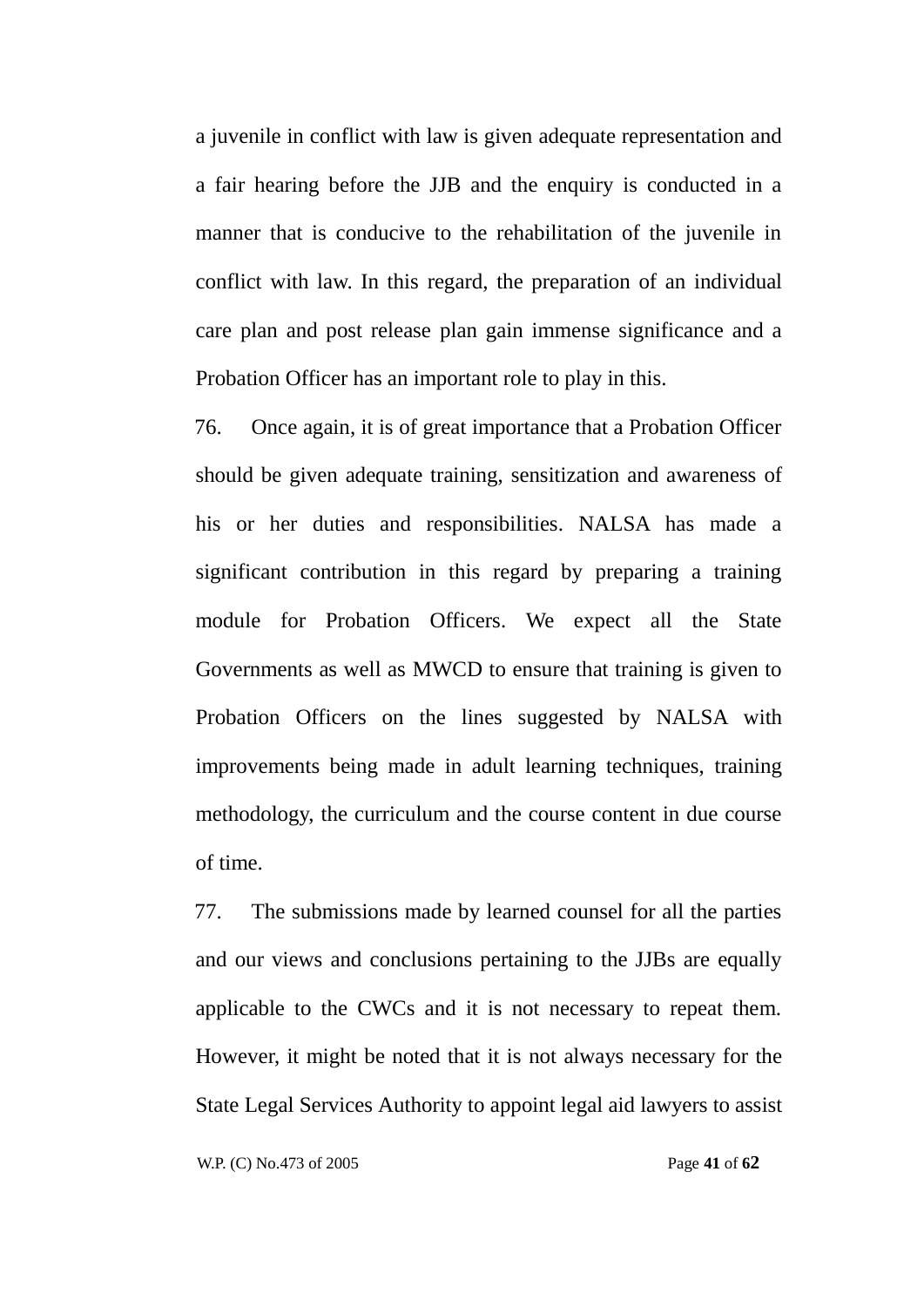the CWC - this would depend on a case to case basis and only as an Amicus Curiae for the purpose of advising the CWC on a question of law, should the need arise.

78. We were informed, somewhat unfortunately, that Child Welfare Committees are sometimes treated as 'second class bodies' and that payment of honorarium is not made to them on a regular basis. In addition, they are compelled to hold their sittings in buildings with very poor infrastructure facilities. This is a sad commentary on the working of the JJ Act for which the full responsibility rests on the shoulders of the concerned State Governments who must remedy the situation.

### **(iv) Use of technology**

79. The use of technology, both by the JJBs as well as by the CWCs is extremely important and we are disheartened to note from the affidavits and submissions made by MWCD that there is an acute shortage of computers and peripherals with the JJBs and CWCs. Technology is important not only for the effective functioning of the JJBs and CWCs, but also to deal with issues that would arise from time to time concerning the tracing and tracking of missing children, the rescue of children working in hazardous industries, trafficked children, children who leave the Child Care

W.P. (C) No.473 of 2005 Page **42** of **62**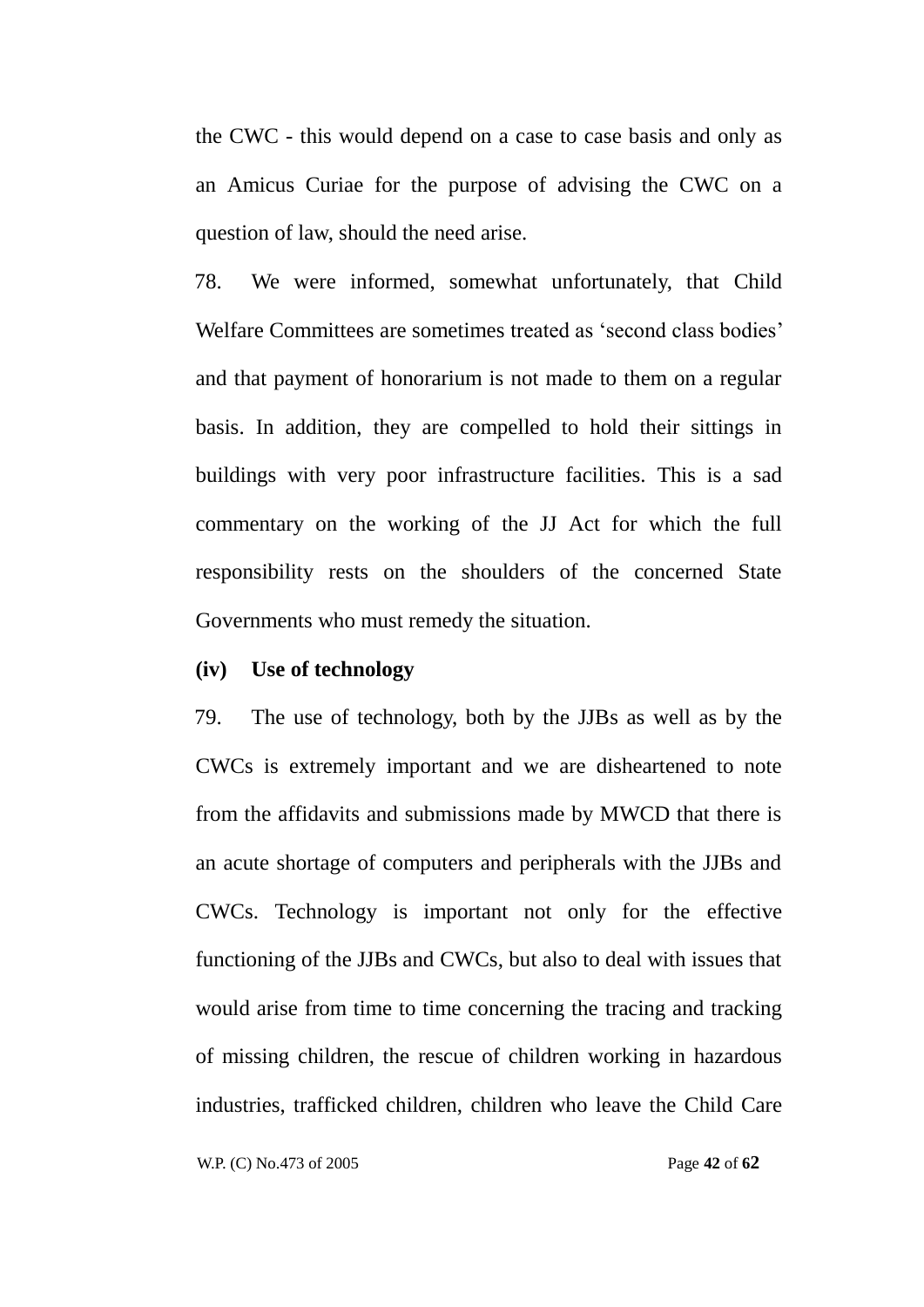Institutions, victims of child sexual abuse and follow-up action, among several other requirements. It is well-known that our country is a technological power-house and if we are unable to take advantage of the resources available with us and fully utilize the benefits of technology through computers and the internet for the benefit of children, our status as a technological power-house would be in jeopardy and would remain only on paper. Data, particularly of the magnitude of the kind that we are concerned with, can be easily collected through the use of computers and the internet. This would be of great assistance in planning and management of resources and MWCD and others concerned with child rights must take full advantage of this.

80. That apart, there can be no doubt that the use of computers and peripherals would make an immense contribution to the administrative functioning of the JJBs and CWCs. Both the Government of India and the State Governments need to look into this and provide necessary software and hardware to the JJBs and the CWCs for obvious reasons. We were informed by learned counsel that the Police authorities in Telangana and Andhra Pradesh in consultation with the Juvenile Justice Committee of the High Court have made considerable use of information and

W.P. (C) No.473 of 2005 Page **43** of **62**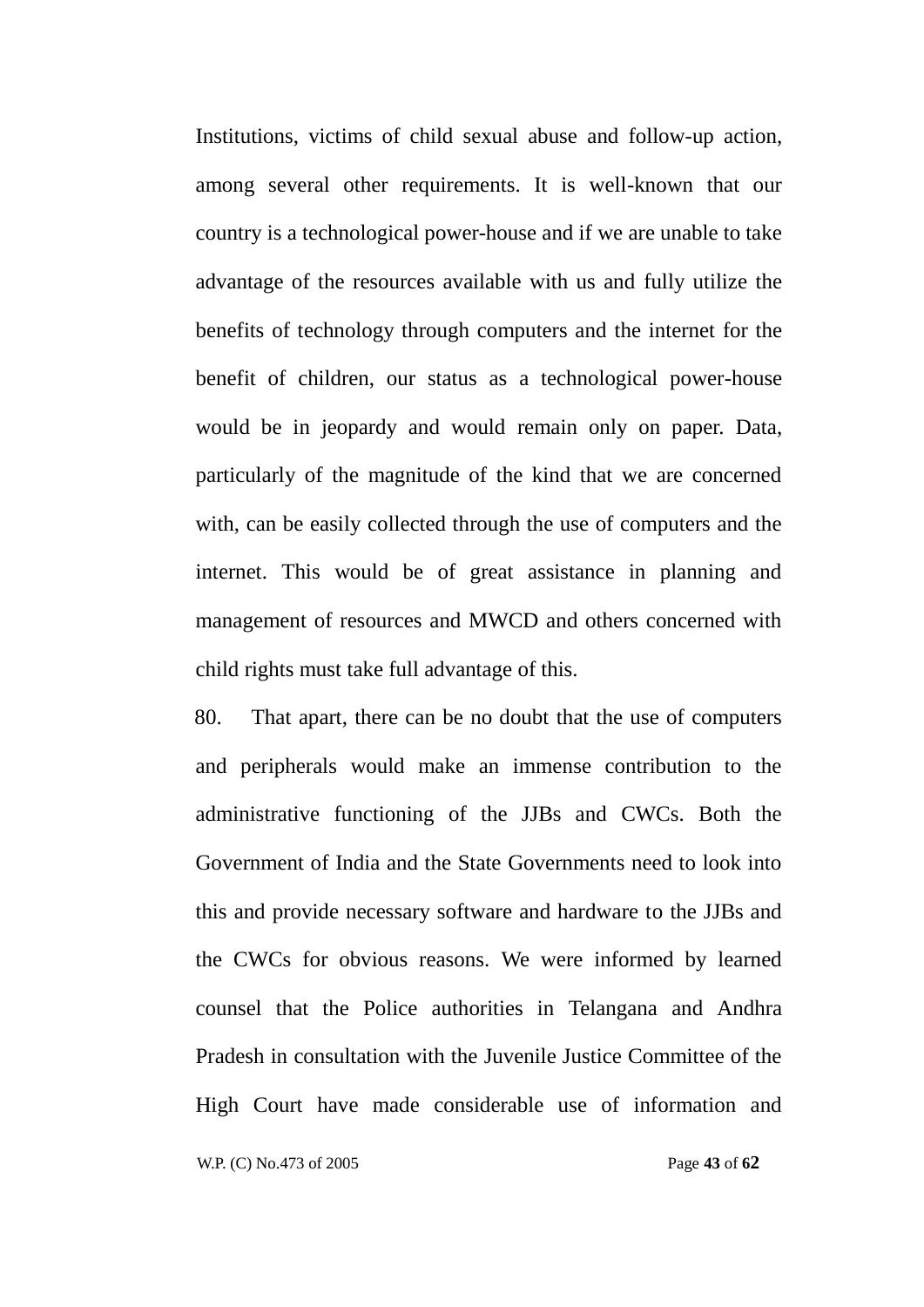communication technology and we are of the view that innovative steps must be encouraged. Similarly, the use of video conferencing could also be considered in appropriate cases where some inconvenience to the juvenile in conflict with law necessitates the use of video conferencing facilities.

81. In the context of the use of technology, MWCD must be complimented for bringing out an online Central Level Monitoring System. We have been told by the learned Additional Solicitor General that this online system is working rather effectively although it would need upgrading from time to time as the months go by. The unfortunate part is that there does not seem to be much active cooperation extended by the State Governments in updating the information on the Central Level Monitoring System. In one of the affidavits filed by MWCD and adverted to above, it was stated that while almost every State Government has filled up the relevant information for the year 2014-15, but the response was rather lukewarm with regard to the period 2015-16. Needless to say, updating information is extremely important so that there can be efficient planning which will ultimately lead to better management of issues concerning children. We may mention that the State Governments are required to fill up the information on the Central

W.P. (C) No.473 of 2005 Page **44** of **62**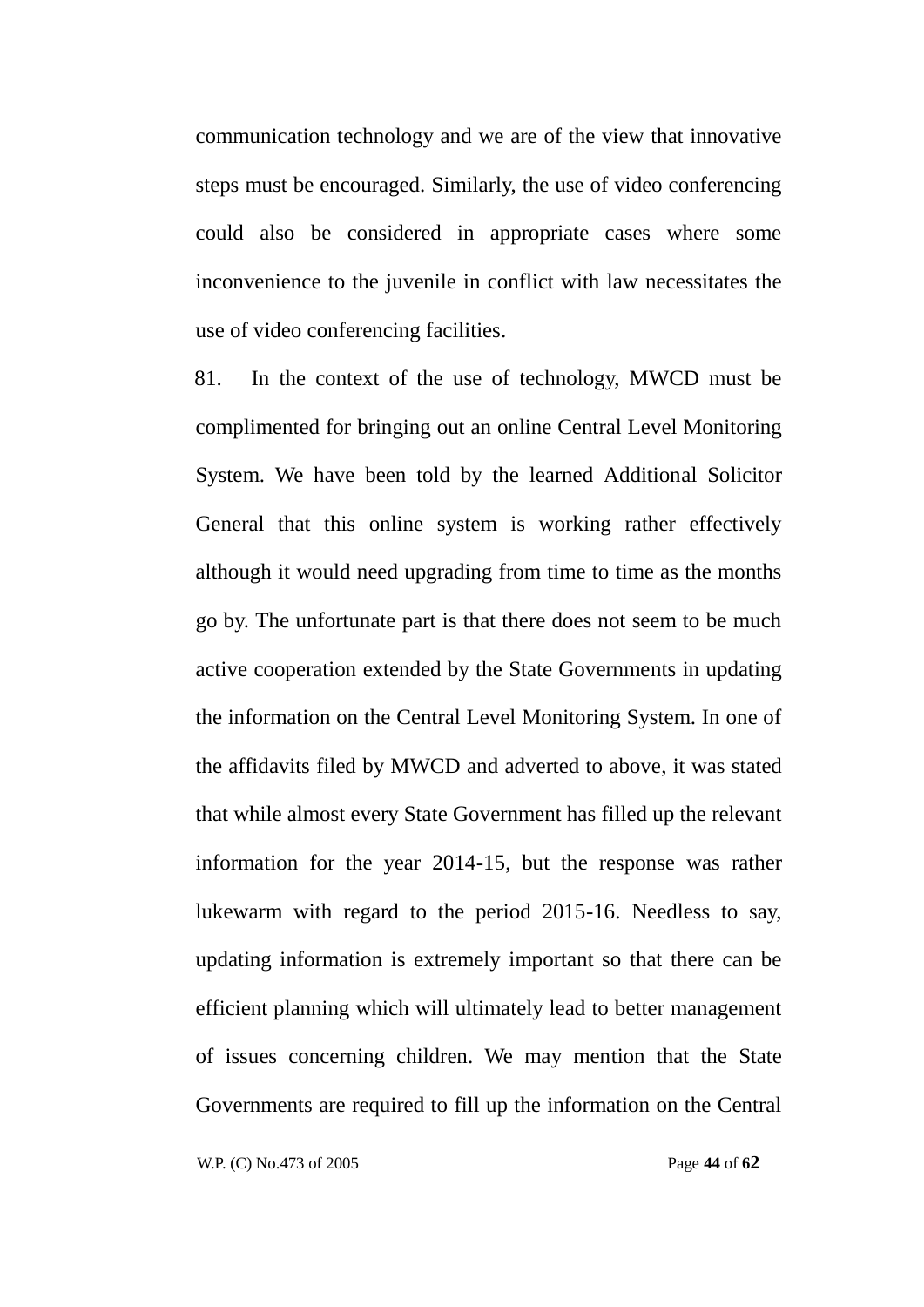Level Monitoring System once a quarter and surely that cannot be a difficult task.

### **(v) Role of Police**

82. An extremely important stake-holder in the effective implementation of the JJ Act is the local police. Section 107 of the JJ Act mandates the appointment of a Child Welfare Police Officer (for short ‗CWPO') and a Special Juvenile Police Unit (for short ‗SJPU') in each district. The SJPU must also include two social workers having experience of work in the field of child welfare, one of them being a woman. The responsibility for appointment lies on the State Government. Section 107 of the JJ Act reads as follows:

> ―**107. Child Welfare Police Officer and Special Juvenile Police Unit. — 1.** In every police station, at least one officer, not below the rank of assistant sub-inspector, with aptitude, appropriate training and orientation may be designated as the child welfare police officer to exclusively deal with children either as victims or perpetrators, in co-ordination with the police, voluntary and non-governmental organisations.

> 2. To co-ordinate all functions of police related to children, the State Government shall constitute Special Juvenile Police Units in each district and city, headed by a police officer not below the rank of a Deputy Superintendent of Police or above and consisting of all police officers designated under sub-section (1) and two social workers having experience of working in the field of child welfare, of whom one shall be a woman.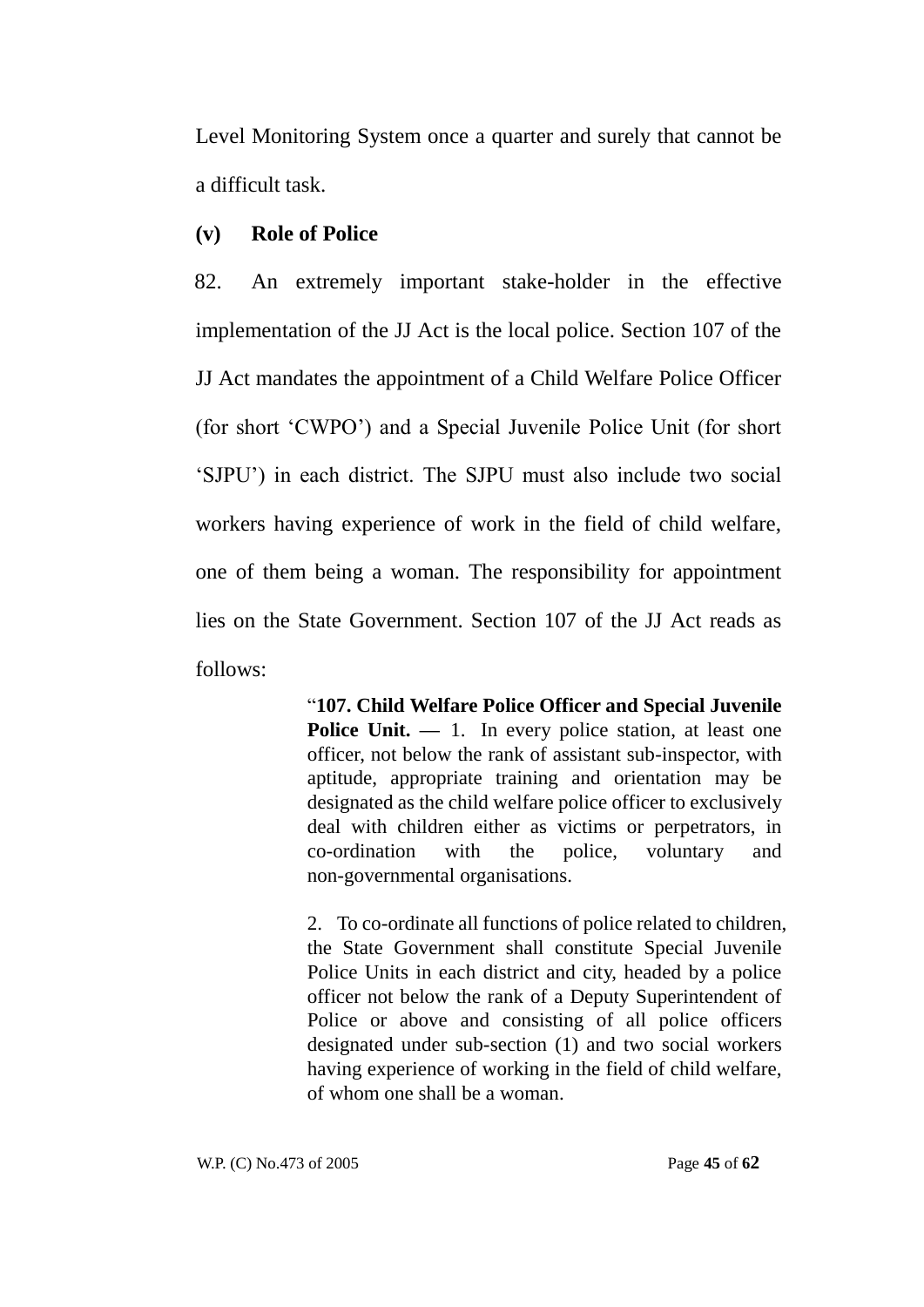3. All police officers of the Special Juvenile Police Units shall be provided special training, especially at induction as child welfare police officer, to enable them to perform their functions more effectively.

4. Special Juvenile Police Unit also includes Railway police dealing with children."

83. We have been given to understand by learned counsel for the parties that many States have actually appointed CWPOs and set up SJPUs. Unfortunately, their duties and responsibilities have not been clearly identified but are generally stated in Rule 86 of the Model Rules. We have also been given to understand that no system of effective training for CWPOs and SJPUs has evolved and many of them exist only symbolically and only because the law requires them to exist. Since the duties and responsibilities of the CWPOs and SJPUs have not been specified or identified, it is high time in our opinion, that the Bureau of Police Research & Development and the National Police Academy in consultation with the State Police Academies identify the functions, duties and responsibilities of the CWPOs and SJPUs. In this regard, we may note that NALSA has prepared Guidelines for Training Juvenile/Child Welfare Officers attached to every police station and members of the Special Juvenile Police Unit. Perhaps this could be a starting point for their training through the Bureau of

W.P. (C) No.473 of 2005 Page **46** of **62**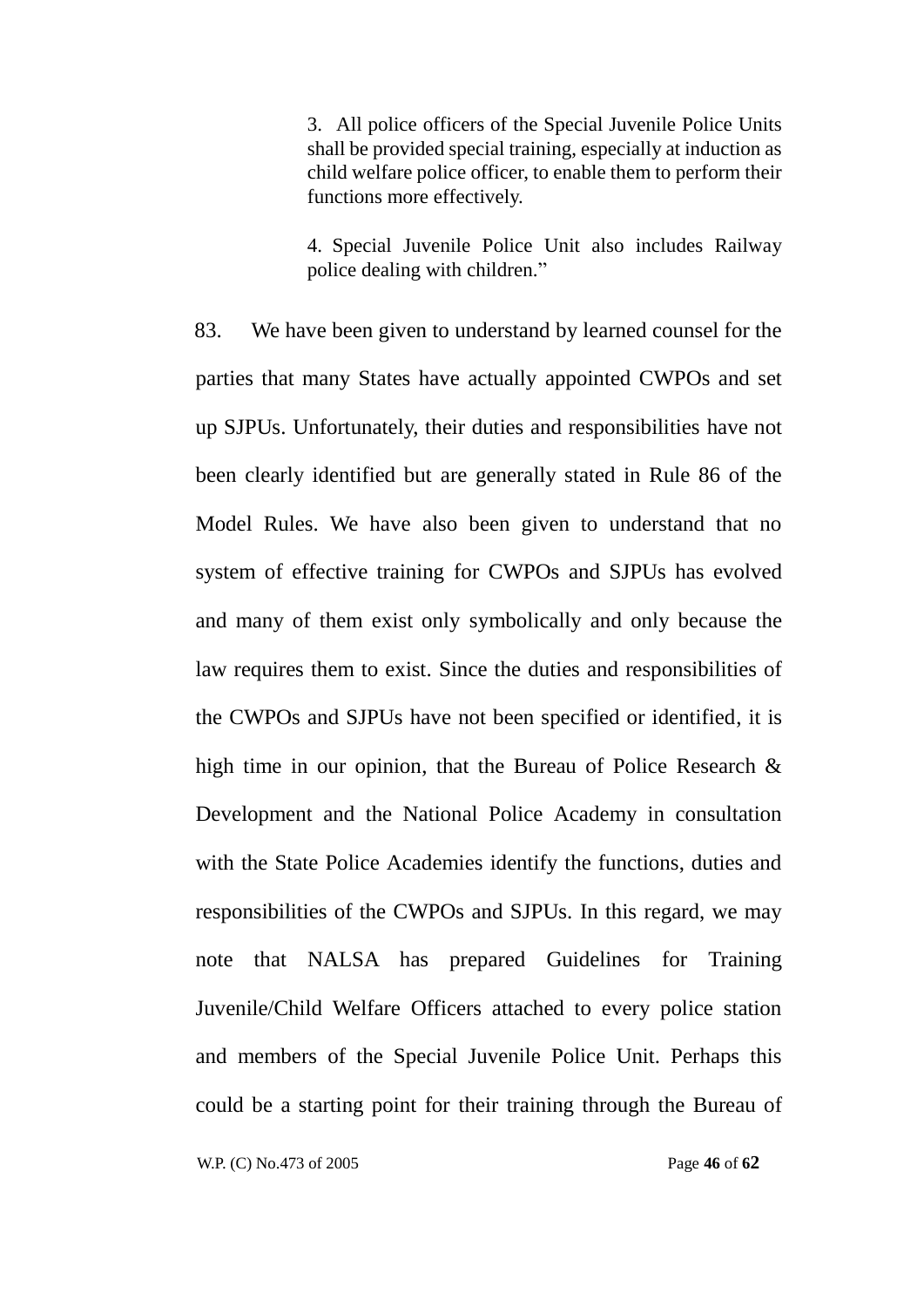Police Research & Development and the Police Academies.

84. The importance of training can be appreciated from the allegations made before the Patna High Court in *The Matter of Letter of Sanat Kumar Sinha (Chief Co-ordinator), Bal Sakha v. The State of Bihar through the Chief Secretary, Govt. of Bihar*  and Ors.<sup>6</sup> It was alleged in that case that a child was handcuffed by policemen in uniform during his transit from the Police Station to the Civil Court for his appearance before the Chief Judicial Magistrate. Additionally, it was alleged that contrary to the provisions of the Act of 2000 the identity of the child was disclosed. Of course, the Patna High Court took up the issue with due seriousness but such a situation ought not to have occurred at all and could have been avoided through proper training and sensitization.

85. With regard to the Police generally, it was submitted that due to the policy of rotation, it often happens that soon after a police officer completes his or her training that officer is transferred out to another department. This is a waste of effort and one of the ways of resolving problems arising out of transfers is for every State Police Academy to conduct regular training programmes under the

<u>.</u>

<sup>6</sup> MANU/BH/0384/2008

W.P. (C) No.473 of 2005 Page **47** of **62**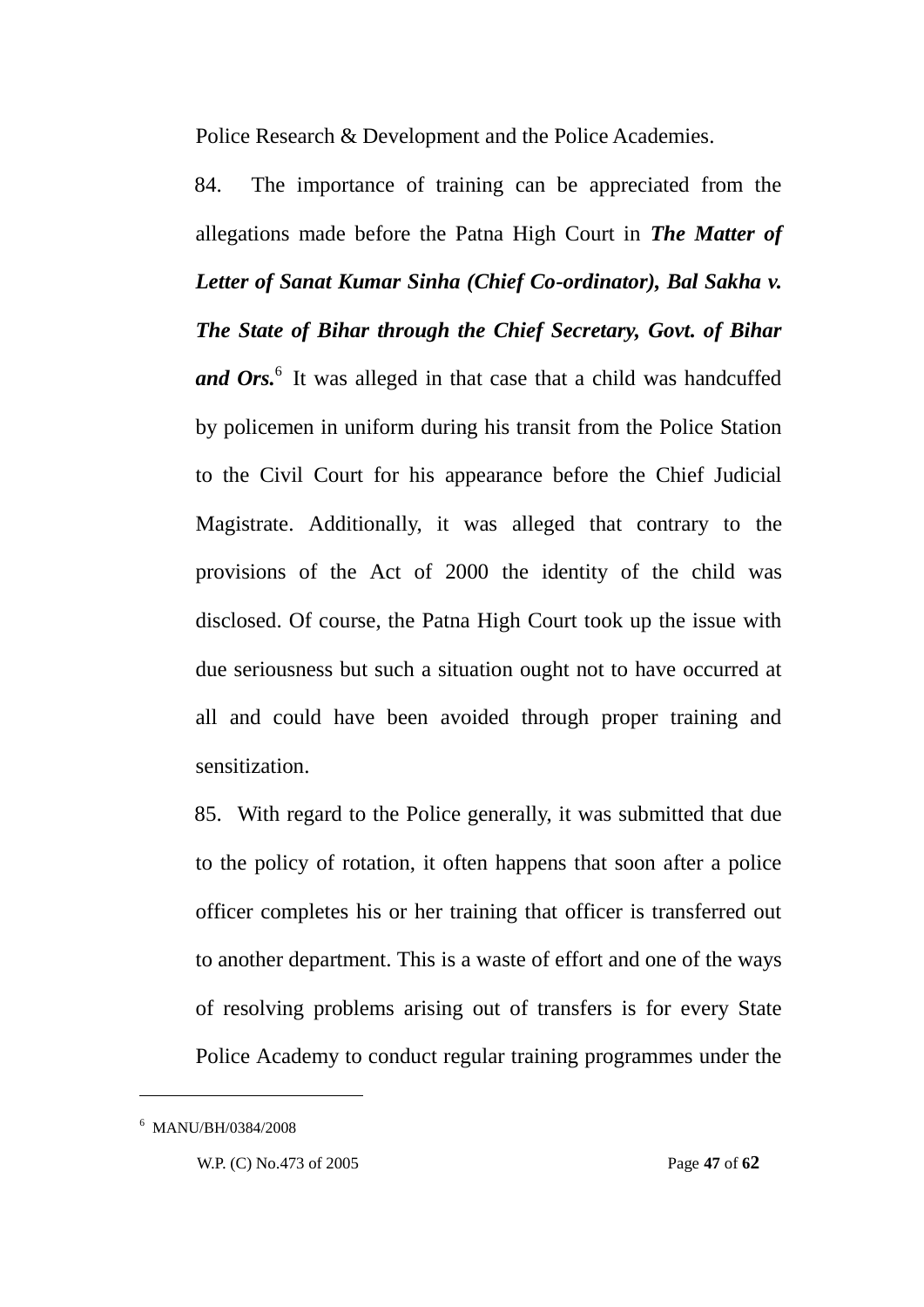guidance of senior police officials of the State and for the State Government to optimally utilize the services of its officers.

86. Similarly, the Government of India is required to involve Railway Police for dealing with children. No information or data is forthcoming in this regard and learned counsel for the parties were unable to assist us insofar as this aspect is concerned. We expect the Government of India through the Railways to look into the matter with some degree of urgency. We were told by learned counsel that a large number of runaway children and children on drugs are found in railway stations (and other places) working as rag-pickers or performing other menial activities. It was submitted before us that even otherwise, there is rampant drug abuse among such children. Efforts must be made to establish de-addiction centres especially for such children and also generally for juveniles in conflict with law and children in need of care and protection.

### **(vi) Child Care Institutions**

87. There is a lot to be said with regard to Child Care Institutions. Many of them are housed in run-down buildings and are hardly conducive to comfortable living even to a minimum degree. State Governments must appreciate that they are not doing any charity by putting up children in Child Care Institutions - they

W.P. (C) No.473 of 2005 Page **48** of **62**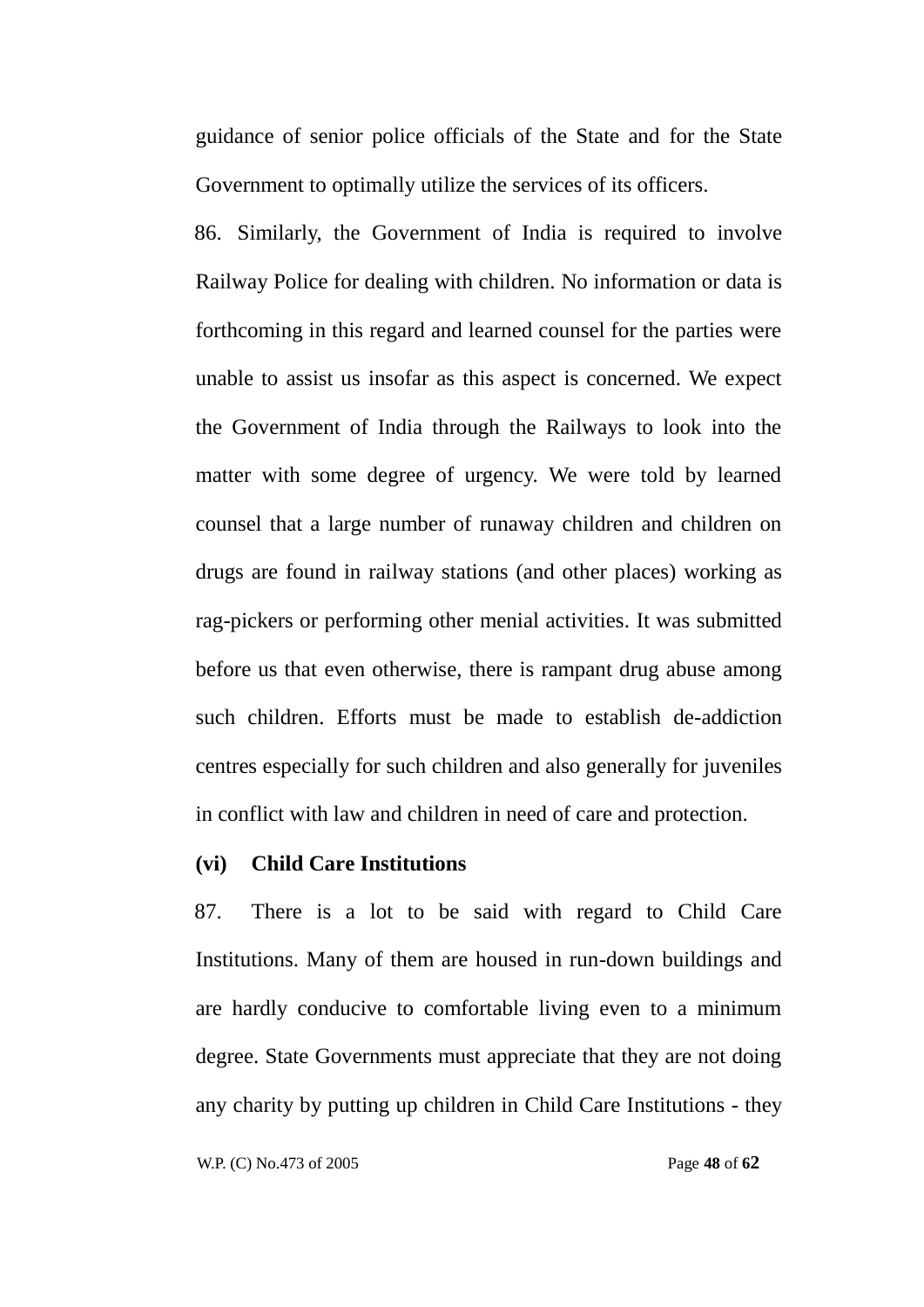are merely performing their statutory and constitutional obligations. There is, therefore, an urgent need to make an evaluation and assessment of all the Child Care Institutions in every State to ascertain their condition, the infrastructure requirements and staffing requirements. Children live in these Institutions, not because they want to but because they have no other option, since most of them are children in need of care and protection. The obligation of society is to provide solace and comfort to these children and adherence to the minimum standards of care. Model Rules contain details for improved Child Care Institutions and their requirements. The State Governments have merely to adhere to these minimum requirements. The condition of some State managed Child Care Institutions is best illustrated by the observations made by the Punjab and Haryana High Court in *Court on its own motion v. State of Punjab* (supra) to the following effect:

> ―….The sordid state of the said Observation Home depicted that Observation Home at Sonepat had two barracks and a front side courtyard with high walls. The entry gate was similar to jail gate. The Home was having no source of recreation facilities or playground for the juveniles housed therein. The courtyard was filled with stagnated water due to blockage of drainage system and there was hardly any place for going out of barrack for using courtyard. Enquiry revealed that there was no arrangement for potable water. The bathrooms and kitchen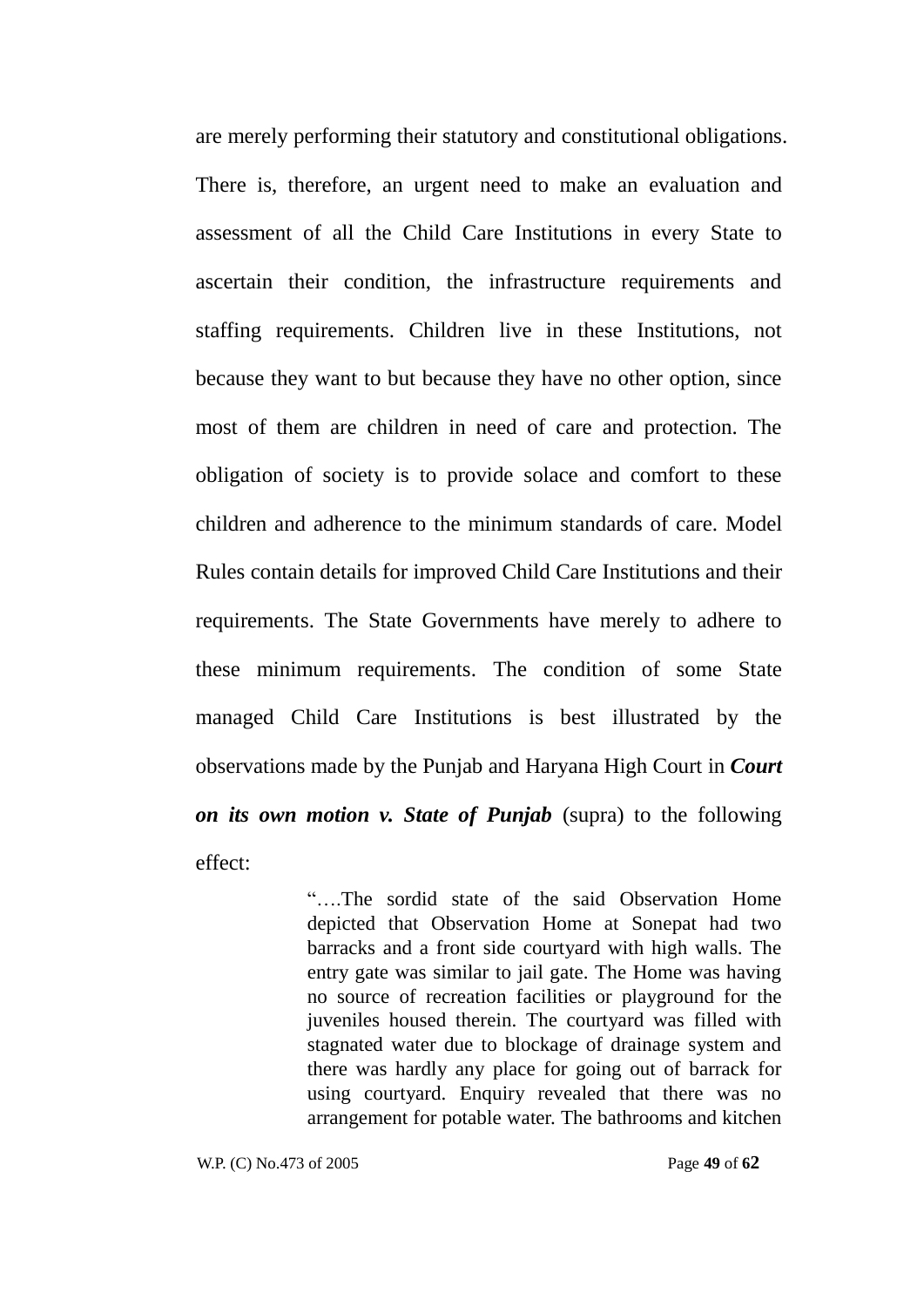were also in deplorable condition. The Observation Home was managed by a single teacher who, besides performing job of a teacher, was also looking after the overall administration of the Home. In this manner, no meaningful education was being imparted to the children. The Observation Home was found to be worse than a prison. Observation Home at Hoshiarpur (Punjab) was found to be no better with almost similar dilapidated conditions ...

88. There are, of course, additional duties and responsibilities obligated by the Constitution on the State Governments such as providing education, health-care (both physical and psychological) and adequate nutrition. These are huge areas that need to be looked into with all sincerity by the bodies and institutions established under the Commissions for Protection of Child Rights Act, 2005 and the JJ Act. Concerned citizens like Sampurna Behura can only highlight the systemic implementation lapses and flaws and hope that the State Governments and the various bodies constituted under statutes enacted by Parliament perform their duties and functions. But, in such exceptional circumstances, the courts are constitutionally obliged to issue a continuing mandamus in public interest for implementation of the laws enacted by Parliament, which is essentially the primary responsibility of the Executive. If the Executive ignores the mandate of Parliament with continuing callousness, it will only be to the detriment of the children of our country.

W.P. (C) No.473 of 2005 Page **50** of **62**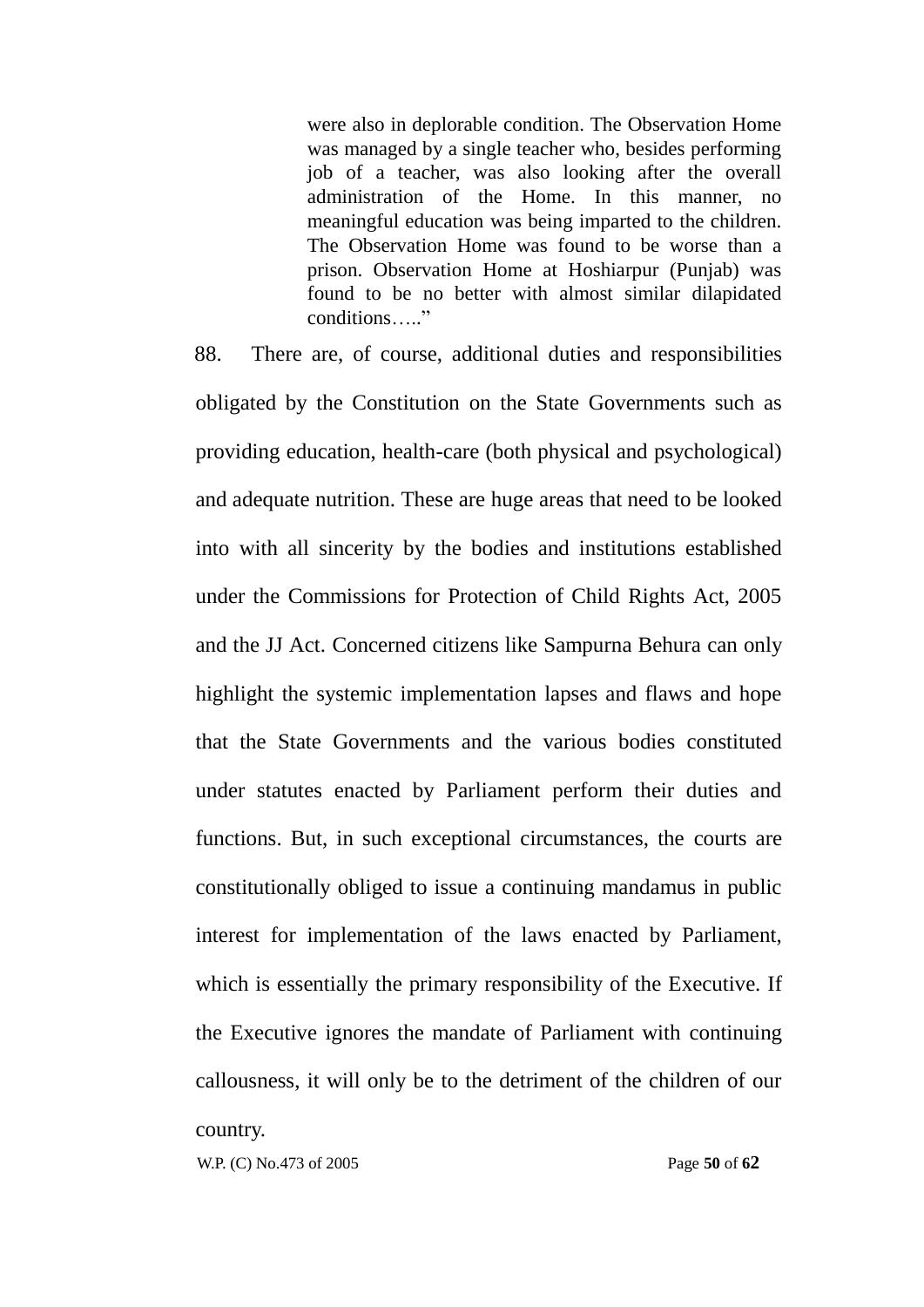89. In this context, we may add that MWCD has made considerable efforts in ensuring that Child Care Institutions run and managed by individuals and NGOs are registered in accordance with the provisions of the JJ Act. We are quite surprised that there has been some resistance to registration from some institutions, as informed by the learned Additional Solicitor General, and therefore we must make it clear that the law has to be obeyed as long as it exists on the statute books. It might be uncomfortable for those who manage some of these Child Care Institutions, but registration is compulsory and in public interest to ensure that minimum standards of care are maintained and the children in those Institutions are well looked after. We may note that occasionally there are allegations originating from Child Care Institutions of trafficking and child sexual abuse, some of which may be unverified, but to avoid any such shameful allegations it is necessary that their registration, their management and functioning are strictly monitored by the State Governments and by MWCD.

90. It was suggested by learned counsel that in all Child Care Institutions, there should be a segregation of children in terms of age and wherever applicable segregation based on the nature of the offence allegedly committed so that the possibility of sexual abuse

W.P. (C) No.473 of 2005 Page **51** of **62**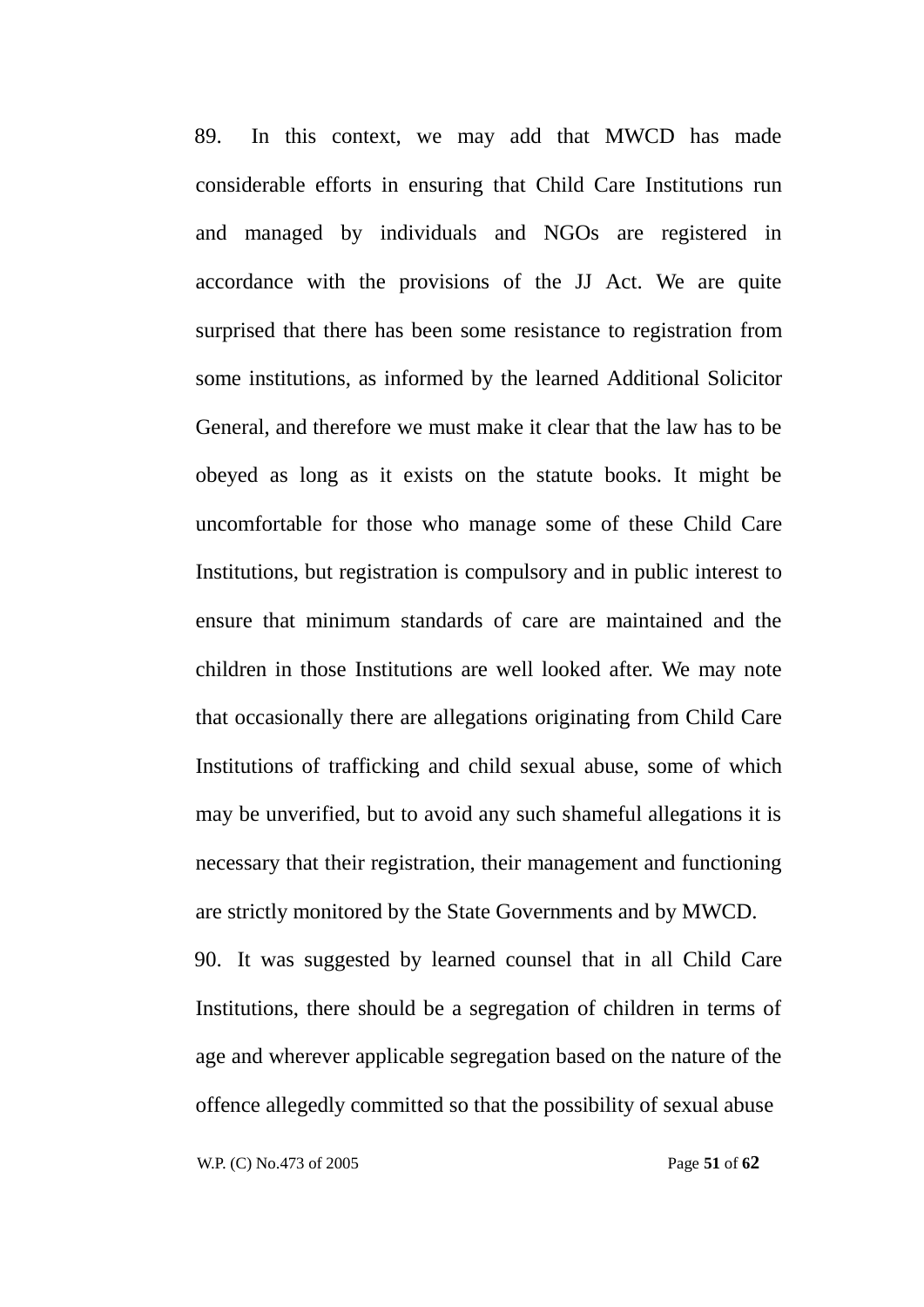or any other kind of violence is eliminated. Additionally, all such institutions should be advised to provide vocational or continuing education with a view to re-settling children in conflict with law and children in need of care and protection by reintegrating and mainstreaming them in society. All these are issues of serious concern and need to be addressed by the State Governments and SCPCRs.

91. It was emphasized that there should be adequate staff available in all Child Care Institutions so that they are able to perform their duties efficiently. It was also suggested that the location of the JJBs and CWCs should be in close proximity of the Child Care Institutions to avoid children having to travel long distances for their appearance before these statutory bodies. All these suggestions and recommendations made by learned counsel are issues of concern and must be dutifully addressed by the State Governments and the SCPCRs.

92. One of the submissions made with regard to Child Care Institutions was that District Legal Services Authorities may make unscheduled visits to them to ascertain whether they are in fact functioning as they should. We are of opinion that this 'Visitor'

W.P. (C) No.473 of 2005 Page **52** of **62**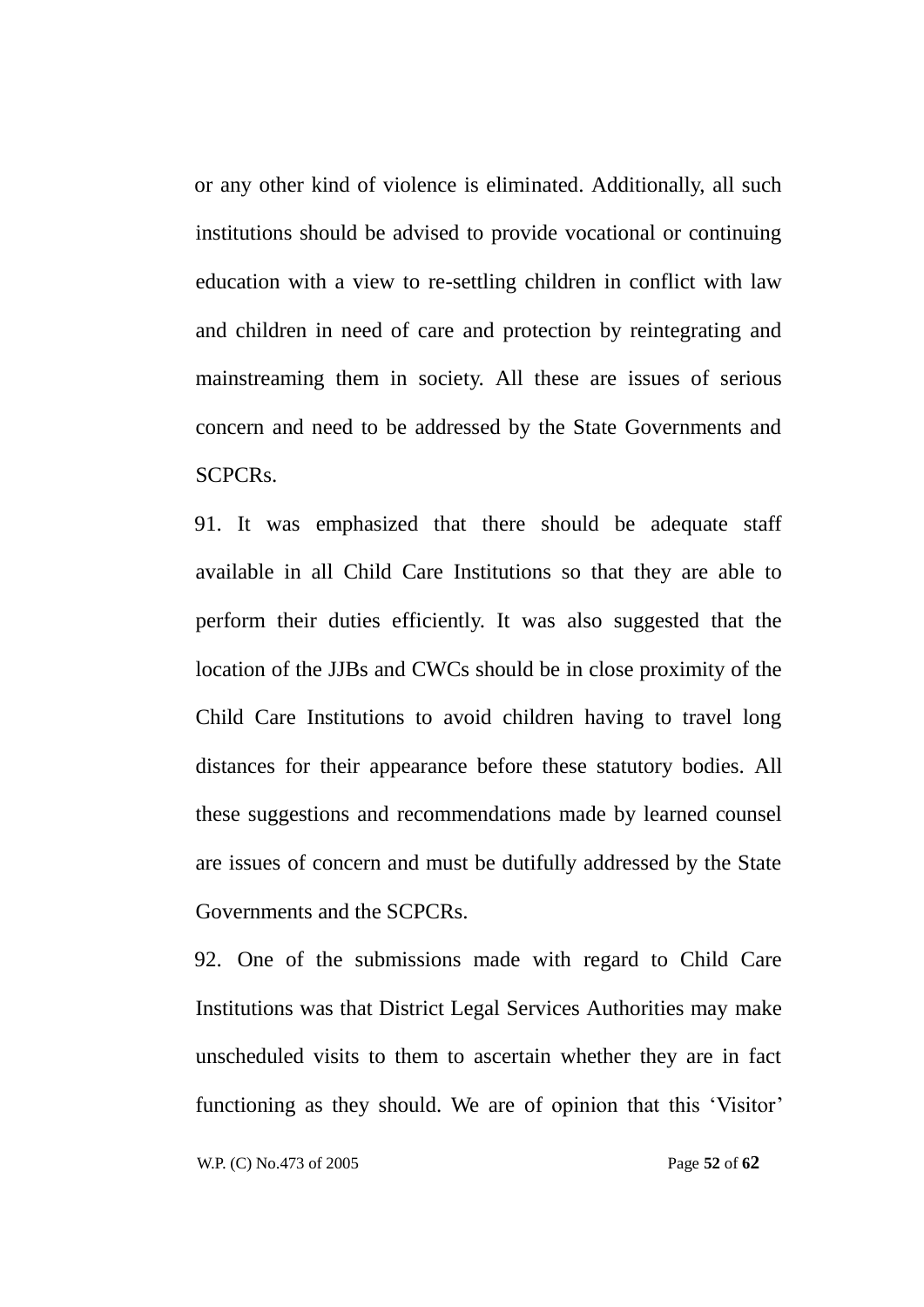system is definitely worth implementing and we expect NALSA to go ahead with the suggestion given. In fact, the Chief Justices Conference in 2006 had specifically adverted to the appointment of Visitors to Child Care Institutions and in the Chief Justices Conference in 2013 and 2015 improving the living conditions in Child Care Institutions was also adverted to. NALSA and the District Legal Services Authorities must respect the views expressed in the Chief Justices Conferences.

### **(vii) Juvenile Justice Fund**

93. The JJ Act provides for the constitution of a Juvenile Justice Fund. The learned Additional Solicitor General placed before us figures relating to the contribution of the State Governments in the Juvenile Justice Fund. We are quite distressed to note that some of the State Governments have not even set up the Juvenile Justice Fund while one or two State Governments have set up the Fund with an embarrassing amount of only a few thousand rupees. We wonder how the welfare of children can be looked after by these State Governments with such a pittance in the kitty. Obviously, these State Governments are not seriously concerned about the welfare of children, which is a pity. This is yet another example of official apathy to the rights of children and a cause for worry.

W.P. (C) No.473 of 2005 Page **53** of **62**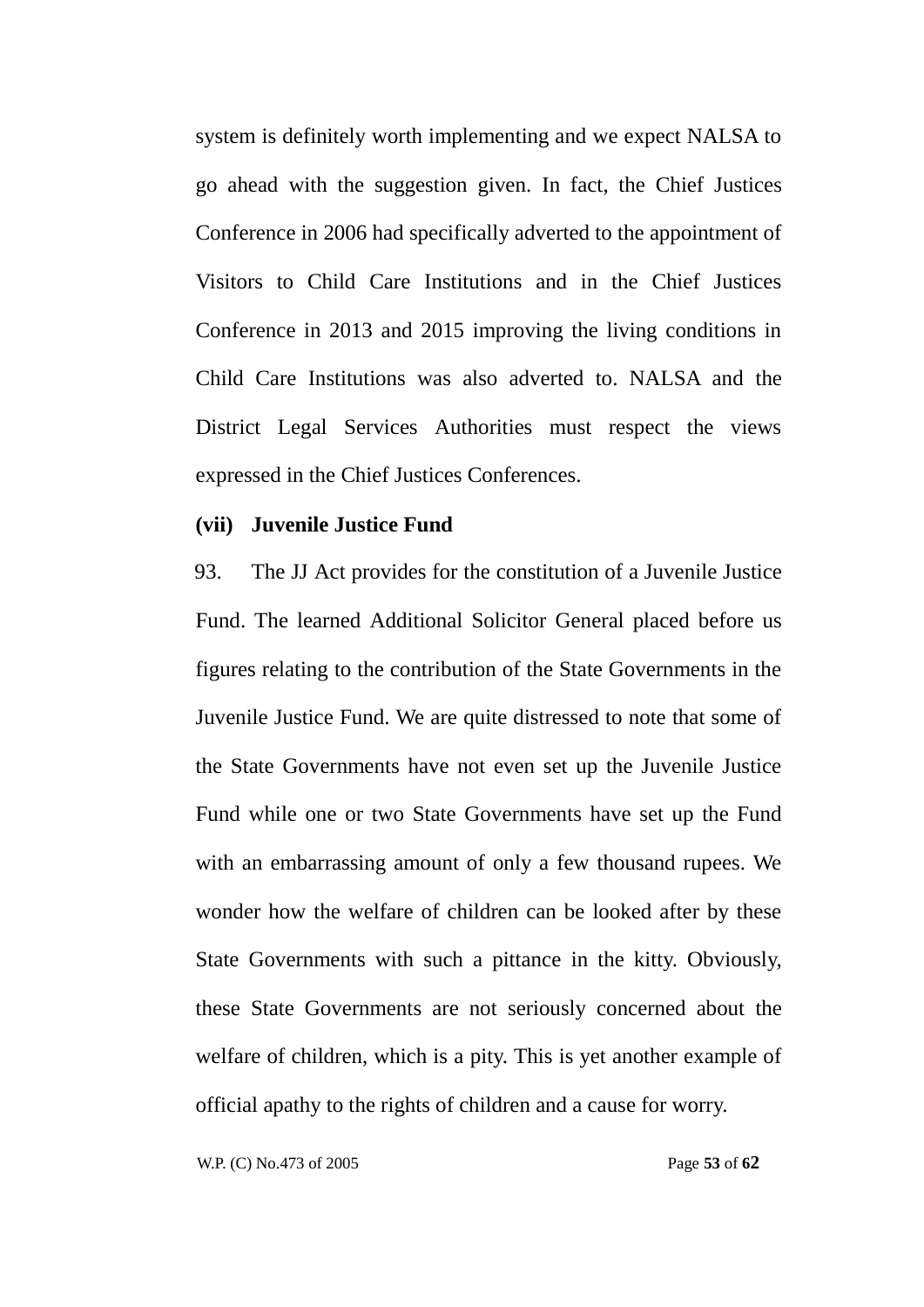### **(viii) Evaluation and assessment**

94. Finally, it would be appropriate if some sort of an evaluation or social audit is carried out every six months for the next couple of years to monitor and supervise the implementation of the JJ Act. More than sufficient time has already elapsed since the Act of 2000 was enacted by Parliament and certainly the children of our country deserve much better and cannot wait for another 15 or 16 years for the effective implementation of the JJ Act. Most of the children who were born when the Act of 2000 was enacted are nearing adulthood and many of them have not had the benefit of the provisions of the Act of 2000. This mistake, a serious one at that, cannot be repeated in the implementation of the JJ Act. It is said that children are the future of the country and if they are not looked after, it is the future of the country that is at stake.

### **Conclusions and Directions**

95. Keeping in mind the concerns expressed by all learned counsel and the need to invigorate the juvenile justice system in the country, we are of the view that the following directions ought to be given and we do so.

- 1.The Ministry of Women and Child Development in the
- Government of India and the State Governments should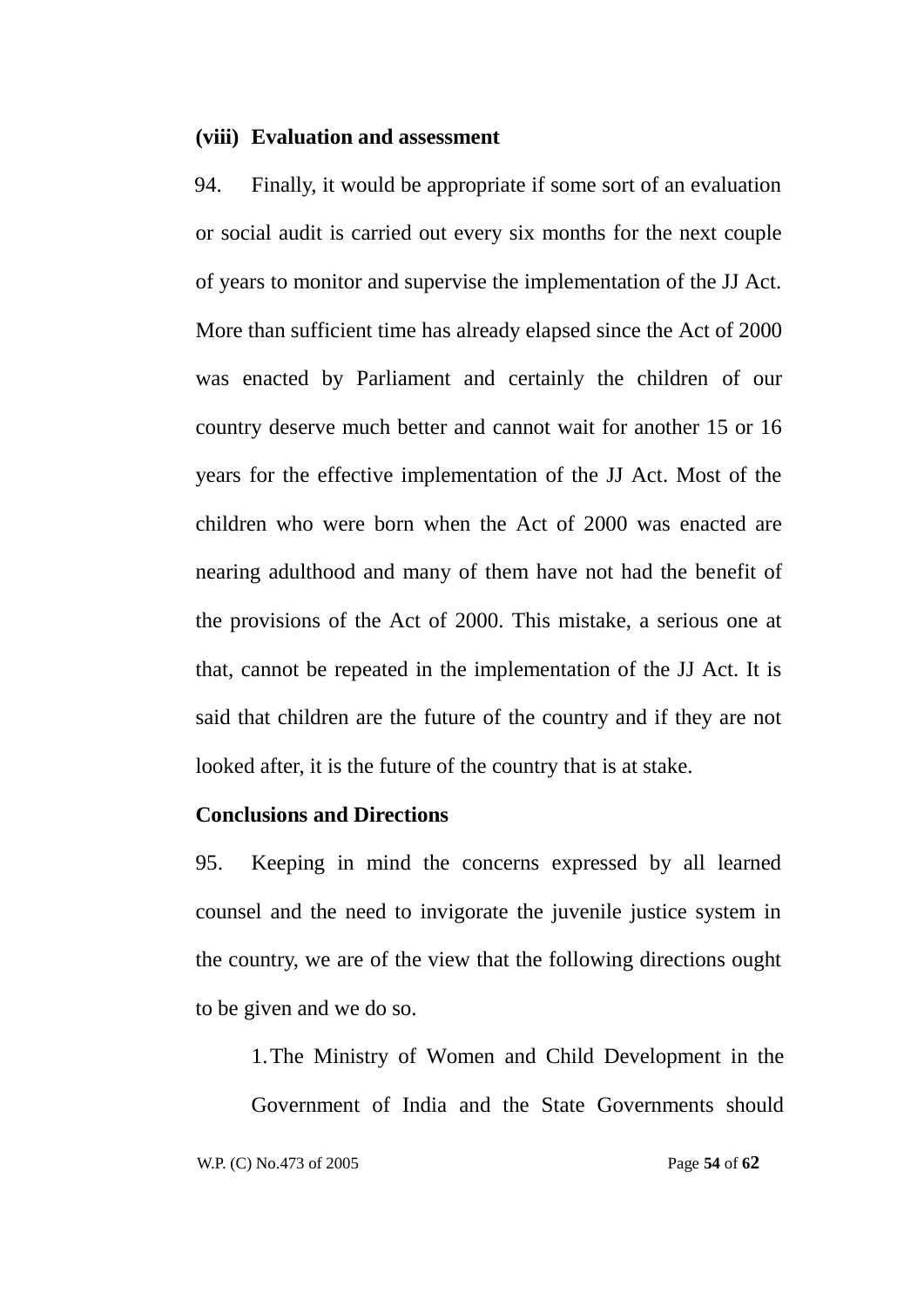ensure that all positions in the NCPCR and the SCPRs are filled up well in time and adequate staff is provided to these statutory bodies so that they can function effectively and meaningfully for the benefit of the children.

- 2. The NCPCR and the SCPCRs should take their duties, functions and responsibilities with great earnestness keeping in mind the faith reposed in them by Parliament. A position in these statutory institutions is not a sinecure. These bodies have a very significant and proactive role to play in improving the lives of children across the country.
- 3. The State level Child Protection Societies and the District level Child Protection Units have an enormous responsibility in ensuring that the JJ Act is effectively implemented and Child Care Institutions are managed and maintained in a manner that is conducive to the well being of children in all respects including nutrition, education, medical benefits, skill development and general living conditions. These two bodies would be well advised to take the assistance of NGOs and civil society to ensure that the JJ Act serves the purpose for which it is enacted by Parliament.
- 4. The State Governments must ensure that all positions in the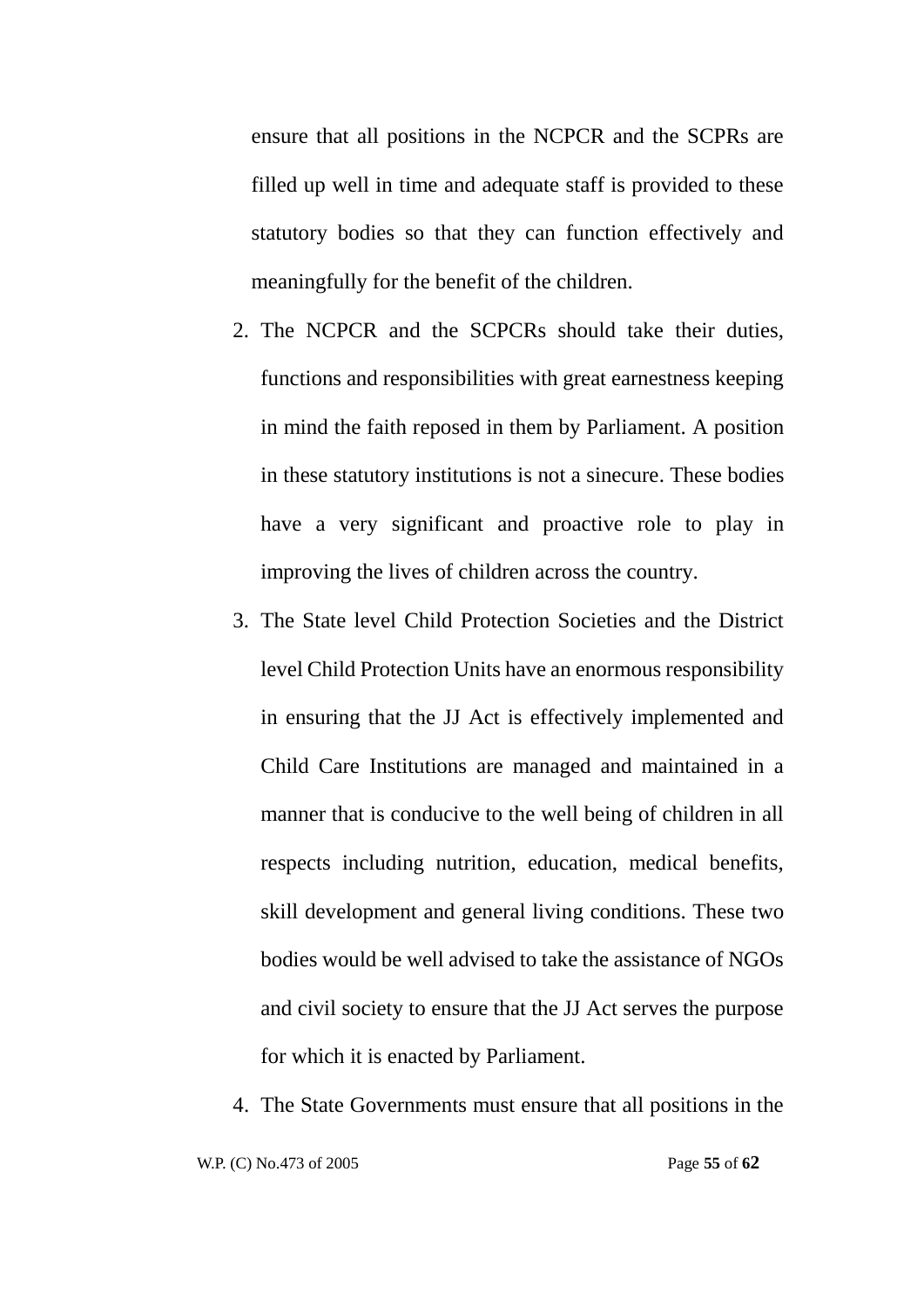JJBs and CWCs are filled up expeditiously and in accordance with the Model Rules or the Rules framed by the State Government. Any delay in filling up the positions might adversely impact on children and this should be avoided.

- 5. The JJBs and CWCs must appreciate that it is necessary to have sittings on a regular basis so that a minimal number of inquiries are pending at any given point of time and justice is given to all juveniles in conflict with law and social justice to children in need of care and protection. This is a constitutional obligation.
- 6. The NCPCR and the SCPCRs must carry out time-bound studies on various issues, as deemed appropriate, under the JJ Act. Based on these studies, the State Governments and the Union Territories must take remedial steps.
- 7. In particular the NCPCR and the SCPCRs must carry out a study for estimating the number of Probation Officers required for the effective implementation of the JJ Act. Based on this study, the State Government must appoint the necessary number of Probation Officers. It must be emphasised that the role of a Probation Officer is critical for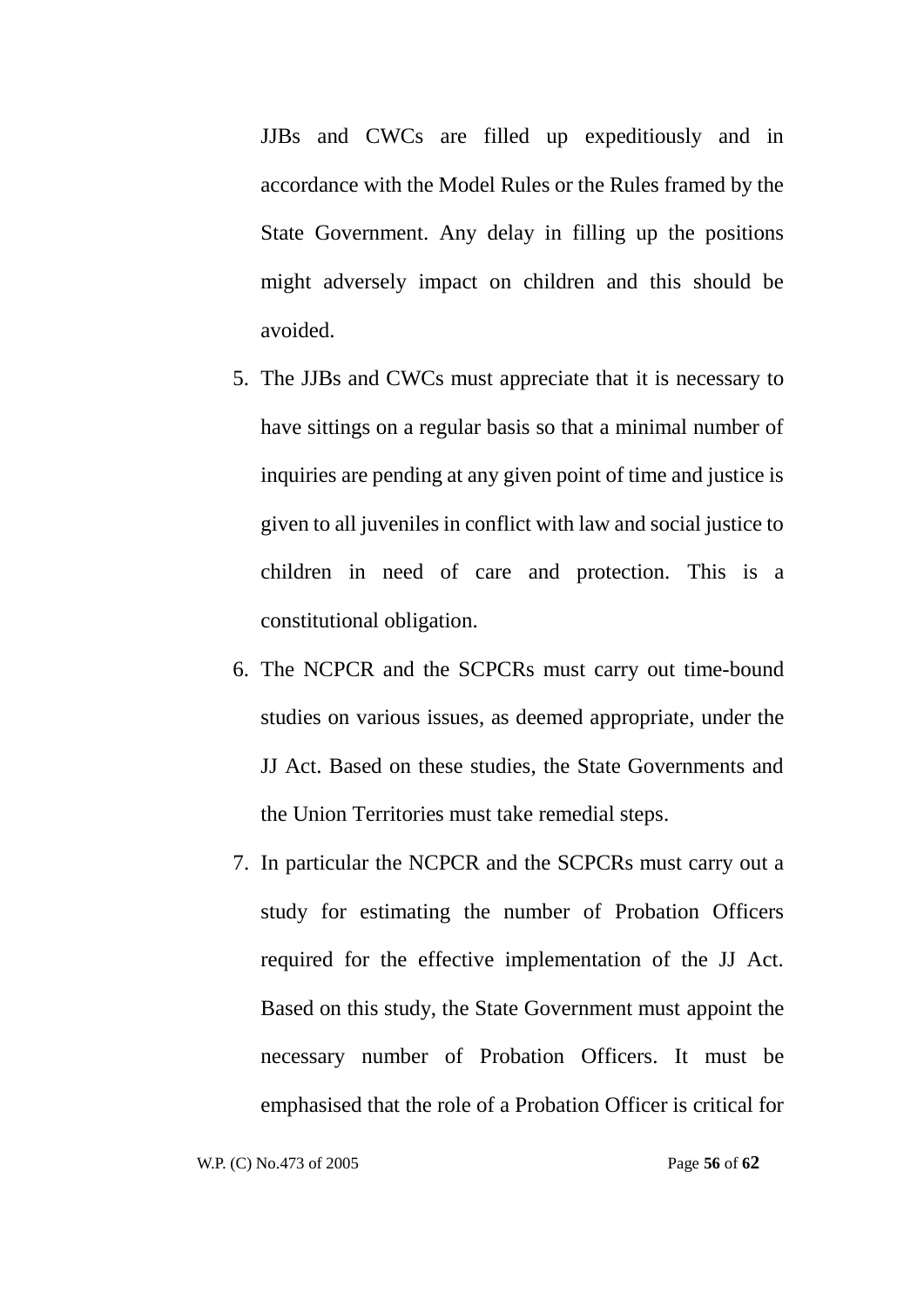the rehabilitation and social reintegration of a juvenile in conflict with law and due importance must be given to their duties as postulated in the Model Rules and Rules, if any, framed by the State Governments and the Union Territories.

- 8. The MWCD must continue to make creative use of information and communication technology not only for the purpose of collecting data and information but also for other issues connected with the JJ Act such as having a database of missing children, trafficked children and for follow up of adoption cases etc. With the utilization of technology to the fullest extent, administrative efficiency will improve considerably, which in turn will have a positive impact on the lives of children.
- 9. It is important for the police to appreciate their role as the first responder on issues pertaining to offences allegedly committed by children as well as offences committed against children. There is therefore a need to set up meaningful Special Juvenile Police Units and appoint Child Welfare Police Officers in terms of the JJ Act at the earliest and not only on paper. In this context, it is necessary to clearly identify the duties and responsibilities of such Units and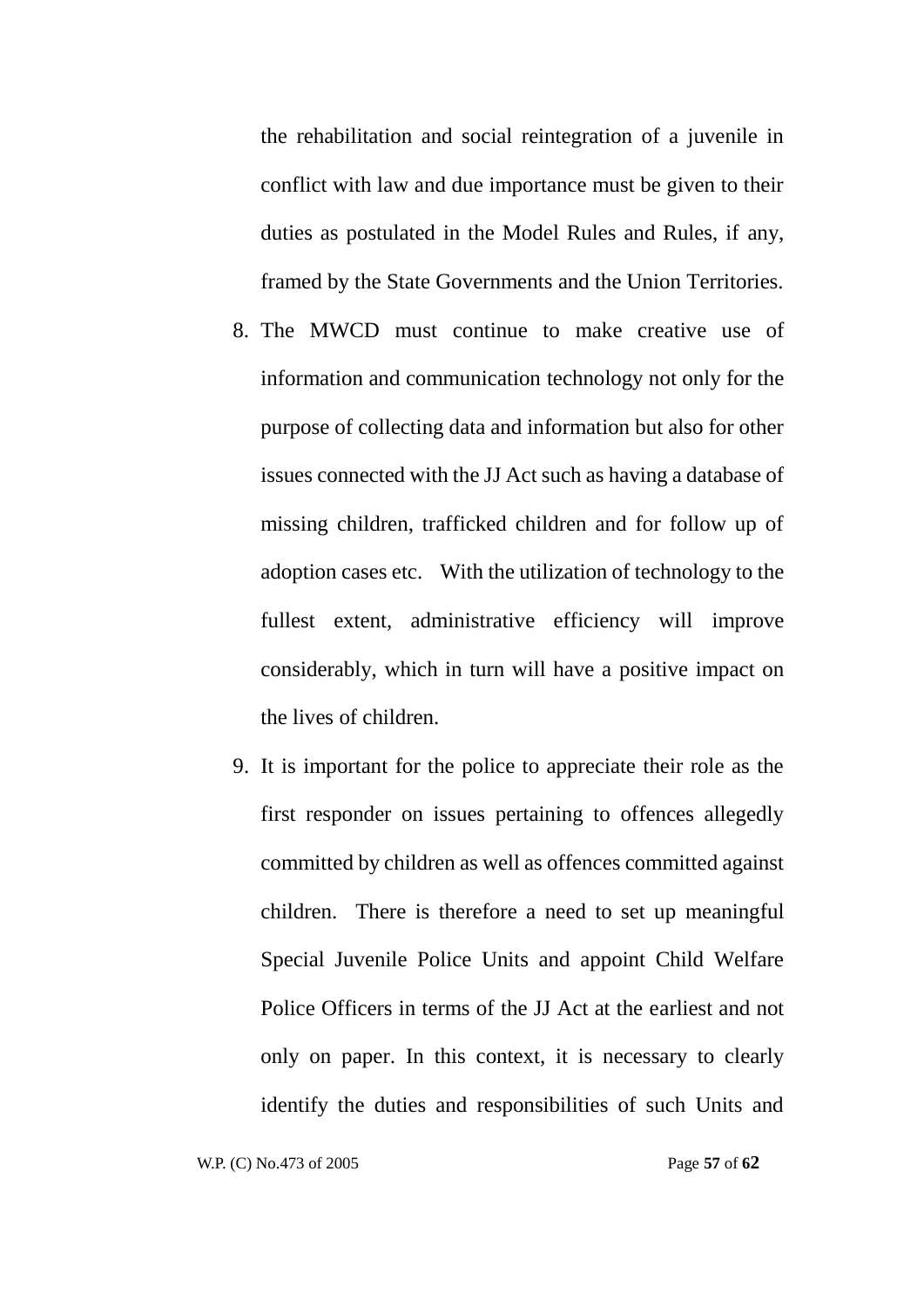Officers and wherever necessary, guidance from the available expertise, either the National Police Academy or the Bureau of Police Research and Development or NGOs must be taken for the benefit of children.

- 10. The National Police Academy and State Police Academies must consider including child rights as a part of their curriculum on a regular basis and not as an isolated or sporadic event.
- 11. The management of Child Care Institutions is extremely important and State Governments and Union Territories would be well advised to ensure that all such institutions are registered so that children can live a dignified life in these Institutions and issues of missing children and trafficking are also addressed.
- 12. State Governments and Union Territories would be well advised to appoint eminent persons from civil society as Visitors to monitor and supervise the Child Care Institutions in all the districts. This will ensure that the management and maintenance of these Institutions are addressed. We have no doubt that the State Legal Service Authorities and the District Legal Service Authorities will extend full assistance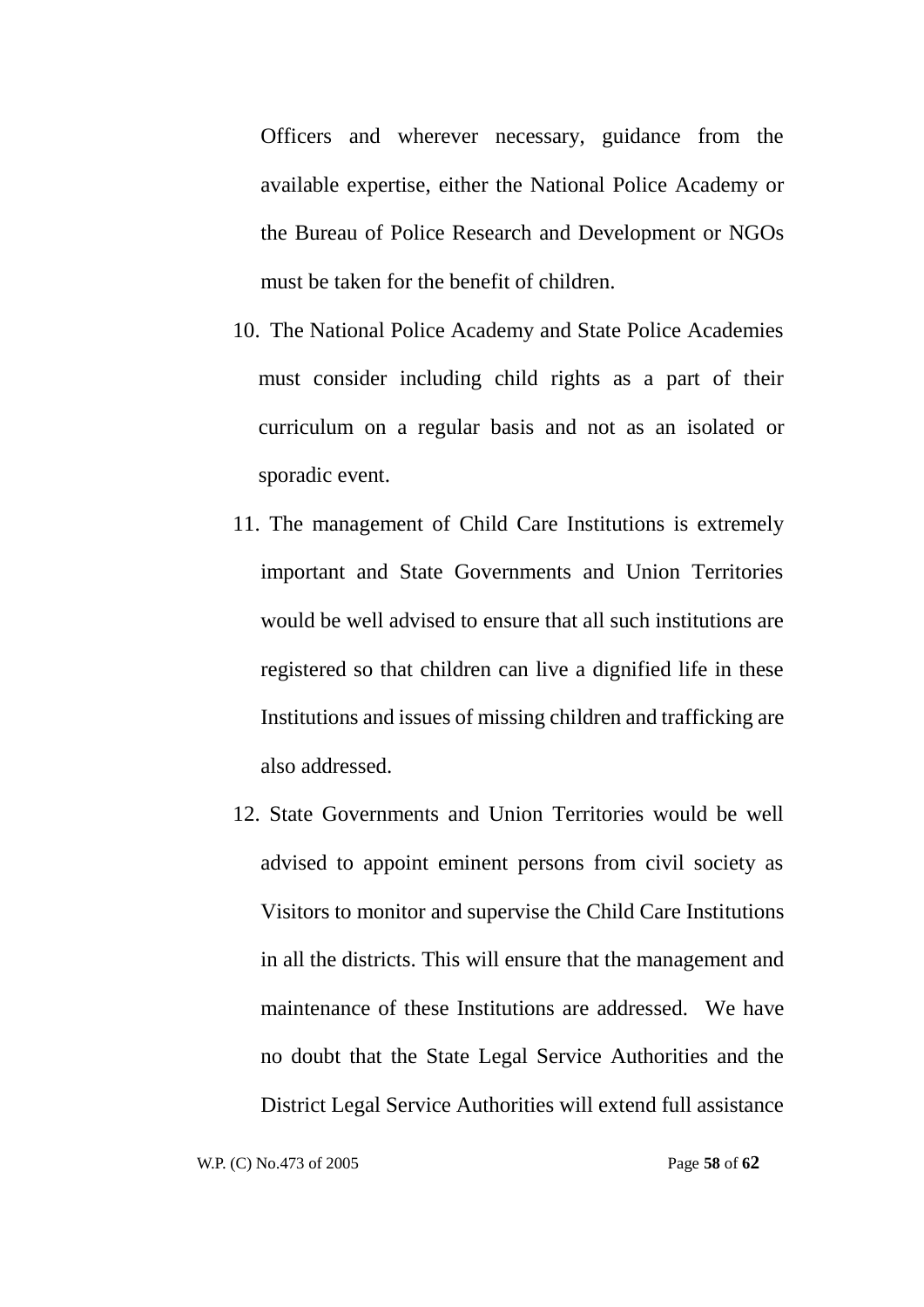and cooperation to the government authorities in this venture as well as to the Visitors.

- 13. The JJ Fund is a bit of an embarrassment with an absence of an effective response from the State Governments and the Union Territories. If financial resources are not made available for the welfare of the children we shudder to think what could be better utilization of the funds.
- 14. NALSA has done a remarkable job in collecting data and information relating to the JJ Act, as evidenced by the three part Report prepared by it. We request NALSA to carry forward the exercise and complete a similar Report preferably before  $30<sup>th</sup>$  April, 2018 to assist all the policy making and decision taking authorities to plan out their affairs.
- 15. The importance of training cannot be over-emphasized. It is vital for understanding and appreciating child rights and for the effective implementation of the JJ Act. All authorities such as JJBs and CWCs, Probation Officers, members of the Child Protection Societies and District Child Protection Units, Special Juvenile Police Units, Child Welfare Police Officers and managerial staff of Child Care Institutions must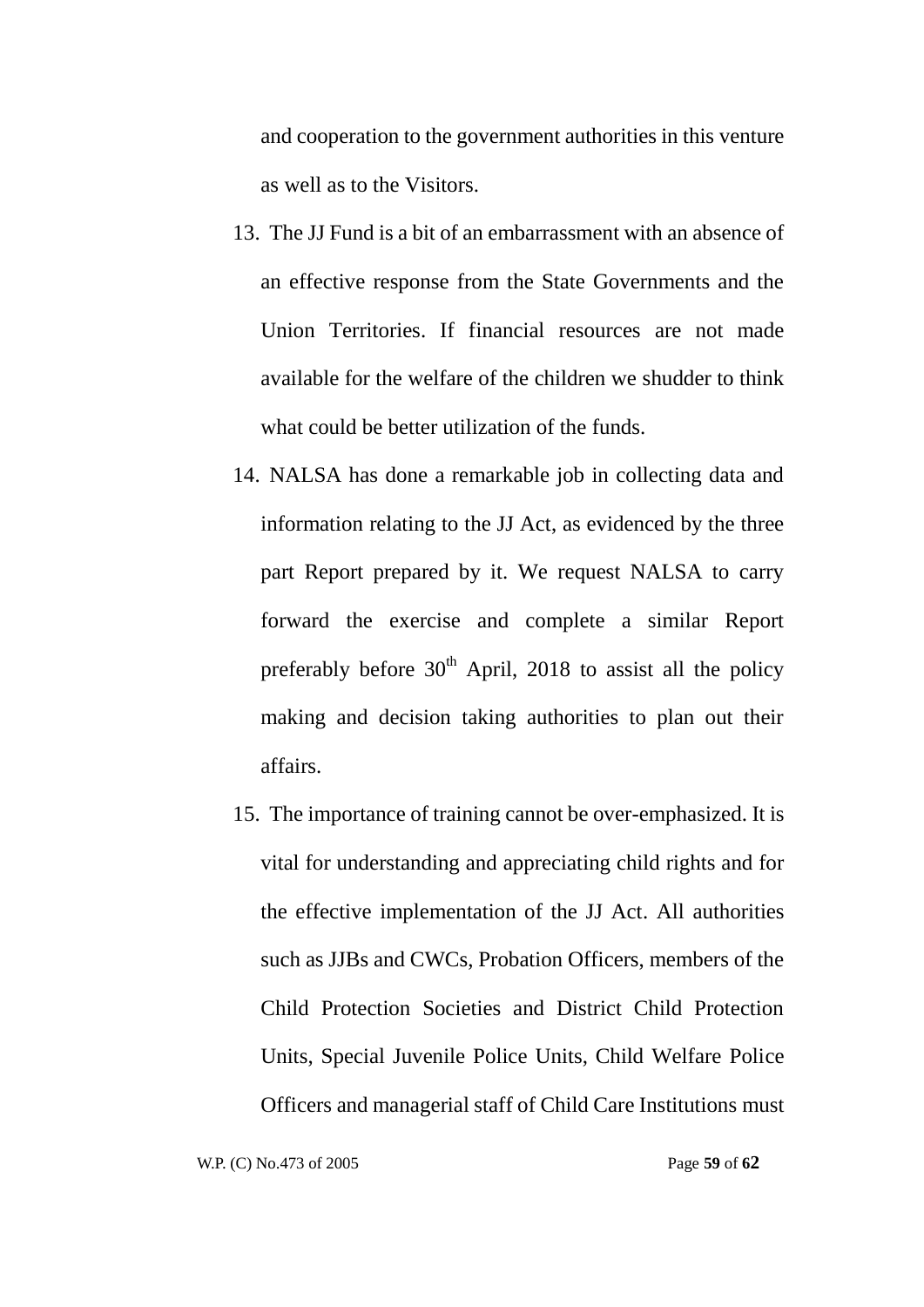be sensitized and given adequate training relating to their position. A very positive step has been taken in this regard by NALSA and we expect the NCPCR with the assistance of the SCPCRs to carry forward this initiative so that there is meaningful implementation of the JJ Act.

16. Since the involvement of the State Governments and the Union Territories is critical to child rights and the effective implementation of the JJ Act, it would be appropriate if each High Court and the Juvenile Justice Committee of each High Court continues its proactive role in the welfare of children in their State. To make the involvement and process more meaningful, we request the Chief Justice of every High Court to register proceedings on its own motion for the effective implementation of the Juvenile Justice (Care and Protection of Children) Act, 2015 so that road-blocks if any, encountered by statutory authorities and the Juvenile Justice Committee of the High Court are meaningfully addressed after hearing the concerned governmental authorities. A copy of this judgment and order should be sent by the Secretary General of this Court to the Registrar General of each High Court for being placed before the Chief Justice of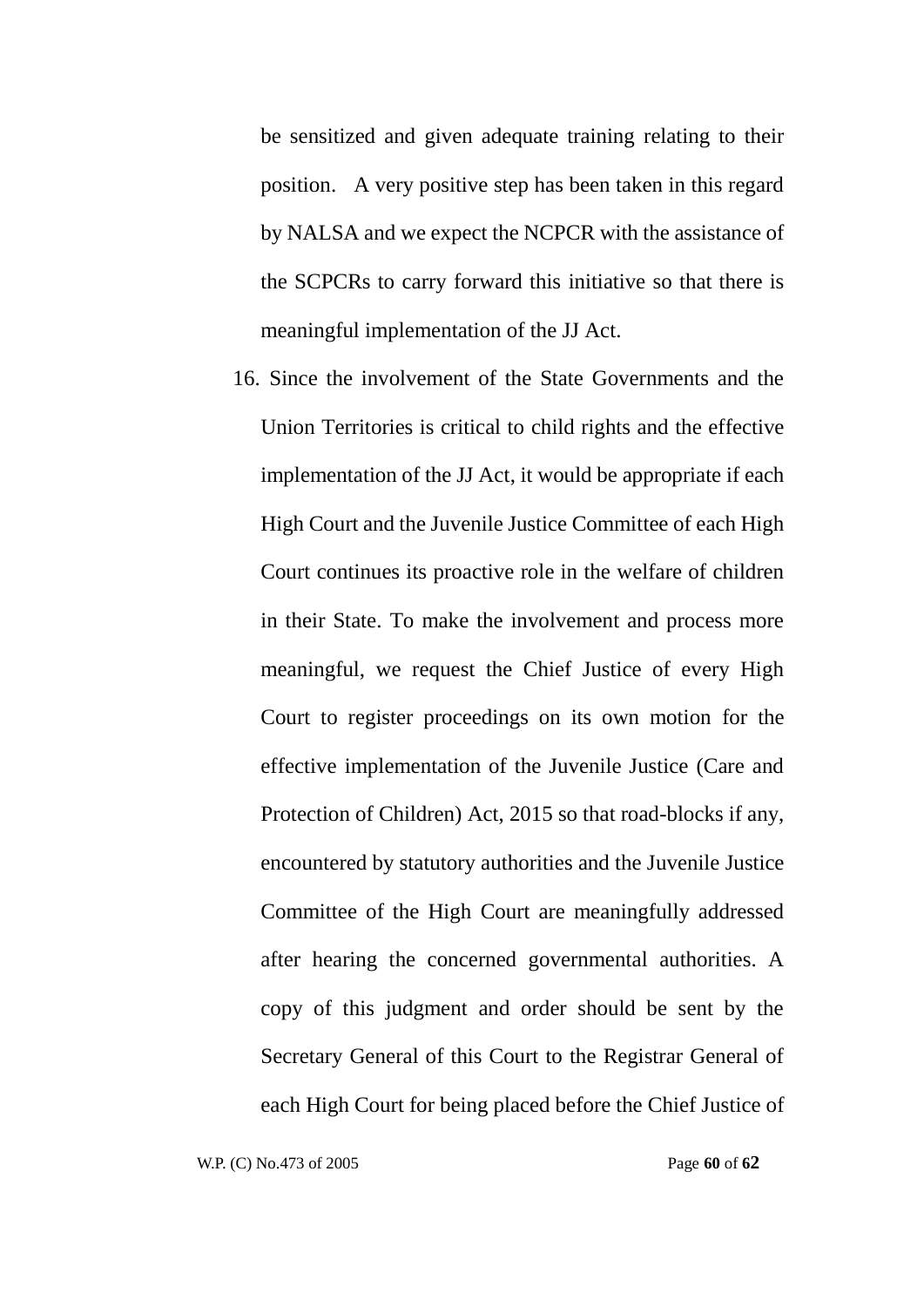every High Court for initiating *suo motu* proceedings.

96. Finally, we request and urge the Chief Justice of each High Court to seriously consider establishing child friendly courts and vulnerable witness courts in each district. Inquiries under the JJ Act and trials under other statutes such as the Protection of Children from Sexual Offences Act, 2012, the Prohibition of Child Marriage Act, 2006, trials for sexual offences under the Indian Penal Code and other similar laws require to be conducted with a high degree of sensitivity, care and empathy for the victim. It is often said that the experience in our courts of a juvenile accused of an offence or the victim of a sexual offence is traumatic. We need to have some compassion towards them – even juveniles in conflict with law, since they are entitled to the presumption of innocence - and establishing child friendly courts and vulnerable witness courts is perhaps one manner in which the justice delivery system can respond to ease their pain and suffering. Another advantage of such child friendly courts and vulnerable witness courts is that they can be used for trials in which adult women are victims of sexual offences since they too are often traumatized by the not so friendly setting and environment in our courts.

 W.P. (C) No.473 of 2005 Page **61** of **62** 97. We record our appreciation for Sampurna Behura for